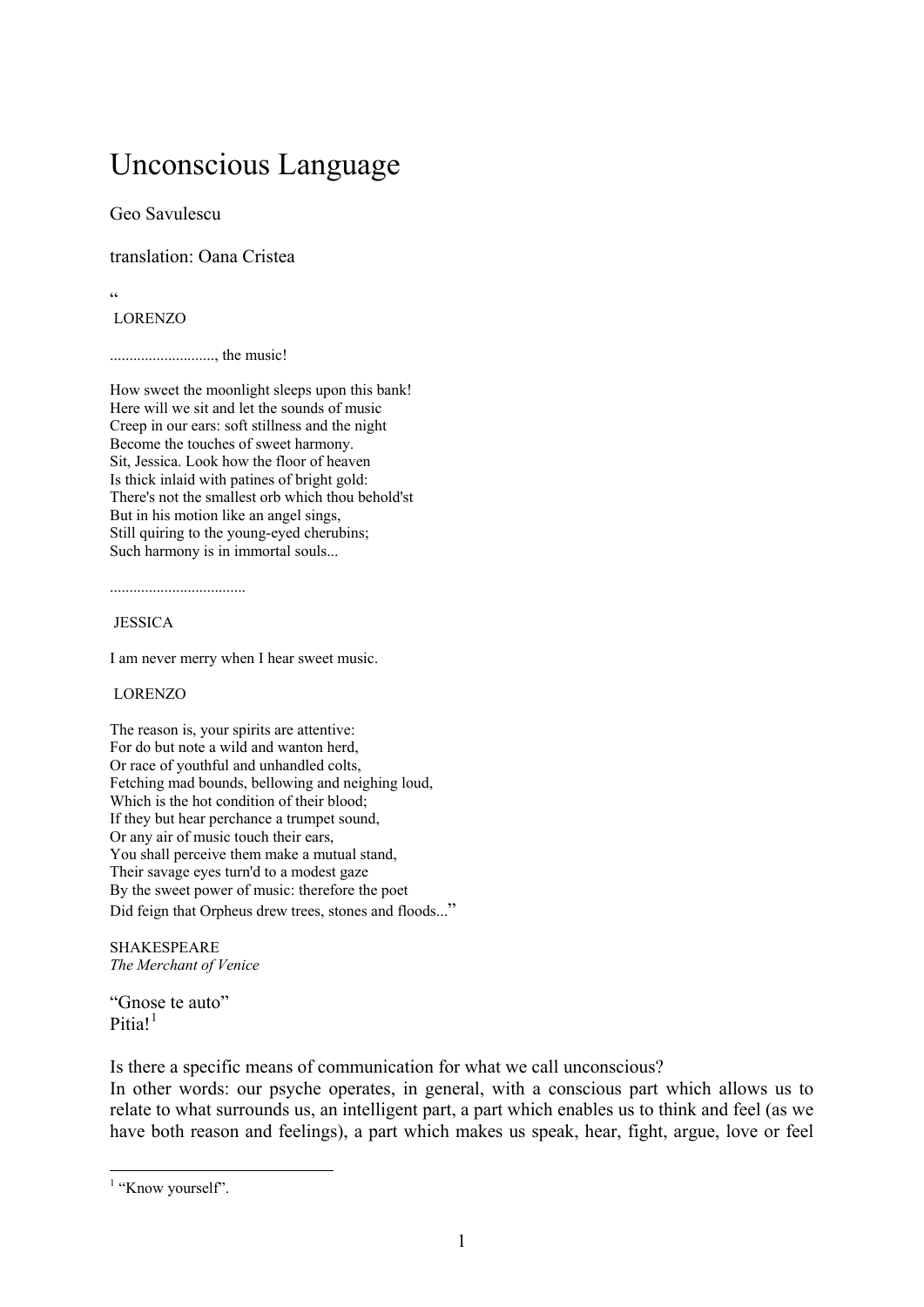despair; however, beside that part which lets us know that we exist, there is another part which does not seem as noisy, as present, a part that appears to be hiding somewhere where we don't really know how to find it and therefore we call it the unconscious. In our daily life, the unconscious does not cry "I'm here", doesn't seem to exist, although we do exist, it is not a presence. It becomes a presence when we go to sleep and dream. Upon waking up, people have always asked themselves questions about that realm they feel they cannot control, which actually controls them, which they cannot drive away, as they cannot drive away the nightmare obstinately haunting them, as they cannot chase away a thought that annoys them, that keeps them prisoners. Little by little people have realized that not only dreams carry with them something hidden and difficult to seize, they have also realized that when they walk, they don't really think about walking, and this is why they often stumble in the holes in the ground, because of their carelessness. Little by little, they have understood that every conscious action, every considered action in which the will takes part deliberately, even every step, is influenced by something that comes from deep inside us, seems to be guided by something unseen, yet very much present.

Tell me: how does a dancer communicate with the public? Or a dancer with another dancer? How does a young man communicate when he asks a girl to dance with him? How do two young people that are attracted to one another communicate? When I was a student in the final high school year, I used to go to tea parties, and it was such a pleasure for us, those from the 1947-1948 generation, right after the war, to organize and to attend to those tea parties! I used to take the girls I liked by the hand, I gathered them in my arms a little closer and I felt their thighs with my thighs; some of them recoiled from it, others liked it, too. We hardly needed any words, we communicated so well by simple touches and by holding hands! In the end I would try and kiss them, when the light was turned down. None of us ever thought of doing more. This is sexual behavior, certainly, but not only that; it is also a moment when conscious and unconscious activities go together hand in hand.

There is a body language that says a lot, any professional dancer knows it. This is why Nijinsky fascinated people. He knew to communicate enormously with his own body, that he used like we use a pen to write on a white sheet of paper. This is why we leave early from a show where a talentless dancer exhibits their "skills". Is dancing all about foreplay? Maybe, because this is what psychoanalysis and psychological analysis professionals say. Nevertheless, I believe we are not wrong if we say that here there is something more. Maybe the dance of a rooster or of another winged male is something more than foreplay. The rooster (the bird), by its dance, by its colorful plumage, asserts, confirms its species, emphasizes that animal beauty that we admire. When two giraffes entwine their necks as a sign of prenuptial tenderness, they also assert, unconsciously, the beauty of the species. From that point of view, a prenuptial dance, a prenuptial festivity, such as the celebration of a country wedding, is a cultural phenomenon before being a simple foreplay. In the same way, a couple of flamenco dancers, him wearing a red blouse and black trousers, her sporting a purple dress, when dancing, transmit something with a strong sexual load, however, the entire dance is a cultural phenomenon. The more dancers know how to give on stage, the more enticing their show is. Of course, if you want to fan your sexual instinct, you can go to a nightclub, where half-naked dancers can satisfy you, taking their clothes off, with a striptease show, which may also be vulgar or artistic, maybe even a cultural phenomenon. A beautiful nude is not only an invitation to sex, but also something else. Otherwise, I cannot see why the greatest painters in the world have depicted nudes with their charcoal or their brush, on paper or canvas.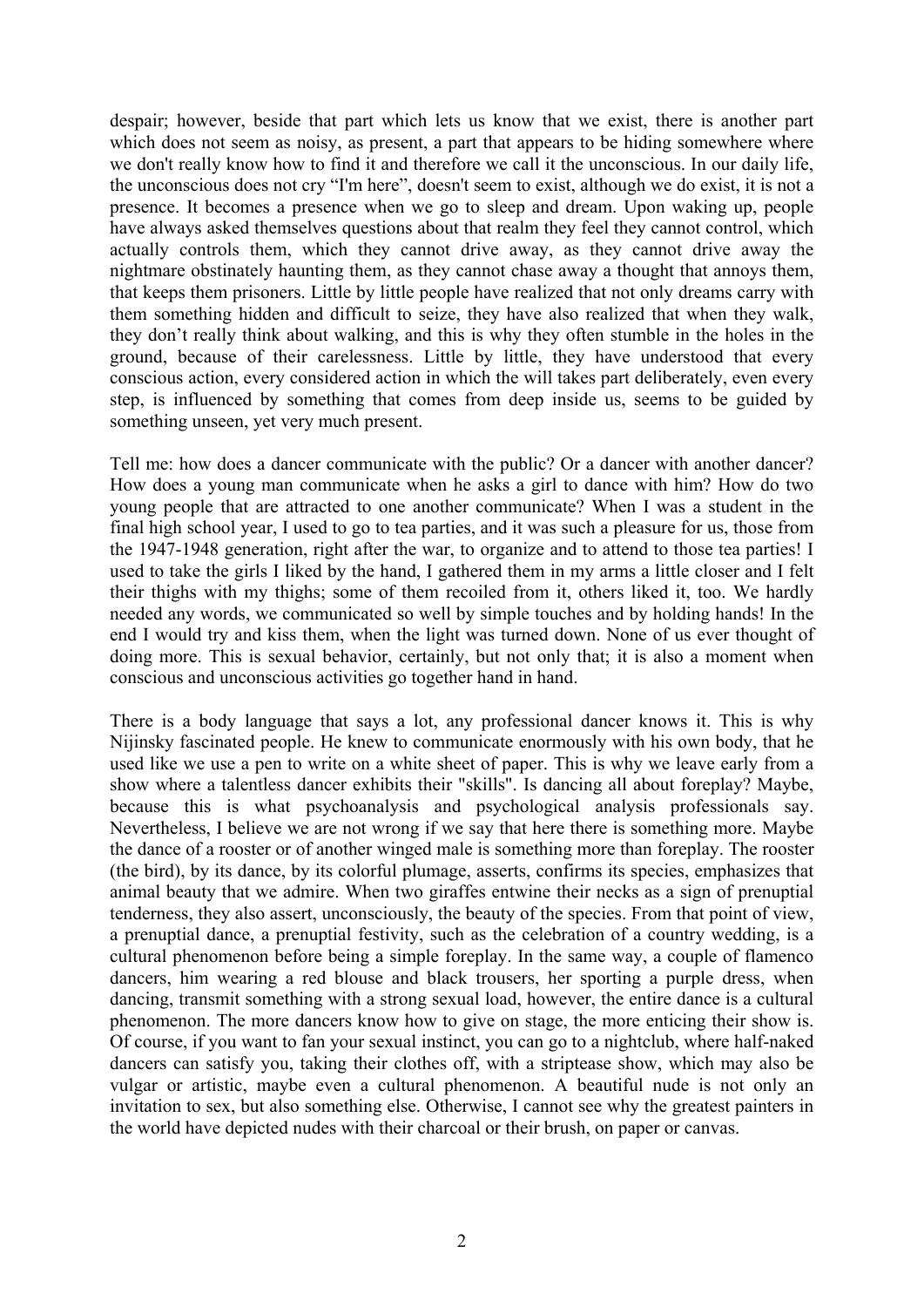However, what does that body language mean? In other words, what are its specific means of communication and how is that communication deciphered? Of course, if a dancer reveals too much of her flesh, that is a sexual communication. The old eros-thanatos dyad tries to explain everything about our human life. I don't think it can. The singing of love, of parting, of death, youth and old age is accompanied by music and dance, and these are themes sung and danced on by everybody, from flamenco to all the world's romances. Do they only communicate sexuality? Or, in other words, can sexuality explain everything, our entire human life, from our birth until our death? This is what psychoanalysis wants us to believe, but I think it is a big mistake, a mistake that is possible specifically by excluding any other option. I also think that it is a mistake that may lead, undeservedly, to certain mistrust in psychoanalysis. Psychoanalysis suffers from a severe illness, that of monopolizing everything that exists in connection with the human soul. This is a severe illness because the pernicious spread of the opinion that our unconscious, populated with all sorts of repressions and of attempts to sublimate those repressions, our unconscious soiled and stripped of its good, bright part, models our soul and spirit in a crippling way and does what it wants with them. Indeed, our unconscious can influence our conscious activity, our thinking, our reason as well as our spirit, however, that is our integral unconscious, in which its good, bright part, the *eumeros,*  plays the leading role, helping us with our creativity, being the mark of our style, that no one can give to us, because we are that style, as the writer Mircea Cartarescu said, pushing the words very beautifully: "you don't have style, you are the style", imitating Buffon's statement, "Le style c'est l'homme même" ("Style is the man himself").

Certainly, men have complexes, all sorts of complexes: social, political, cultural and sexual. If Freud and Lacan think that every complex has its roots in the failure to satisfy certain sexual urges or in sexual traumas of the first childhood, this is their and others' opinion, however, it is a forced expansion which is hard to support with arguments. For instance, the interpretation given by Lacan to Plato's *Banquet* is simply hilarious: Alcibiades is a sexual magnet which orients all the ideas of the dialogue, and especially those of Socrates. Of course, one can give such interpretations, but we don't really gain anything in the economy of the dialogue. I believe that the only adequate answer would be to quote Thomas Mann: "…a shameless hippopotamus, the last time being suggested by a rumor coming from Egypt, according to which that animal used to kill his father in order to mate with his mother"<sup>[2](#page-2-0)</sup>. Psychoanalysis with its pansexualism seems rather to spring from such a tale, than from that of the misfortunate Oedipus, who in the end has succeeded, despite all the gods' curses, to defeat the gods, because he was never present with his will in his actions. Oedipus signifies the freedom of human will, its strength against blind determination. He is a symbol of man's victory, even in the most wicked circumstances.

We will remain, of course, in debt to Freud for having discovered that hidden world within us, which was so celebrated by the romantics, however, we will especially remain in debt to Freud for having revealed certain secondary access ways to that concealed empire; psychoanalysis, or the psychological analysis proposed by Jung, both remaining a useful instrument for the study of the unconscious. Maybe we should dismiss the search of a first cause, of a sexual root that would explain the entire mental pathology, as well as the entire culture created by mankind. I don't think it is right to artificially link dance, poetry, novels, painting, architecture or music with satisfied or unsatisfied sexuality, that urge or instinct that is more of a physical nature, that certainly dominates us just as hunger, thirst or the need to breathe dominate us. The entire creative power of man, all the splendors of mankind, science,

<span id="page-2-0"></span><sup>2</sup> *Iosif şi fraţii săi,* vol.I, p.116, Univers Publishing House, Bucharest,1977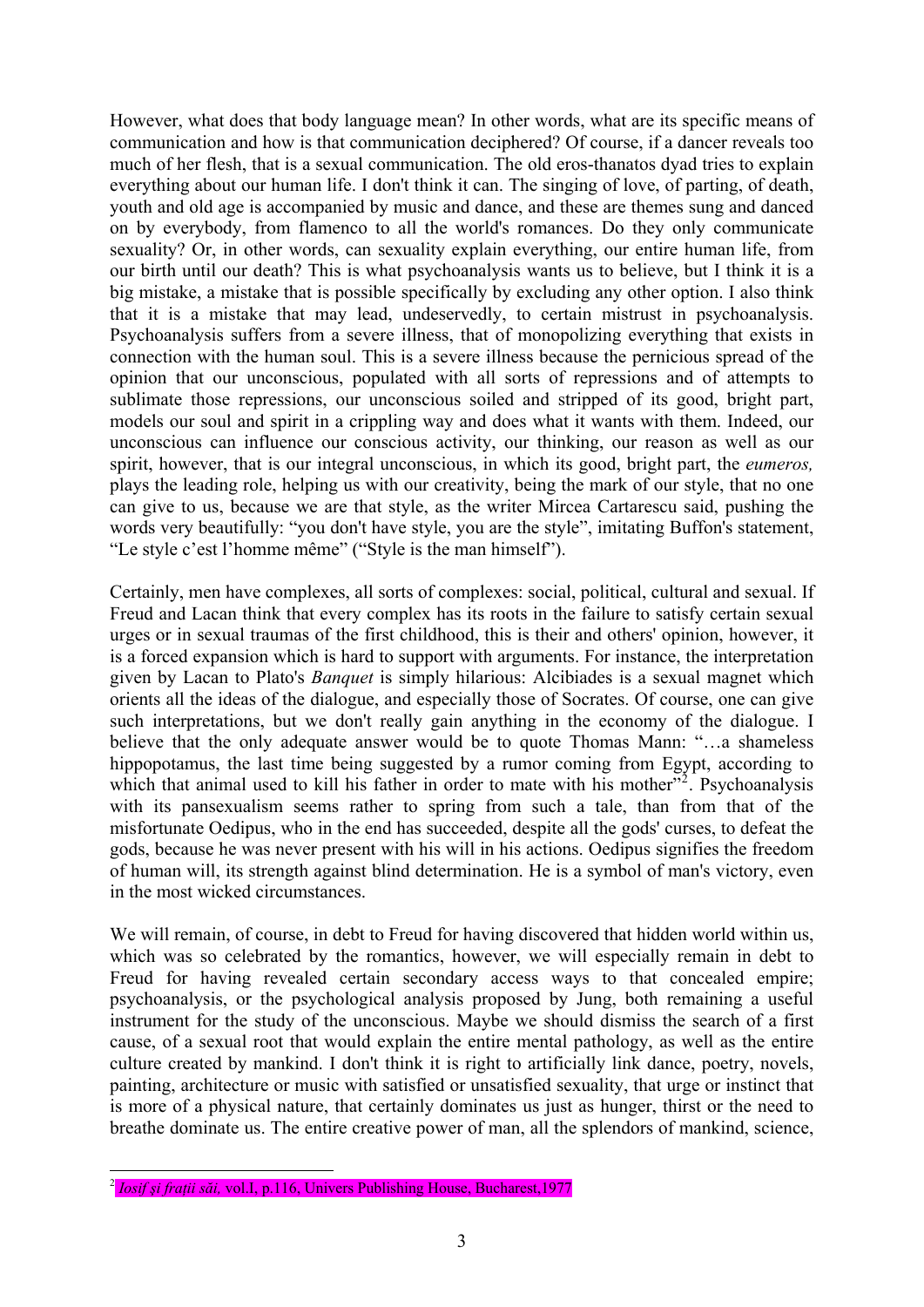art, culture as an all-encompassing name, all these cannot be related only to an instinct. A hungry, tired person is as good as asexual, just like a person who is dead scared. Let's not forget that hunger has driven entire populations to migrate during the Antiquity, just the same as it has corrupted the religious Aztec cult, transforming the Aztec people into cannibals. Blaga was right when he wrote that every instinct can develop its own psychoanalysis (in the novel "Luntrea lui Caron"-The boat of Caron).

I would like to remind you that there are studies done in zoos, showing that instinct, the sexual instinct, which certainly has a genetic dominant, it is not enough however, to lead to a sexual act; if we want that sexual instinct to appear and manifest efficiently, the animals need to live as they do in the wild, in their natural habitat, together with other specimens of their species, from which they learn a sexual behavior that would ensure the reproduction of the species. This is why lonely couples at zoos do not stand too many chances to have offspring in the natural way. I think that observation is very important. For the sexual instinct to work like it should, both men and animals need to see how a sexual act is fulfilled, need to be taught by someone older or more learned or just to see it happen.

We wonder about the multiplication, in our time and especially in civilized countries, of the number of *gays*, of lesbians and of homosexuals, but we are not disturbed by the fact that young and not so young people have countless visual examples in box-office movies, from where they can learn how a woman can offer a sexual caress to another woman, how two men kiss or even have sexual intercourse, how a woman or a man can satisfy themselves. Maybe this is the same as with the aggressiveness instinct. Anyone can learn, if they have a favorable genetic conformation, how to satisfy their own aggressive impulses, by watching the countless movies spreading aggressiveness in waves, even giving execution details. Maybe there is also a gene for the people that we call *gay*, however, it is certainly brought very close and to life by images. What can influence our brain more strongly than images? It is true that the same images, violent movies, even porn movies, also have the effect of satisfying certain urges and as a result the inhibition of those urges reprehensible. I don't know what would be the optimum dosage of radio transmissions, cable transmissions, books, music, however, I know that I myself am satisfied by an art movie, by the music that suits me and by a good book, as I am satisfied by watching a sunrise or sunset, a sea or mountain landscape, hills, fir trees, forests, plains, the smell of a flower or visiting a museum and other beautiful places, which, it's true, are beautiful to me, and not necessarily to others!

Let's not forget that young people and teenagers of both sexes have their sensibility under the control of the old brain, of the nucleus of the cerebral amygdale and of the surrounding regions, part of the brain that stores instincts and primary sensibility, whereas adults are more under the influence of frontal cortex, where instincts are diminished by the intelligent activity of that part of the brain. This is the reason for which so many misunderstandings spring among generations, the reason for which the "elder" cannot possibly understand young people. In the same way, it is true that there was a time when I seemed to need, from time to time, to go to a bar with loud music, alcohol, sweat, beautiful girls skimpily dressed. During my first visit to Paris, my friends took me to musicals with a strong sexual load, which I liked. I myself used to have instincts that were hard to control.

Regardless if you think that the human soul with its unconscious is under the rule of complexes generated by dissatisfactions or by the satisfaction of sexuality, or if you think that the unconscious also has another function apart from strangling you and reminding you that we are sexual animals, the problem remains: how we communicate, or how we can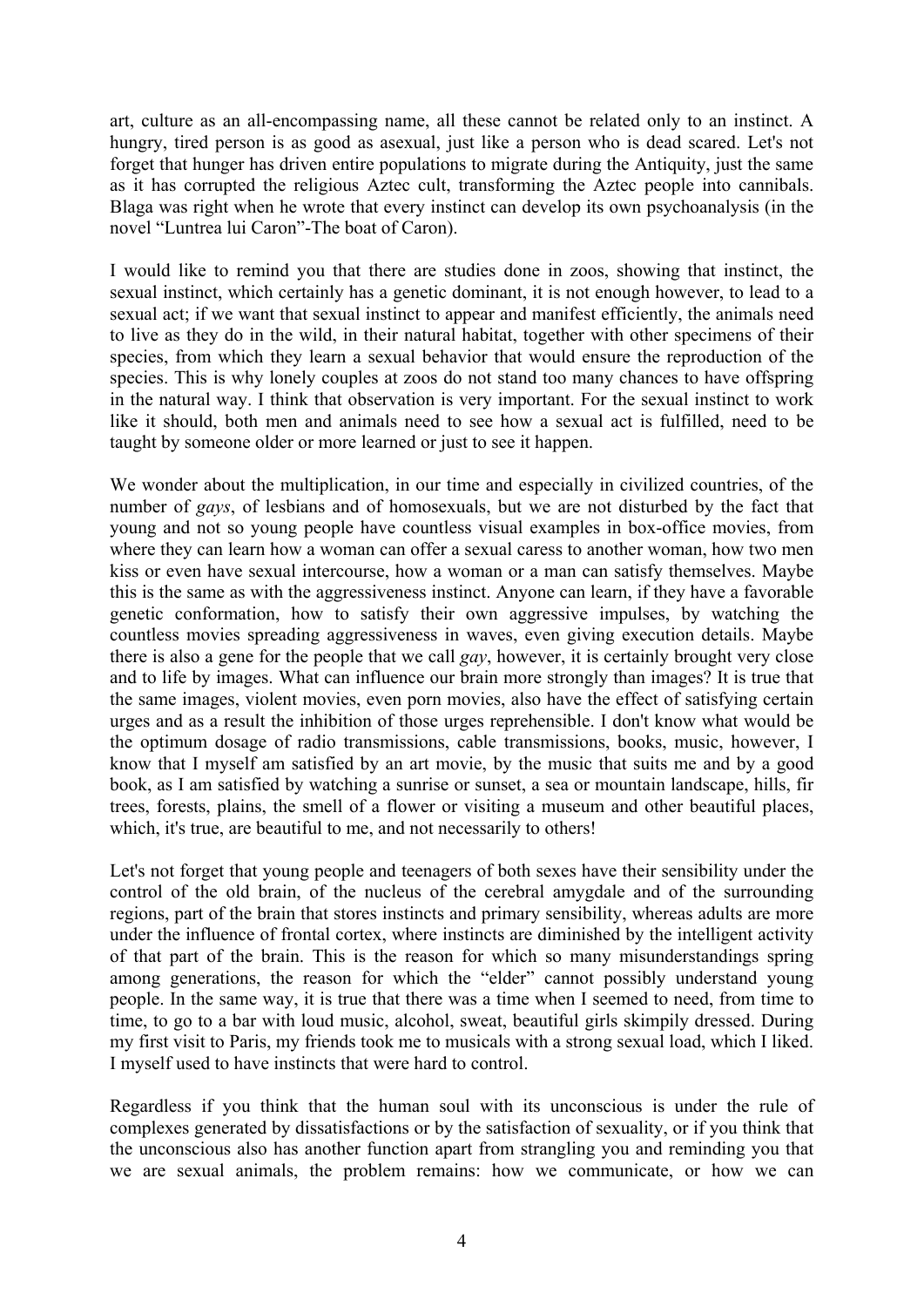communicate, possibly directly with the unconscious? Maybe that communication, as a possible language, occurs only in one direction: from the conscious toward the unconscious, and is based on thinking and natural language, through words. Freud has shown us that this is possible, words have an important role in psychoanalysis, and still the problem remains if this is a relationship that goes exclusively in one direction: conscious − unconscious. Don't we also have other possibilities to communicate from an unconscious to another, a possibility of communication as language, I insist on that aspect. It is known that empathy is a way of communication at the level of the unconscious; however, we are not able to decode its intimate way of communicating and the meanings of a possible language that it might conceal. At the same time, in its work *Orizont si stil (Horizon and Style),* Blaga proves to us that we are having a permanent communication, this time, from the unconscious to the conscious state that he calls *Personanta (personnance).* Through personnance, the unconscious can shape certain thoughts, can shape actions, and can influence our sensibility as it can influence our reason. The problem remains, as we don't know how that influence is achieved, what is its intimate modality? Is this about an influence that is hard to define or can we decode a language?

The aim of the following rows is to prove that there is a communication language, of course hard to decipher, however, in certain circumstances we can try to decode it, at least partially.

If such a language exists, it has to have certain specific and general features. The specific, even individual, ones, are the most important, because they represent the manner in which my unconscious perceives, for example, the message of another unconscious. That would mean that this is about a possible communication between one unconscious and another, at the level of the unconscious. Maybe that would also be a first general characteristic.

Another general characteristic would also be that we can learn a lot from animals. It is known that animals have a language, can communicate among themselves, and can even foresee disasters – earthquakes, floods, tsunamis, fires. We should pay more attention to the animal world, because it would be beneficial for us to turn to them, as ethologists do.

Maybe the most important general characteristic would be, and we are still in the realm of possibility, related to transmission and perception. This might not be a communication exclusively between one unconscious and another; it could be a broader communication, addressing both the conscious and the unconscious. Such a communication would also be achieved through the sense organs, just like the articulate language, and this means that especially the sight and the hearing, but also the other senses can participate. An example would be hearing a familiar noise, when we know what happens, and we don't even have to be conscious; automatically, so unconsciously, we are calm, because the cat jumped on the windowsill. This is a noise that we note, however, paying it little attention. So, it is a communication that we can address both to the conscious and to the unconscious, and which however, occurs more in the realm of the unconscious. The connection between conscious and unconscious seems to be one-to-one. Perceptions, more of a conscious nature, can be unconsciously processed, and unconscious "thinking" may influence reason.

The understanding that us, people, have about ourselves should be completed a little. We should see ourselves as a conscious-unconscious complex only working well together, each of them helping the other. The unconscious is some kind of auto pilot that continuously exchanges information with our conscious activity. We wouldn't be able to walk, speak, think or sing if we wouldn't be helped in every second by the unconscious, as the unconscious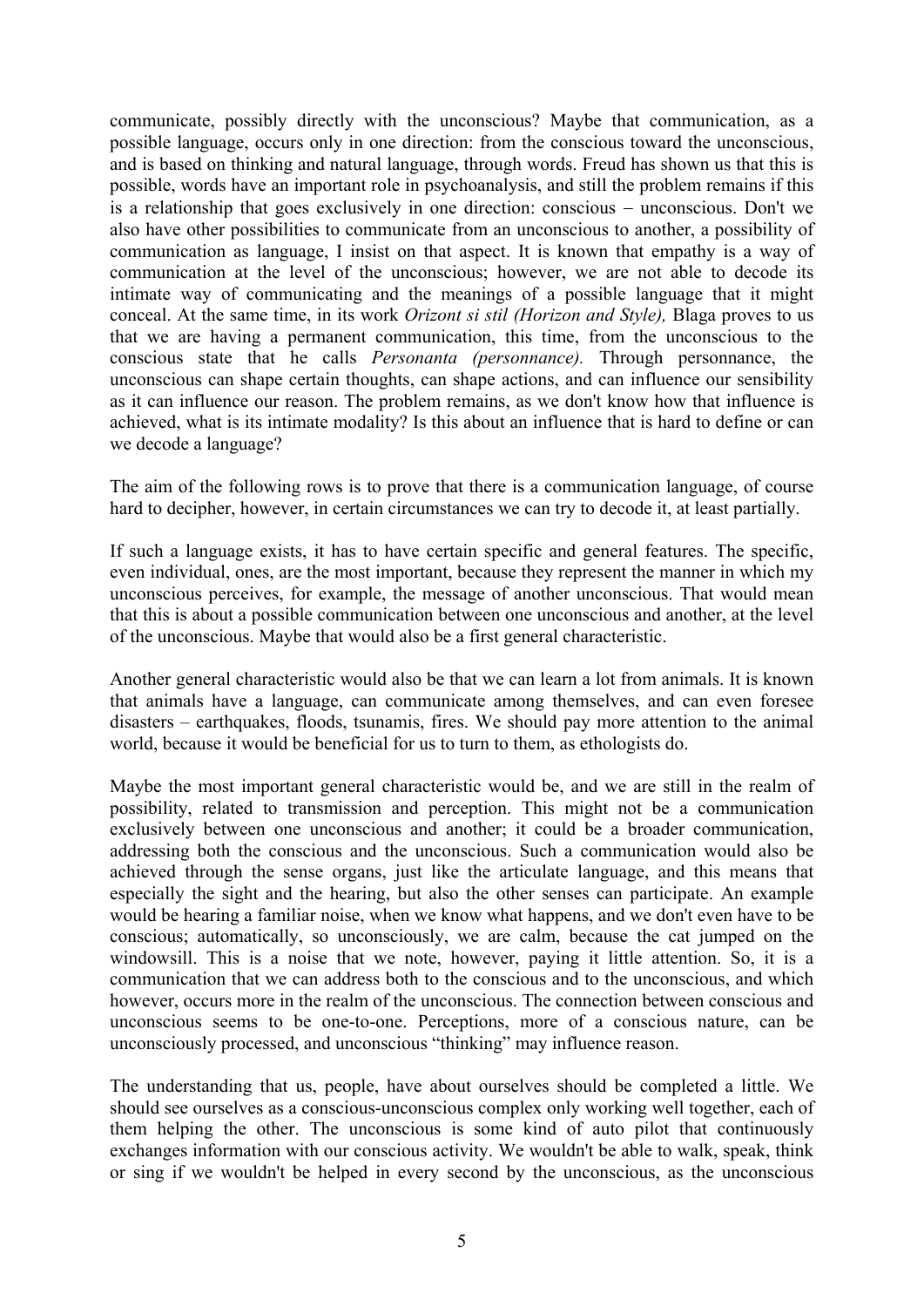would not have something to process, to "think" about, if it did not receive information supplied via a conscious route, through our sense organs.

Lorentz has attracted our attention that the neck dance in geese, those especially intelligent birds, is a means of communication. The waving of the body, of the arms, hands and fingers in a dancer does not also communicate us something? The legs of a ballerina or of a male ballet dancer do not speak to us by moving? The association of dance with music is not accidental. A melody may support a story. Music was probably born with humanity, as soon as humans as animals stopped living only in order to subsist, its life principle gaining something more than the simple fight for existence; they started to understand that they lived in an unknown world and felt the need to know it, a knowledge deeper than that of the animal that knows its hunting territory which ensures its livelihood; that human need is the need to comprehend the *mysteries* of the surrounding world, as Blaga says, an existential leap taken by humans, an *ontological revolution*, an *ontological mutation*, a radical change of the being which was becoming human, a becoming of the human being.

Of course, we cannot detach music, the music being born in those first moments, from the waving of the human body, from dance, from the expression through drawing and colors of certain feelings, and later even of certain sensations. Humans, becoming thinkers, with a good head on their shoulders, rational beings such as the Thinker of Hamangia, also needed, in their humanization, artistic manifestations, and not only thinking. Their fighting with mysteries hard to decipher was helped by what we call art and by belief. Children find safety in their mother, in their parents, as defenders, until they understand that those are also vulnerable. Then they start looking for something safer, they search for the incorruptible, for the gold of the spirit that they are hunger for, because without it they surely feel alone on earth. I don't think that we have evolved too much since then, since the beginnings, and on this very day I feel the need for that power sustaining me, I feel the need for belief. This universal power sustaining me is a reality. Is there a God? or is He just my invention? Who can answer that question? I believe in and am certain of God's existence; however, I cannot give you any proof. I feel God inside me and that is enough for me! God?! Each of us should find Him inside themselves, in their "soul", and I do not think there is need of a rational proof of God's existence.

Let us not be intrigued by the need for God. Even the demon, such as the Dutchman in Richard Wagner's *Flying Dutchman*, prays to God to get him rid of the curse. No matter how high we are spiritually, or how far we have descended toward hell, every one of us is entitled to belief and to salvation because, it seems, humans cannot live without God.

Art; painting, singing, dance, building a shelter, every manifestation that we call art, has been with us people from the beginning, has come to life with us, has accompanied us and continues to accompany us everywhere, we cannot live without it, as we cannot live without God.

We wonder why primitive people used to draw on the walls of the caves they lived in. And we answer: for religious needs, which at present we would call "paranormal", because they were attempting to obtain "the right" to kill an animal without being wounded. This is almost the same practice as that of the Amazonian Indians, or that of the first Europeans who wanted to tame the spirit of the mammoth, of the deer or of the bison. They also probably did incantations, songs, ending in a true celebration of the hunt, by which they thanked the same spirits that had helped them gain their food. This is what happens currently during hunting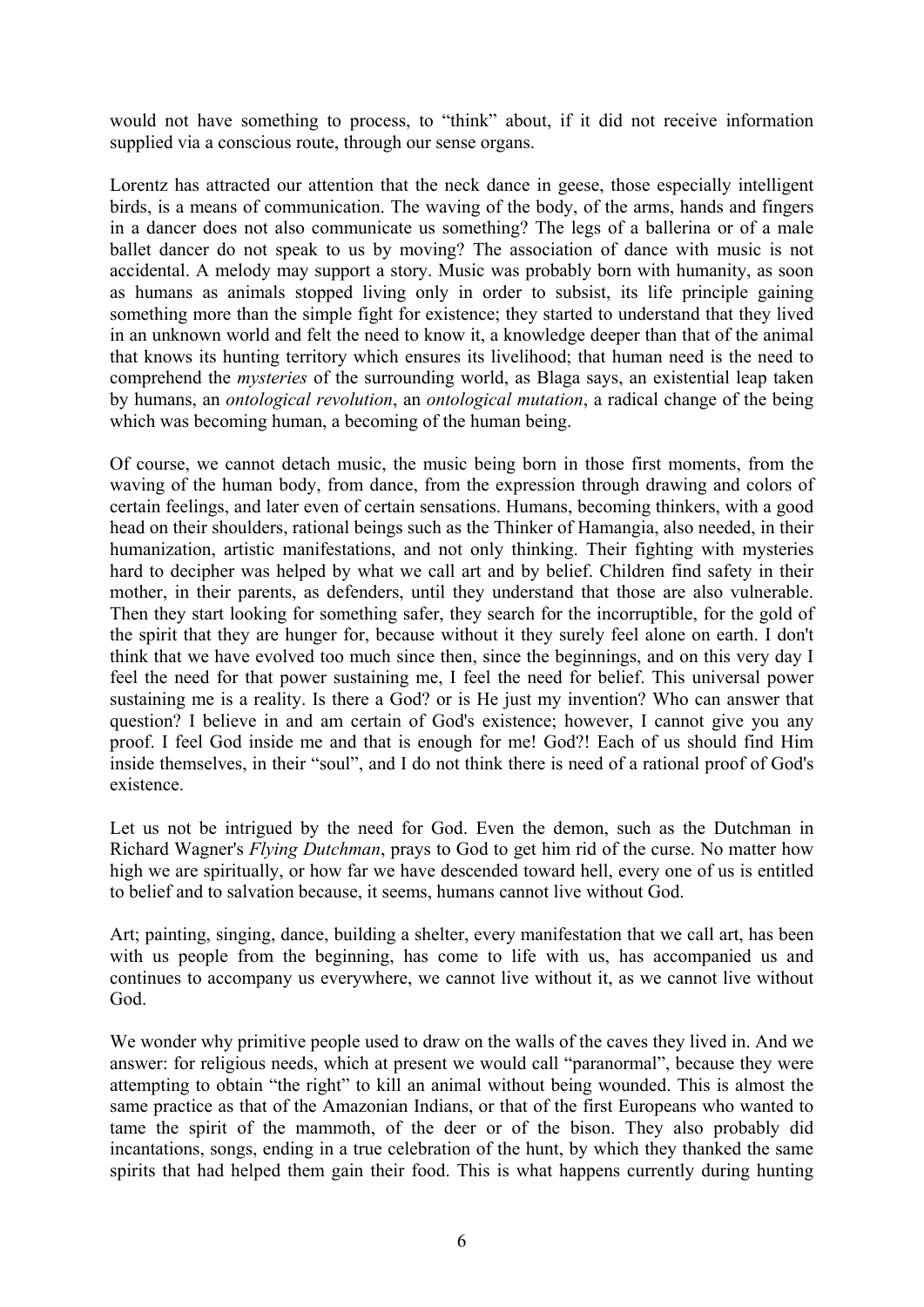and not only. Things are different with the dance of the goat at the beginning of the ear, of the masks, of the *calusari*, which are all older than Christianity, and which have been taken over, however, not completely, by Christianity, because they were too deeply rooted in our spirit. Those are dances celebrating the New Year, actually the winter solstice, after which the days start to grow longer and spring will come, followed by plentiful summer.

Let us go back for a while on the Roumanian territory, where the greatly commented ballad *Miorita* (*The Little Ewe*) which stimulated the creations of so many artists and thinkers is considered by specialists in folk spirituality a proof of the Wallachian fatalism which has, probably, ancient roots. I believe that this interpretation is wrong, somehow resembling the indecision of King Arjuna, in *Bhagavad Gita*, who, in the dialogue had, at the beginning of the fight, Krishna being the adviser, refuses to kill the enemies who only recently used to be his relatives or friends, because he would rather let himself killed by them. This is not about the fatalist attitude of the Wallachian, of the Roumanians, it is about a totally different sentiment, of the joy of living in a certain space. The poem starts with "…*at Heaven's doorsill*…", a wording which, from the very beginning, places us in a certain area, a certain territory, the Heaven, a preChristian word, however, also present in any other religion, a word denoting the most beautiful and wanted place. Maybe humans have been dreaming of heaven since the beginning of the world. *At Heaven's doorsill,* the place where we can enter Heaven, a lovely, enviable place, is the place where the shepherd in the song lives. The main character, the charmed little ewe, is some kind of *alter ego* of the shepherd, his adviser, the one who warns him and at the same time the one who will get his message to his mother. She needs this so that she wouldn't be sad that her son is celebrating his marriage with the stars, with the fir trees and the maple trees in that wonderful place where he wants to live, to die and to be buried next to his sheep. The shepherd from *The Little* Ewe never says that he will not defend himself, and that he will not fight to defend himself against the Transylvanian and the Vrancean shepherds who envy him for his sheep. On the contrary, he says to his charmed ewe to go to his mother, in case he is defeated ("and if I die"); he does not exclude the fight, however, he thinks of the worst possibility: his death. But although he will die, his death is beautiful like a wedding, because he will rest among his sheep and among "firs and maple trees", remaining among his own and close to his mother. He will not depart for a faraway place, but he will be married to a *princess most noble*, remaining *on Heaven's doorsill*. This ballad is about the pleasure and the happiness of living in a certain place, a mioritic place, on Heaven's doorsill, where you are in the company of all that is familiar to you, where you exist even after death, and not at all about some fatalist attitude of refusing to fight, to defend oneself.

Somehow, something similar happens at the end of Wagner's opera *Tristan and Isolde*, in the passage where Isolde sings her *joy* to meet with Tristan again, in death. Wagner felt the need to write a song where he connected the *eros* and the *thanatos* in the name of love, in such a way that they cannot be disconnected in its opera. There cannot exist greater joy for two souls, that we sometimes call *soul mates*, after having drunk from the elixir of love, than be together, as they could not be in life, because life has denied them this joy. I believe that the title of the song *Isolde's Death* might have been *Isolde's Transfiguration*, because there's nowhere you will find more glorious words dedicated to the happiness of loving, of living love in an absolute way, than those sung at the end of that opera: "…*Do you not see? How he shines ever brighter, soaring on high, stars sparkling around him? […] Do you not feel and see it? Do I alone hear this melody which, so wondrous and tender in its blissful lament, allrevealing, gently pardoning, sounding from him, pierces me through, rises above, blessedly echoing and ringing round me?... In the surging swell, in the ringing sound, in the vast wave*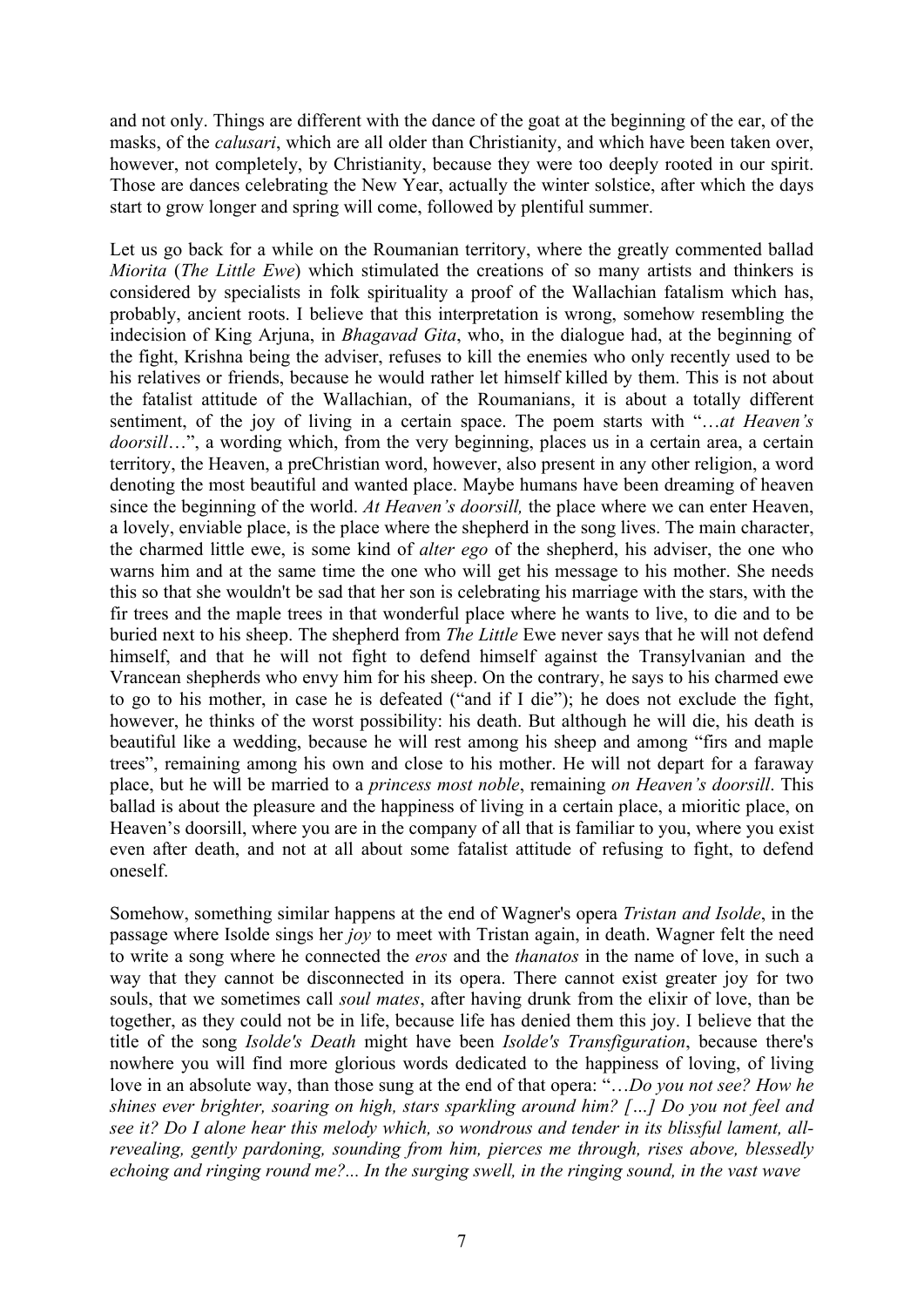*of the world's breath – to drown, to sink unconscious – supreme bliss!"*, lyrics led by the music, and oh, what a music, what a melody...! Death as eternally living the love of the two lovers! Then, why not accept the joy of living and of dying in the beautiful space of the mioritic shepherd, who sings about his possible death. Where is the fatalism?

I will try to remind you that art, which accompanies almost each step made by humans on Earth, is a need, a necessity that we cannot relinquish.

# *Yes! Art and artistic manifestations are necessary, because they are the language of the unconscious!*

Art is the food our unconscious needs. Listening to a melody whistled in a forest and looking at the beauty of the mountains, the forest, the meadows, the rocks, the flowing of waters, you receive as many signals you are conscious of, although you don't care about them, which allow your unconscious to send you, in its turn, a feeling of well-being, a feeling that everything is fine. This is very important. In a completely different situation, for instance while driving a car, if you hear a noise, sometimes barely perceptible, or feel a smell, you become alert; the unconscious announces you that something might be wrong with your car, although you were driving it carefully.

I do not want to offend common sense and achieve nothing more. I once wrote about *the necessity of art.* Other people have written about it, however, with another meaning. Art, drawing, painting, dancing, and especially music have emerged from our hearts from the beginning, from the dawn of humanity; it could not have been otherwise, as the humans that we are have begun to exist as such with both their conscious and their unconscious. The conscious pushed them to be prudent while ensuring their survival and even to fear what they did not know. The unconscious bears with it the entire richness of previous lives, embedding the instincts which ensure survival as beings and as a species, carrying in our DNA the synthesis of the daily experience of millions of generations from protozoa to actinia, then to lizards and humans. The unconscious bears in itself the universal, the generals of the species, however, not only that, it also bears in itself the experience of individuals from their intrauterine life and afterwards, from our daily life. My unconscious is a universe which also includes the individual that I am, and it is the same for all, we are all built in the same way, although we are different.

Something much more important, a characteristic on which Lucian Blaga insisted in *his Abissal Noologia:* the unconscious mental activity covers a much wider area than that of consciousness. We are formed more of unconscious than of conscious activities. It would be wrong to make a false separation, or connection, between unconscious and irrational, as opposed to the rational conscious. There is no such connection. It is true that, as long as people believed that being unconscious is rather instinctual, a connection could be made between the unconscious and the irrational, as instincts bear in themselves a forceful impulse which seems not to be explained by any reason.

The defensive instinct, as well as hunger, is an instinct with a great urge, they both delimit an extremely clear reaction: if you are being attacked you fight back, if you are hungry, you have to eat! I don't see anything irrational, as irrational is understood, in those targeted reactions. It is true that, being human, we give a cultural appearance to our reactions. An attack can be fought back in various ways, and while hunger is concerned, some people prefer to eat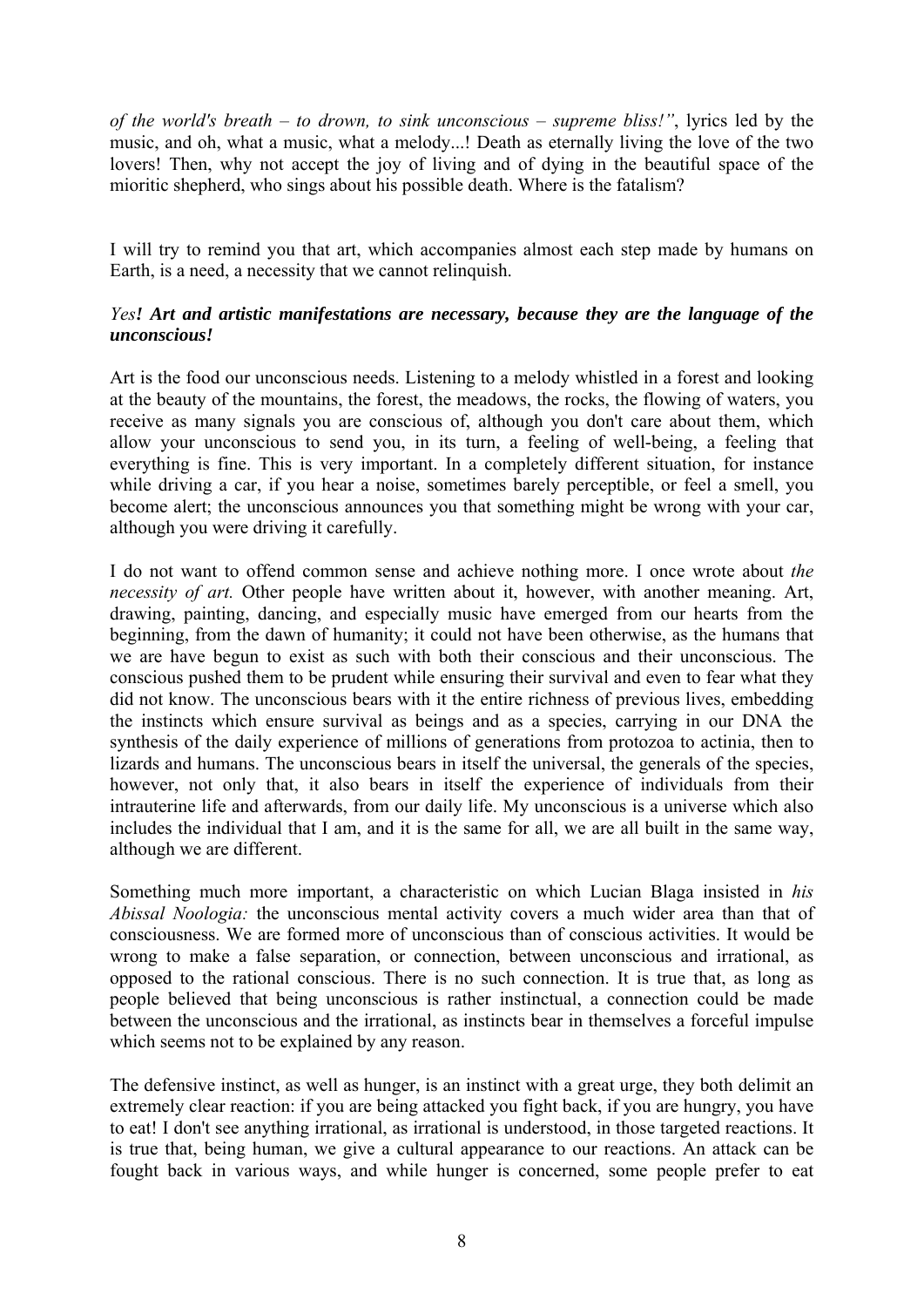lobster, other – a beefsteak, a salad or fruit. When in danger, deer and hares always run, while wolves or lions attack. My cat is content with eating dried food, even if he gets, from time to time, something extra too, just like my dog. Animals cease to eat when they feel satiated, when their stomach contains enough food, whereas us, people, don't stop so soon when we are tempted with food. We often eat too much.

The sexual instinct also implies a great urge which, sometimes, defies the defense instinct. Animals, fish, mollusks, insects, they all have very strictly structured sexual relations, which are seldom and only accidentally broken. In humans, the sexual instinct has acquired a heavy cultural significance, which made Freud believe that it is the very unconscious he had just discovered. The irrational load is strongly featured, although the sexual act is also pretty clearly delimited. With all its possible variants, it includes the same repeated gestures, except that they do not bore us. Instinct protects us from that possible boredom which might lead to disease, to a pathological condition, and even to the extinction of the species.

I have said all these in order to establish, I believe indubitably, that instincts, each and every one of them, have almost nothing irrational, everything is very well organized, although nothing is conscious. It is us who enter the irrational in the picture, rationally, if I may say so. Love is a sentiment that seems strictly human and which accompanies the sexual instinct. There are animals and birds that have very stabile couples; however, we cannot know if they can have what we call the feeling of love. Love is, therefore, a sentiment that we build rationally, however, which is completely irrational in its unfolding. Love or passion can perturb even the strongest instincts, and I'm referring to the defensive instinct and to the hunger instinct. Maybe it does it through irrational endeavors, totally irrational no matter how well thought. Certainly, that passion, the *pathos*, as the old Greeks called it, can have an unconscious component; however, the largest part of a passion is a conscious deliberation, the leader of which is the will. I want, want..., want..., because I cannot be without it, even if I will do the most foolish things. The unconscious part derives from the sexual attraction and can be *sublimated* in love, in passion for a certain being, for the physical closeness with it. Birds and animals have their own prenuptial dances and songs that are unconsciously connected to procreation, to instinct. We, humans, by sublimating that impulse, we bring it on the territory of the will care can take irrationality to the maximum. The unconscious and the irrational are two notions that do not overlap. Moreover, I would say that the largest part of irrationality that we show is conscious, conscious and even rational.

I have passed almost without realizing over a very important moment. Animals use prenuptial dances and songs. Why? Why is it that they need that trick that we call artistic? During the mating season of animals and birds, and I believe the same goes for reptiles or insects, these creatures undergo physical changes through the influence of gonads, of hormones that are released upon a command, I believe it can be called unconscious, automatic. Grouse and harts gain a new beauty, much appreciated also by us, humans, and begin, in the presence of females, their famous prenuptial dances associated with songs, and specific noises, such as the groaning of harts. I wonder, why do those creatures need such manifestations? Do they also need art to communicate? I don't see another possible answer. Moreover, those prenuptial and nuptial games have actors, but also spectators. Actors are adults or those prepared for mating and spectators are all the others, but especially the members of the same species, who, as I have said before, are in need of lessons. The entire nuptial show is in fact a nonverbal communication, because animals do not speak, enabling the inexperienced to learn what must be learned. Grouse as well as harts need a possibility to enter direct communication with their potential partner. Their sexual instinct organizes, in those specific cases, as well as in many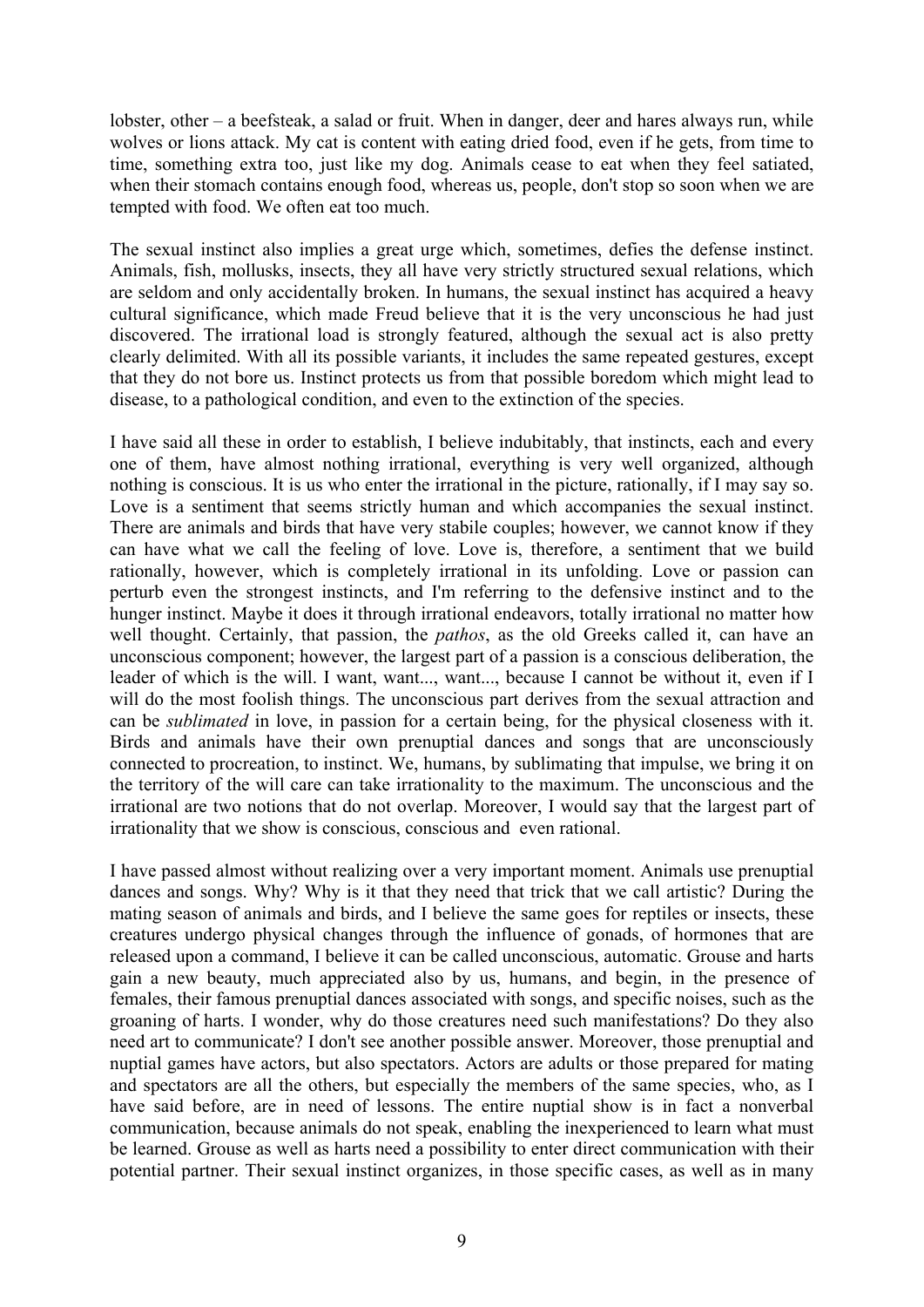other similar cases, the possibility of meeting and of coupling of those partners. They have to know that both of them are ready for mating and those who are not ready learn to wait until their time comes. Only then they have chances at doing it. Even ensuring the reproduction of the species needs art as a communication possibility. We are talking about a communication addressing the unconscious, which perceives it, even if through perceptions. It seems that there are perceptions, such as the majority of those that we register, addressing conscious activity, however, there are also perceptions addressing the unconscious, such as subliminal perceptions, that we cannot receive consciously. In the same way, because we are only a product of their evolution, animals also have the possibility to receive perceptions, consciously or unconsciously. Committing perceptions to memory is a complex and hard to decipher phenomenon, both for humans and for animals.

Let's regroup a little. I have said that art is a way for an individual unconscious to communicate with another. I have also brought proof from the animal world that art is present next to the sexual instinct, is present in order to ensure the communication between one unconscious and another.

However, it is possible as a language. Of course, communication means language only if it is targeted, as it is in the field of sexual instincts. Let's be a little more specific.

I suggest we start with a route that might seem like a little detour. I don't think that this is true, but we'll see.

People have been talking, for quite a while, about nonverbal communication. What does this mean? Let's say that someone stands in front of you and talks to you, speaks about something...., that will move, sometimes imperceptibly, a leg, a hand, both hands, will change their posture, their facial expression, any time they say something of more importance. They will give all sort of unconscious signs or signals that accompany verbal expression. Most of the times, they will do that in order to support what they have said or to contradict them. You react in the same way, only you don't notice, you don't realize it. That communication lacking words is an unconscious endeavor through which we can externalize, sometimes in opposition with what we're saying, what we actually feel or even think at an inner level that we prefer to keep hidden. It may not be concealment, however, giving a certain intonation to certain words, by accentuating them or giving them a certain nuance, a certain value, we can deliver our speech in a fortunate or unfortunate way. Moreover, if that person is an introvert or an extrovert, they will react differently, if they are shy or aggressive, if they have difficulties of speech, if... for thousands of reasons, they will react nonverbally in accordance with their personality, with their temper, with their pathos<sup>[3](#page-9-0)</sup>.

The study of the way in which death-mute people communicate is also very important. Some of them manage to read lips, which shows how important and practically unnoticed by those who hear is the mobility of lips in communication. Most of them, actually all of them, use the language of signs expressed by the position of hands and fingers. In that manner, they can form words or even letters.

Here we have a fact which has its own curiosity. By transmitting words, sometimes even complex notions, by the use of hands, they are close to nonverbal communication, i.e., they

<span id="page-9-0"></span><sup>&</sup>lt;sup>3</sup> In Roumania, Ion Oprescu, PhD, a philologist and anthropologist, as well as Virgil Enatescu, PhD, a psychiatrist, have important papers on nonverbal communication that support the study of personality or of the pathology of the various studied people.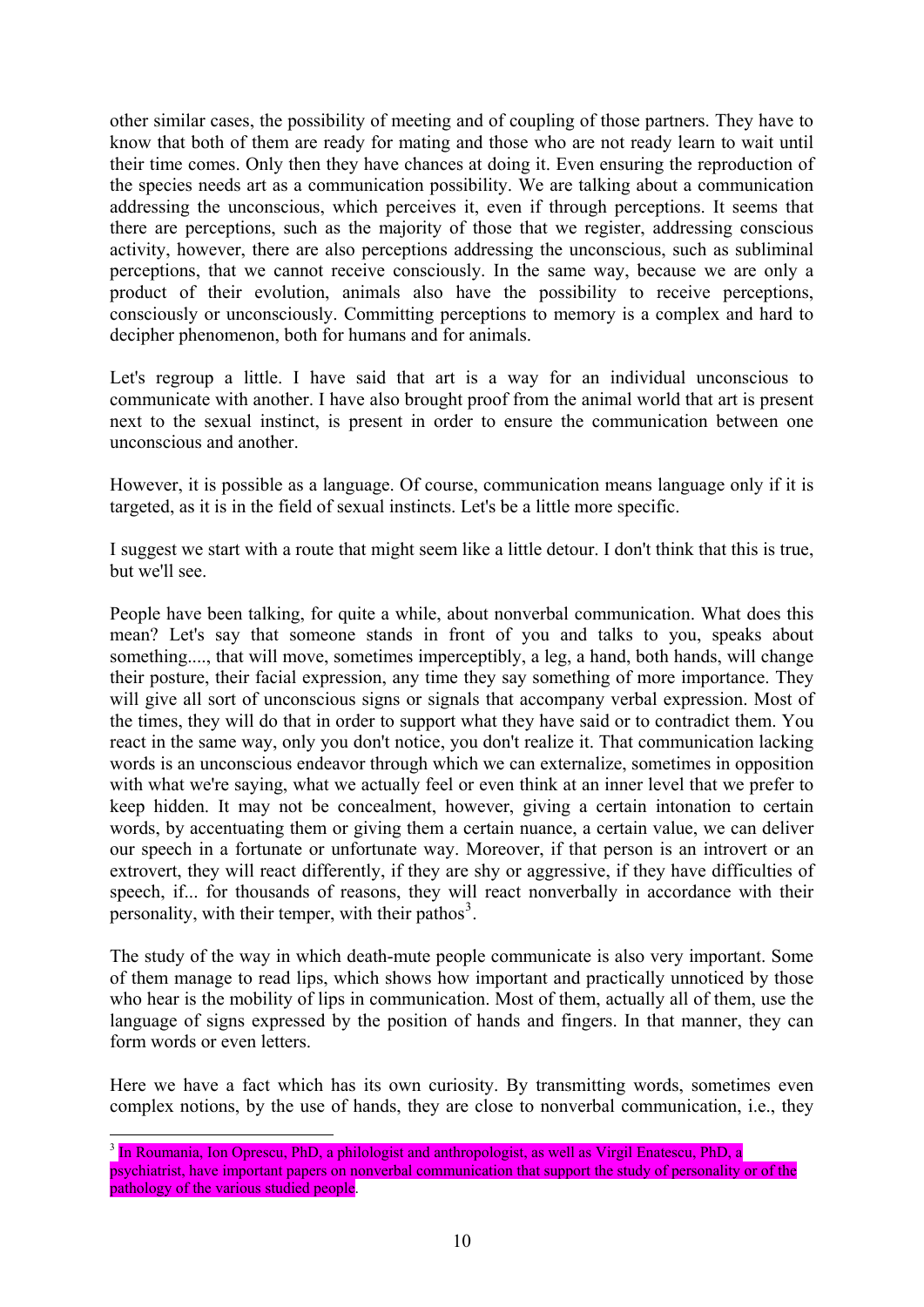use a way that we, the ones who hear, do not use consciously. Death-mutes consciously use and they are aware of, after much practice, the gesticulation usually used unconsciously. This is a takeover of a realm of the unconscious, of the communication used by the unconscious, a takeover in conscious activity. Death-mutes do not lie in their communication by signs; it seems that they cannot lie, unlike us, those who can speak, who utter sonorities that form words with various meanings. Death-mutes makes a great effort and have made great efforts to learn to communicate that way, so they cannot afford, as we do with great ease, to lose time lying. Moreover, by nonverbal communication we cannot lie. It is unconscious, so that we cannot really lead it as we lead verbal expression. Communication by gestures belongs to nonverbal communication. The impossibility to lie can have here too unconscious roots, even if in death-mutes those roots are conscious.

Of course, we can say a lot more on nonverbal communication; however, what I believe is important is to give it the right to exist, an existence mostly connected to the realm of the unconscious. Have you ever seen a TV broadcast from a snooker championship? The players do not speak while they try to get the balls in the wholes. I believe they do not need to speak during a game; however, nobody can stop them from making some gestures, from having various looks or certain facial expressions. Those who film the games hunt those means of expression, because they reveal to us the psychological state of the player, a state that they cannot otherwise express. When they do not like a certain position, they start to move their tongue, their lips and their face, which makes their attitude obvious, and easy to speculate on by commentators. This example shows us how strong and important nonverbal communication is to us, people; and this is an unconscious communication, because I don't think that any player would want to stick their tongue out and to move it, to rotate it as if it was a cobra; that communication unconsciously addresses those who watch. It is true that we consciously perceive the gestures and expressions; however, it is equally true that our unconscious reacts in a certain way.

Let me remind you that there is also an empathic communication between one unconscious and another, a communication which I don't think we can translate into language. Within the same species or even between species that communication exists, just as there is an unconscious perception of certain natural circumstances, in nature, such as floods, earthquakes, fire. Relationships, at the level of the unconscious, between various species have been signaled in people who take care of animals, in veterinarians, animal trainers or their helps. Otherwise, I believe they would not embrace such a profession without having a secret calling that involves a special relationship with animals. Plus, there are certain people who enter some kind of hypnotic state in the proximity of snakes, for instance. That is what used to happen to a pupil from a mountain town next to Hunedoara, Romania, who left the classroom, as I said, like hypnotized, and came back after a few hours carrying vipers that teachers sold for the making of serums and vaccines. That child was never bitten by a viper. Such true stories are told everywhere in the world, however, they are an exception. We don't know how that kind of empathic communication is realized, nevertheless it exists. Empathic communication has been also signaled between humans, and it seems that this is a field where it doesn't really matter the species, but the fact that you are apt for such a communication.

I would like to remind you about the communication that is established between the animal trainer and the animal that is to be trained. It is a conditioned reflex that is created, but that reflex is also favored by empathic communication. The same happens with animals, chimpanzees or other animals that start learning some kind of communication through symbols written. In chimpanzees, a record number of such readings and understandings have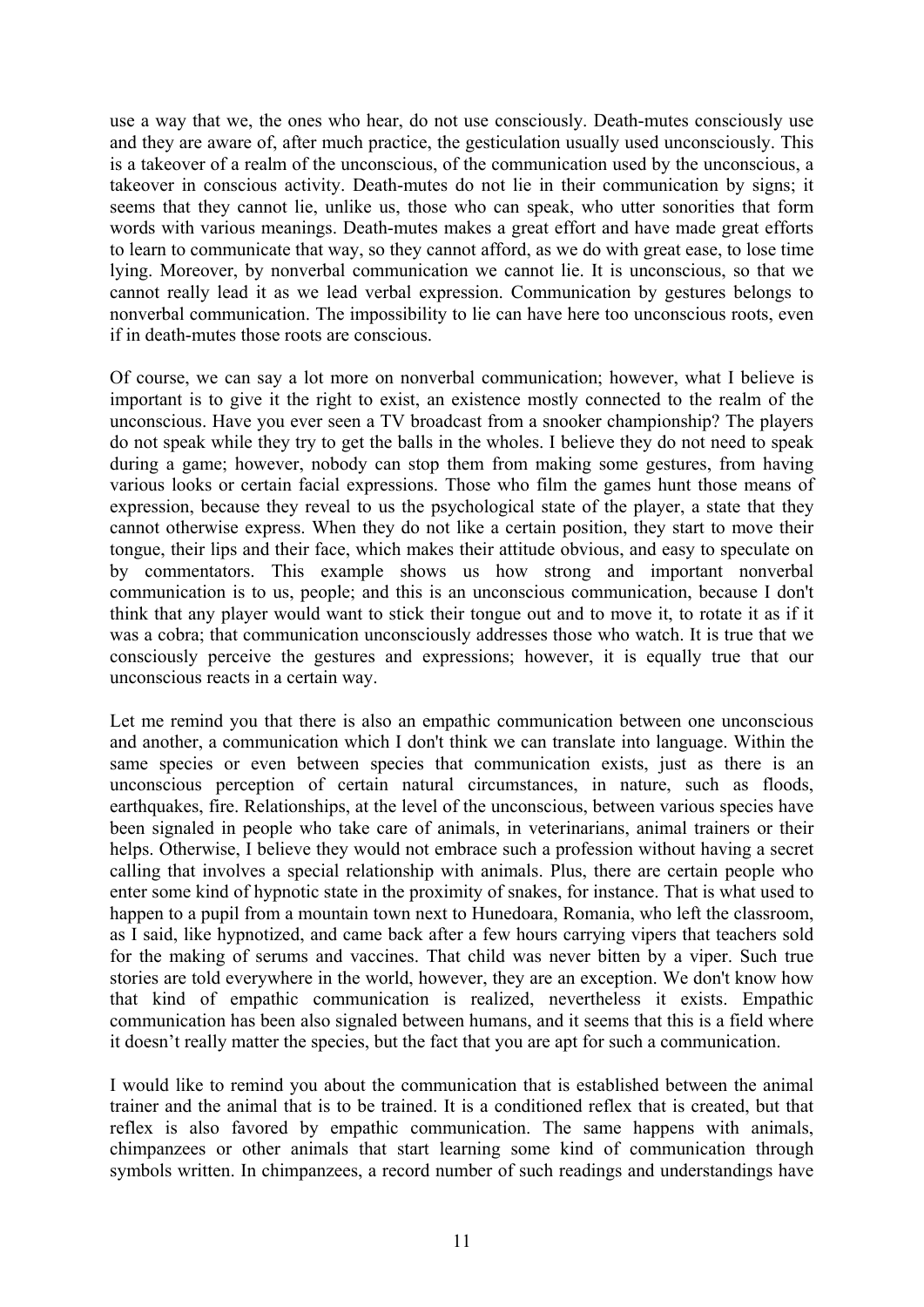been registered. Only that the experiment is repeatable just with the author of the experiment, or the animal trainer, the only who actually has an empathic communication with the animal. Special relationships between humans and animals can be encountered all around us. Our relationship with animals that we love is for every one of us an experience difficult to explain. My cat can manifest its personality in a way I can't argue with. He comes in, he asks for food by watching me intently, and when I put him dried food in his bowl, I notice that it had been empty; then he drinks water, and in the end settles in my lap and forces me to hold that position so that I don't disturb him. Sometimes, when he sits in my wife, Corina's lap, he stretches its paws lazily and finds himself a position that doesn't seem at all comfortable, but that he would not change voluntarily. When observing our pets, either cats or dogs, in spite of the fact that they depend on us, we can sometimes see, especially in cats, how they impose their personality, how they lay a possessive paw on the one who thinks it is their master. Of course, without their master they would not survive more than a few days, however, with their master next to them, by that small gesture, and dogs do the same, those animals declare their attachment, declare themselves connected to their master as if the master would belong to them. We may say that this is a communication, of course nonverbal, at the level of feelings, at a level which for humans is rather related to the unconscious.

Can we truly say that *empathy* is a predominantly unconscious communication? Why not? However, true unconscious communication, communication which has its own, welldetermined role, is the one established through art.

A creator in the field of art, an artist, is someone who has something to say to their peers in an artistic way: through dance, painting, music, poetry, in fact, by every way of expressing that doesn't necessarily use words as a means of communication. When words, literary writing, are the means of communication, as is in novels and in poetry, words, sentences, phrases don't say everything. There is something said in between words, something that we don't hear and don't understand through words; the text says what the author has felt, at that moment, at that stage of their life, of their soul, something within themselves. Music either supported by words or alone, has the same effect. It is a direct communication between author, performers and those who listen to it. A new song, be it rock-and-roll or samba or in one of the many other styles that have dawned or still live in our days, was transmitted almost without time limitations, at the radio, at a certain time in the past, and all the youth used to dance rock-androll and samba. How was something like that possible? It was simple. The creator, even if anonymous, had a touch of genius and succeeded in transmitting their feeling, what they felt in their soul, to all those who were willing and able to listen, making them feel moved too, by vibrating with the creator's music.

A connection rapidly created between the creator and listeners, between the creator composer and the creator performer, between one unconscious and another, that of the composer (performer) and those of thousands of sensible souls that do not need to think because they feel, the listeners feel unconscious, like the music, a resonance establishes among them, between one unconscious and another, between two groups of unconscious (*of course, the listeners as well as the performers are present, are conscious that they are there, that they are hearing a music they like, but the pleasure, the feeling, is commanded by the unconscious, which operates without us being in an unconscious state, because we are conscious when we are listening, fully awake, fully there, to the music*): that of the creator and that of those who perceive music, who listen to it.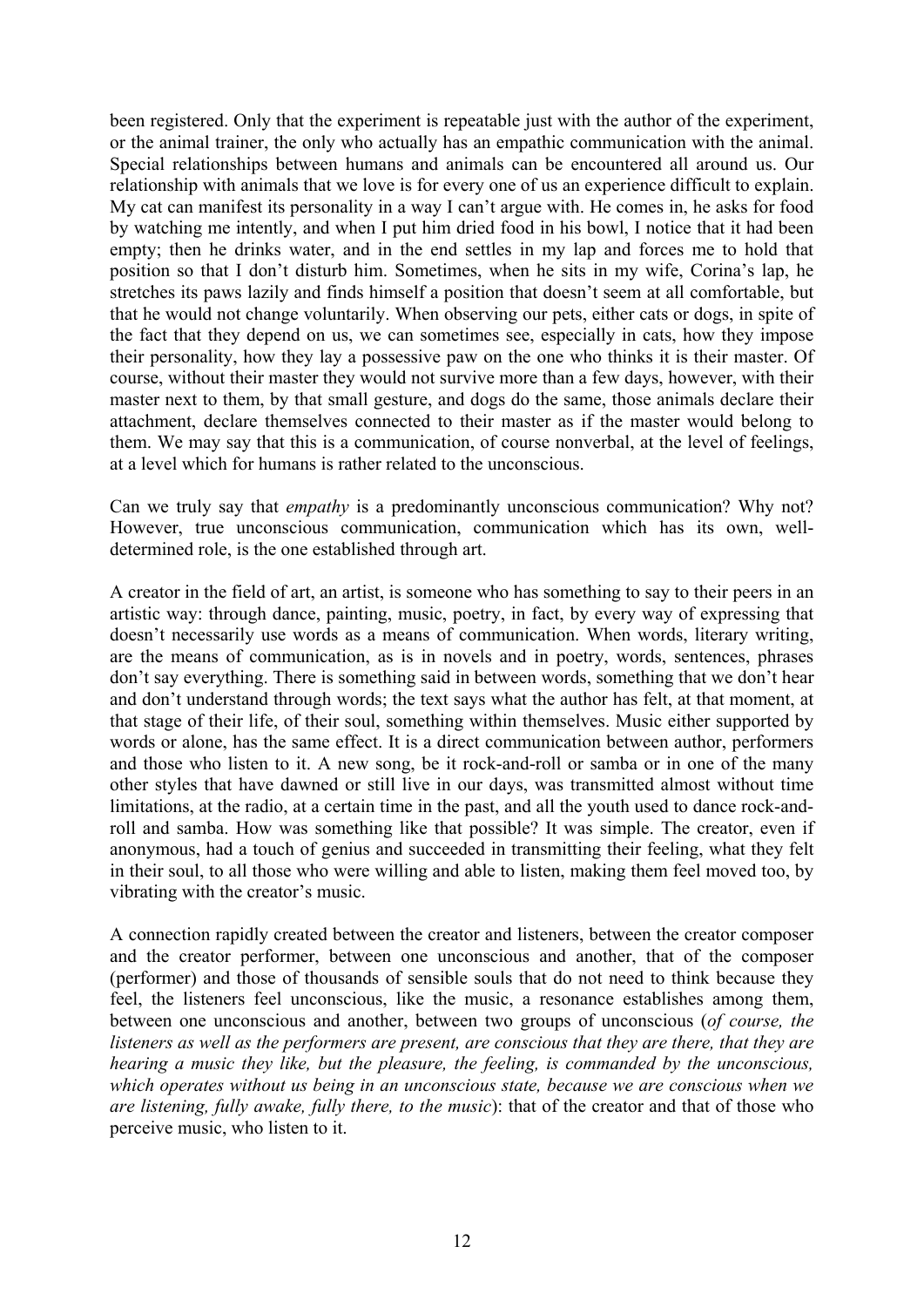Please don't let yourselves mislead by the flaws of the verbal language: being unconscious is completely something else than the unconscious<sup>[4](#page-12-0)</sup>. The language of the unconscious  $\div$  music, painting, poetry, novels, movies etc.  $\div$  cannot have that flaw because between the unconscious of the sender and that of the receiver a direct connection is created, only by artistic manifestations – *let's not forget that speech, a conference, a play, is an artistic manifestation that communicates lacking words with meaning and something else, by the modulations of the voice, by the charisma of the actor or of the speaker, by a placement in a certain space, through clothing, in such a way that all these help communicate something directly to the unconscious of the listeners, of the spectators, something that may be supported or may support the meaning of words.* It seems that we cannot lie in the communication between one unconscious and another; lies are tied only to words. This is why the language by signs of the death-mute, as I said, the gestures ensuring a large part of the communication and perception related to unconscious, cannot lie. Expressions and gestures, the so-called means, among others, of nonverbal communication, can sometimes contradict the flow of words of a speaker, can reveal that they were hiding something or lying.

That language of the unconscious somewhat resembles the song of the bird in the *Siegfried*  opera*.* The song of the bird charms us, although we cannot understand its message, we cannot understand it as we understand the spoken language. Thus, Siegfried is attracted by the song of the bird that accompanies him during his fight with the dragon, just like our unconscious is with us in our actions; however, we don't always understand what it whispers to us. That situation changes soon, as Wagner introduces a moment of magic, the blood of the dragon Siegfried washes in, the blood of Fafner who had become a dragon after having killed Fasolt, and then Siegfried begins to understand the language of the singing bird, the language of flowers, nature starts speaking to him in words with meaning. The singing bird tells him only the truth, as it happens with our hidden inner self, with the unconscious, with our inner person, which, being stimulated by music, the music of the singing bird, can influence our thinking because the soul, our inner self, influences our mind. Often we understand with our soul the animals and the trees which sometimes seem to speak to us  $\div$  actually that inner person that we have inside speaks to us, or, as Lucian Blaga says, *the personnance* speaks to us. Our communication with nature is one-to-one, i.e. it occurs both ways. This is not only about understanding nature, understanding what animals, flowers, trees tell us, it is also about the reverse situation: animals, trees, plants, flowers understanding us. I have a special relationship with my dog, as does every dog owner. Mika is happy when I come home, when I pet him, he comes right away when I call him, with only one exception – he doesn't like when I put his leash on, although he enjoys rambling alone in the street, he also loves to go out for a walk in the leash, however, he hates it when I put his leash on. When I call him to do that, he hides or runs away from me and I catch him with great difficulty. This happens even if I don't hold the leash in my hand, *it is clearly that I have thought of hiding the leash, in the beginning, then I used to leave it in its place and just call him so that he couldn't make any association with my possible intention of putting the leash on him. No good! He sees what's in my mind.* He reads my thoughts! I don't know how he does it or how is that even possible. The animal world seems to be much more apt for such a communication without words, without what we call language. However, this is a language. Mika understands, has a grasp, only on a general state of mind of his master – anger, joy, sadness, but exactly what I want to do, my immediate action. We should not wonder why some people, when they lay their hand on a flower or when they plant a plant, see it dry out afterwards. What doesn't it like about that person? However, there are people who, when they touch a flower or a plant, they have

<span id="page-12-0"></span><sup>&</sup>lt;sup>4</sup> See vol. I, *Lucian Blaga. Filosofia prin metafore (Philosophy through Metaphors)*, A.B. Romania, Bucharest, 2000, p.33.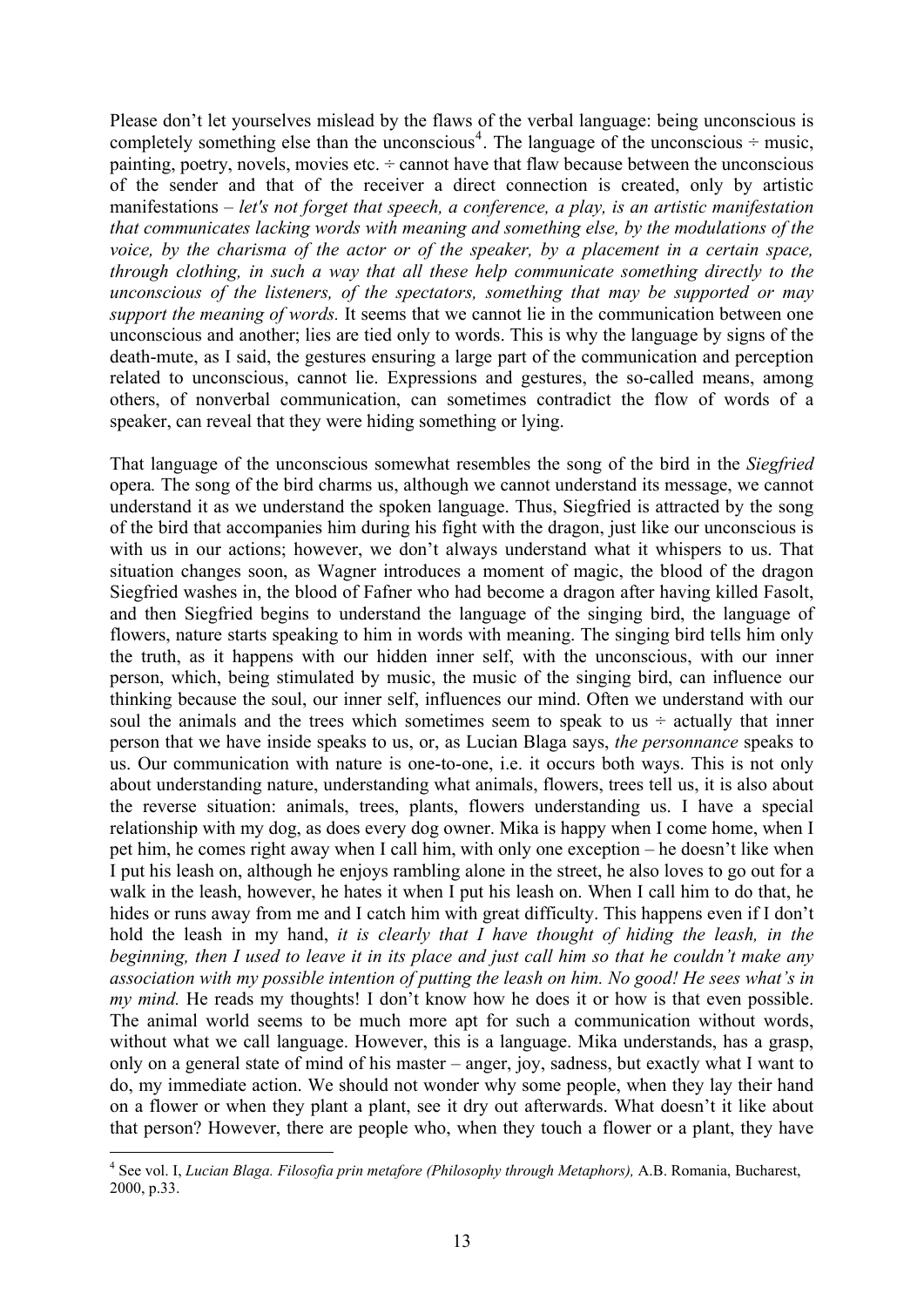the opposite effect – it seems to enjoy it and it grows better, it buds, it blossoms. Why is it that we can make a flower rejoice the closeness, the touch of a human being? Not anyone can be a good gardener.

You will say: this is an empathic communication, a direct communication of certain feelings or sensations, a communication that we can address to other humans, to animals or flowers, to plants. Certainly. We have spoken of it before. But what does empathic communication mean*?* It is true that we can have certain sensations that are hard to define, although somehow very clear. When I get to meet someone, I'm having such a sensation hard to put into words. I can feel attracted or not by a certain person. We all have such preferences or rejections. Instincts are very close to such communication; I feel sexually attracted by someone, I have a fear complex toward another, I get hungry in a certain company. Instincts, that are deeply planted within our collective unconscious, in the Stylistic Matrix − as Blaga calls it, cannot but participate in that empathic communication. It's just with us, people, as well as in many animals or insects, instincts are dressed in a *cultural* robe (even if that is genetically triggered), woven by dance, music, smells – *perfume is so important – both for humans, as well as for animals or insects – how important smells are in sexual relations or in feeding relations* – or the touch – *I caress the arms of my beloved, her breasts, her legs, in the way as I can appreciate the succulence of a fruit by touching it. There is a language through which* the belly dancer excites the sultan or excites the spectators; there is a communication of the music, as well as of body movements when two partners are dancing. Sometimes closeness settles in, some other times there is rejection. This means that a communication channel was formed, a language with or without words, as music, gestures, the dance itself can help to a great extent the understanding between two beings. The words, for us people, are very important; however, a handshake can have its own value. What do two young people walking hand in hand and chattering do? Speech is important not for the words they utter, but for its musicality, for their tone, for the sound of their voices, *as it happens in the musicals in which two people fall in love while singing.*

That communication, the one we have talked about until now, needs certain contiguity, a presence of at least two characters communicating through their closeness, human characters or a person and an animal, a flower, a plant. However, how can we explain that global communication? *Today we are in the globalization age, i.e. nothing can be created anymore in some corner of the world without arising the interest of all the human kind, no disaster can strike in New York, in the Indian Ocean or in New Orleans, no great discovery can happen in Africa, without us being a part of it, at least as spectators, but also through aids, through the interest that we show for those events. Nothing is local on the globe anymore. However, how* can we explain the way in which, the swiftness with which the music of the youth spreads? In the 1960s, as I have already told you, us Roumanians were caught in the communist regime, everything that came from across the ocean was a product of the decadent capitalism, nevertheless, rock & roll spread with an amazing speed. Orchestras, the bands, leaped at the opportunity and played that music incessantly, especially since there were no copyrights to pay. As a young doctor, when I went to restaurants where people used to dance, and of course rock & roll was playing, I was not allowed to dance. The music was accepted, because it was impossible not to, however, the dance, that decadent dance, was forbidden. In those times, communication in Roumania was done through the radio, and it couldn't be stopped or censored, as it was done with publications, as words were censored. This is why us, young people back then, used to give more importance to music than to written words. The dance was, probably, deemed the voluntary affirmation of the participation in that communication, that was why it had to be banned, as well as words. Today, young people do the same and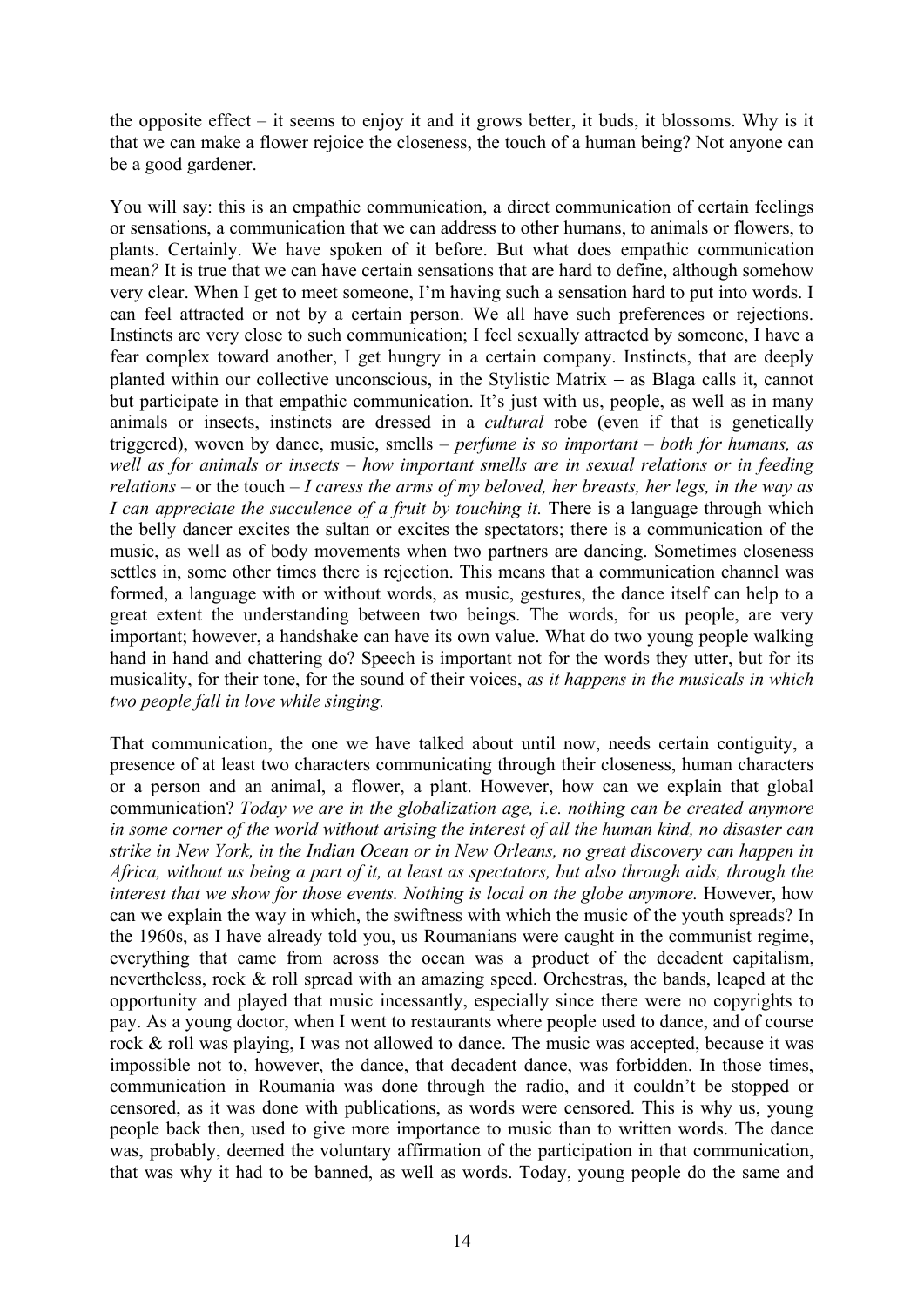listen more to the music, today they can dance freely and however, they like. Of course, at home, when we partied back in the days, we were also able to dance without anyone stopping us anymore.

How is that remote communication created? What is it? That communication is a language has been connecting young people with the same valences from the entire world. They all want to have fun, to dance, rock & roll, cha-cha, samba or any other dance they like, free from political or religious influences; they listen to the same music and dance almost the same. Something pulls them together when they hear the music and start to dance, each one in another place on the planet. This is yet another proof that all people have something in common, that we all have a common soul, an inner person that advises us on how to move in life.

If music pulls young people together, especially those under 20, as if they were one, let's see what can happen with other kinds of music.

Country music in North America (which is derived from Irish music), and folk music in Europe, especially in Eastern Europe, is sung and danced to in the same way for several thousands of years. We don't know for how long, but it has been so for a really long time. Every region has its own characteristics, but they all have something similar that comes to support their persistency in time. They are danced especially in a *hora*, a circle, and less in pairs. Music and dance are associated, especially here, in the East, with the folk costume, which is also quite similar in general from the Russian steppe to the Carpathians, on the Adriatic shore and up to Greece, and stays equally unchanged. Sometimes, young girls wear at the *horas* blouses that were sewn by their great-grandmothers 100 or more than 100 years ago.

That music is loved by those who live there, in the countryside, but also by townsfolk, who seem to live with the memory of the places they came from. I was raised in the city and my parents never listened to folk music. Much later, when I have begun to listen to such tunes, such folk songs, they have started to grow on me a lot. That doesn't mean anything, because I also like country music, although I don't have any Irish blood (unless the Celts and the Dacians were related?).

Waltzes seem to be immortal; however, they are more likely to be loved by romantics and older people. The Charleston, the crazy dance of the 1920s, was forgotten. Rock & roll was also eclipsed for a while, however, it made a convincing comeback.

Classical music, pre-classical music, the musical baroque, Oriental music with its prolonged inflexions, symphonic music as well as dance music, music that is just for fun, they all have their listeners who favor them, they all communicate something, they speak to our souls and we hungry for music. Humans feel the need to listen to music. Mothers sing lullabies to their babies, probably since the beginning of the world. Shepherds blow their whistles with sadness and with longing, because they are in the mountains, far from those they love, alone with their sheep. Since when? Since always! Humans' labor is associated with humming a song, and this is not only the case of trackers along the Don river. Africans end their day dancing and singing. Music, dance, the art of clothing, painting, sculpture have been accompanying humans for thousands of years, and humans do not seem to be able to give up art, because they need it and it seems they cannot live without it.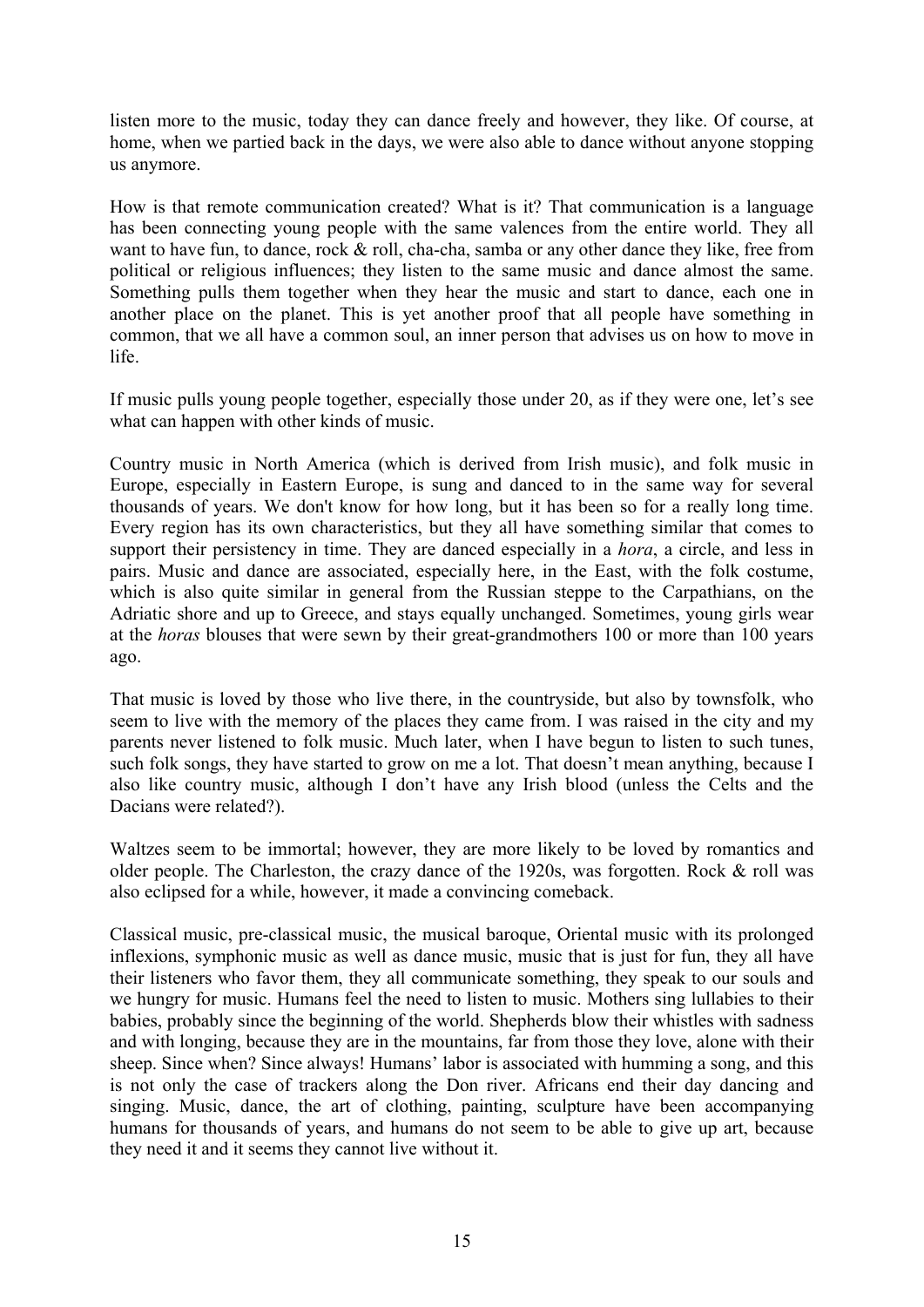George Enescu, the famous Romanian composer, used to say that *music starts from the heart and speaks to the heart.* Indeed, art, in all its manifestations, starts from the heart, as creators are first of all sensible, not rational, and it speaks to all those who have their hearts open to it. Matisse used to paint only on an impulse and if someone disturbed him, he couldn't go on, plus he always painted while listening to music, the music he needed at that particular time, the music which was closer to his state of mind. Today we no longer know who composed a folk love song, but we sing it or listen to it with the same undying longing it was first sung, the same longing felt by the countless number of people who have sung it before. This is, it seems, a communion of souls, or, as Lucian Blaga says, our mioritic Stylistic Matrix.

We talk all the time about the soul, and psychologists think that it is even their field of study; however, we don't know what it is and especially where it is hidden. Somewhere in our inner self, we lose it when *we give our last breath*, the soul is close to breathing, because those alive breathe, but it isn't only our breathing, it doesn't seem to be our intelligence, nor it is our capacity of understanding the world that surrounds us, then what is it? The only thing that remains is the unconscious, as little as we know about it, the Stylistic Matrix Blaga used to speak of. Could our soul be the unconscious world? I don't know how conscious we are that we have a soul, however, I know that our affects, love, hatred, rage, melancholy, sadness, often they all are, or at least we believe them to be, the prerogatives of the soul, they belong to the soul. We now reach a delicate point, where questions about the soul resemble those about God. We know that the soul exists, but we don't really know what it is and where it resides, where we can find it and how to touch it, as we know that God exists, but we cannot prove it and we cannot give Him a certain place. We have never met Him. Only Abraham, Isaac, Jacob and Moses have had such an encounter. Jacob has fought an entire night with the angel, whose face he did not see, and at dawn he let him leave.

Jacob's fight with Him is curious and unexplainable, as He was the angel of the night. This is the fight of all humanity, of every person who feels the need to discover Him, to find God, as well as their own way in life, the fight with their own inner double, with the hidden forces of the unconscious, a fight which should end with their victory, just like Jacob's, in such a way that *their inner person* would show them their bright, good side, which would advise them for the rest of their lives; that would happen even if, after the fight of a person with themselves – *better said with their double from God – they will limp, remaining with a sign that would* serve them as a reminder for their entire life. This is the God that we bear within ourselves. A religious person would accuse me of blasphemy! What does it mean, having God within me? What could be the connection between the unconscious, I repeat − as far as we know it, and God, a God so present, so desired, so close or so far from me, from the need for God? It is pointless for me to try and answer such questions, because God is a personal, individual, nontransmissible experience. Religion, religions, are trying to help us find God, they create a connection for those who have a harder time finding it or for those who don't know that they already have it, through prayers, penance, incantations – songs – what is *more loved by God, that God that we carry with us, than a beautiful song? What brings us closer to understanding Divinity than music, Bach's music, Mahler's music, Wagner's music or Bruckner's music? The ephemeral nature of music seems to be the closest to our individual searches. The great perennial art, the gothic cathedrals, sculpture, the painted abbeys in Bucovina, painting, they have all tried to immortalize our need for God and succeeded. Maybe the greatest success is formed by the pyramids in Giza and the Sphinx – through dance, through a ritual that brings* us closer to the desired encounter with God. *Maybe it would be best for us to be conscious that when we successfully finish an activity, when we labor, when we are creative, this is some kind of a constant prayer, just like the heart's prayer for monks.* An innocent soul, as innocent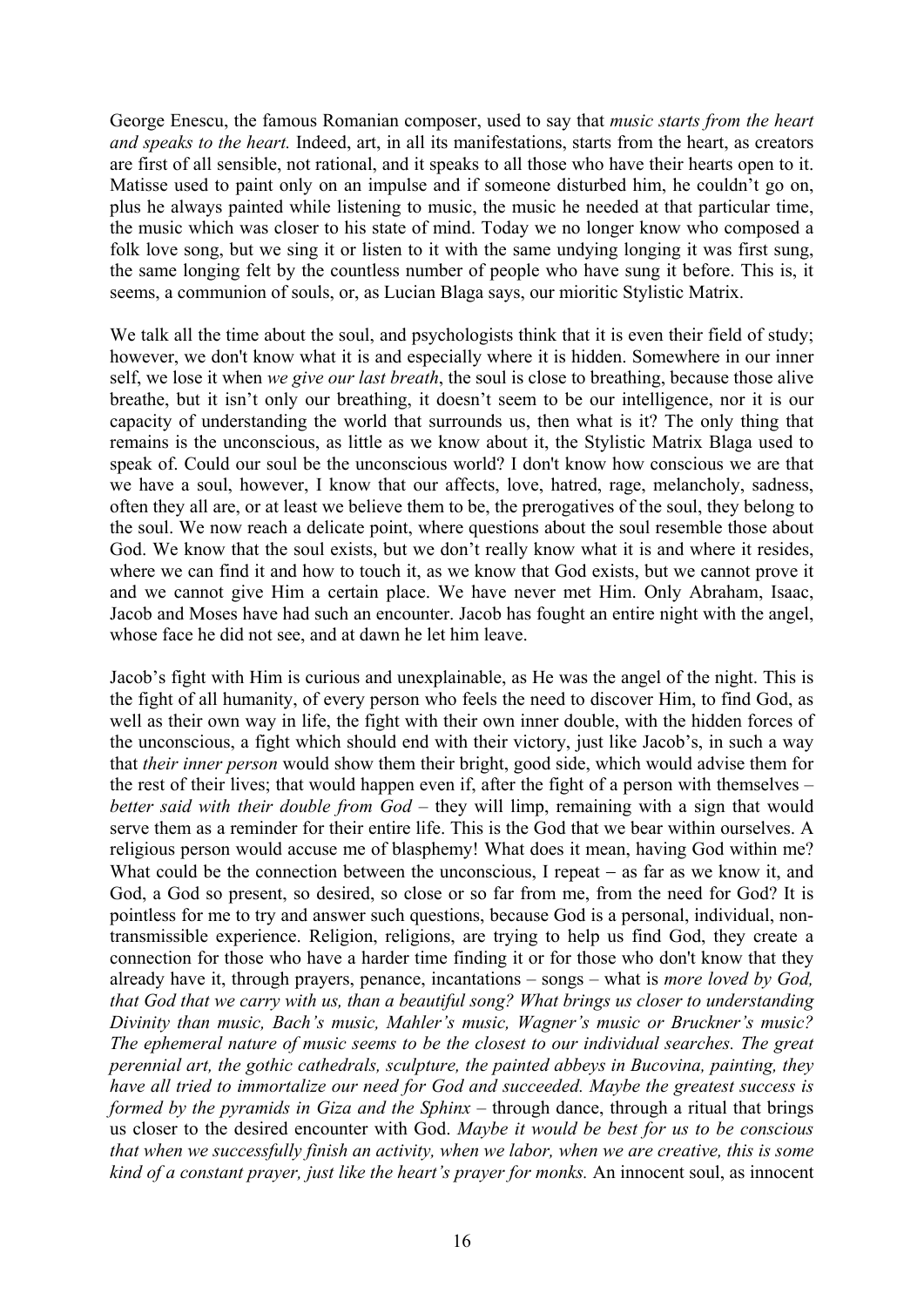as it can be, a continuous effort to be a better person, a continuous fight with the dark side of your soul, permanently asking for forgiveness to your double for the sins committed knowingly or involuntarily, that *is a way that may give you inner peace in such a way that you can travel through life as a complete human being,* you and God! You, trying to get closer to God!

God and our most hidden inner self are part of my own search. Searching for Him means also finding Him! Be careful! The road is not paved and you can fall in a hole or in a precipice at any time. You can always recover from any fall, even when you are being helped, only through yourself!

I have written a lot of great words here... Believe me, it is easy to offer advice, but harder to follow them.

But I believe that I have slipped slightly, the temptation was strong, and I have drifted from our topic: **the language of the unconscious**, art, music. Art *is*, music *is*, present everywhere in our lives. Just like the unconscious that we carry with us without being able to get rid of it. *We would sometimes desperately want to get rid of that terror, of that enemy that doesn't let us run riot without feeling a bitter taste in our mouth, as Freud told us, or better Shakespeare in Macbeth*, just like the unconscious, art, music, is something that we cannot escape, that we meet everywhere, that sometimes haunts us when we start humming a song, some other times we look for it stopping a little to admire the beauty of a leaf, of a flower or of a snowflake. We need art, we need music, we feel like they speak to us, something speaks to us, and we understand what it is said to us, regardless of the cultural barriers we still understand something, even if the song is sung by a Chinese, by a Papuan or a Norwegian. Cultural barriers, stylistic barriers, they exist, but are not insurmountable. What we can surpass by art, by music, is the shadow of our unconscious, that dark side where our instincts amalgamate with the elaborate will, with the dark thoughts, with hatred, and with what was called a **complex**, our older and newer complexes. This is Jacob's fight with the angel of the night!

Two humans who speak different languages and do not have a common language can understand one another only by looks, as lovers do, by signs or simply by showing the object they speak of, possibly by miming it. Music and art gather souls together, "speak" of the unconscious, are some kind of a common denominator of the bright side, of the good side of the unconscious, of *eumeros***.** The unconscious is not made only of instincts and complexes, of shadows; it also has a good, bright side, which can be, in those of us who would rather not waste our time with undignified thoughts, the most important part of our unconscious. It is true that Sigmund Freud dealt with the dark side of the human soul, of the unconscious. The cases he described form the basis of the theory on the unconscious, even if he sometimes made generalizations starting from a single case. Psychoanalysis has evolved by feeding on the Freudian heritage of an unconscious full of complexes. The attempt of Freud, who probably felt that this was not the entire unconscious, to create a theory of sublimation, of transforming certain complexes into artistic creations, i.e. precisely into that beautiful, spiritual part of the unconscious, remains dependent on the shadow. C.G. Jung, with his psychological analysis, seems to be the only researcher of the unconscious, so far, who has opened a gate, through the **Archetypes,** to a good, bright side, that can take part in the spirituality of the individuals.

I believe that it is time for a new theory of the unconscious, a theory that would encompass Freudianism, which would be based on a complex unconscious and not only on complexes, an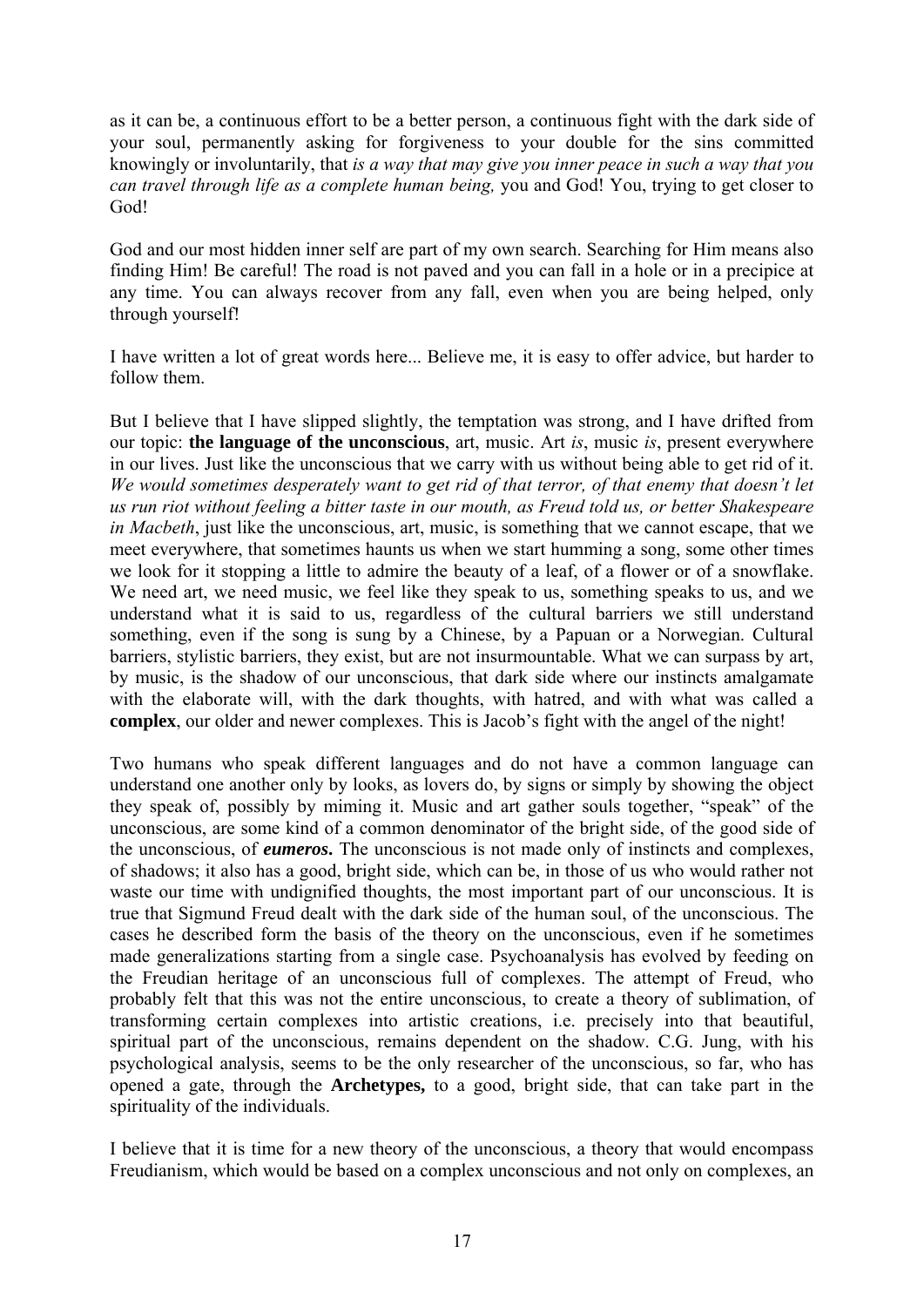unconscious that includes instincts, shadows, but also a good side. An unconscious that would take over the psychoanalytical inheritance, but would also develop its spiritual side, its *eumeros*. An unconscious introduced, although in philosophy, by Lucian Blaga. Psychologists could take over that research.

Going back to Freud, because he was the starting point for that narrow path that we are having such a hard time widening, I am asking for your permission of making the sketch of a psychological analysis. We know today, and maybe it was something also known at the time, that the father of psychoanalysis did not listen to music too often, he was rather non-musical, as Alma Mahler noted in her diary<sup>[5](#page-17-0)</sup> where she described Mahler's encounter with Sigmund Freud at Leida, in 1910, in Holland, where Mahler was spending his holiday with his family. Mahler had gone to consult the most renowned healer of souls, sent by Alma herself, in order to receive a matrimonial solution, as his relationship with Alma was going bad because of Walter Gropius. For that reason, Gustav Mahler was in a state of depression. After four hours of discussions, walking together along the canals in Leida, Freud succeeds in relieving his anxiety by telling him that in his opinion Alma will decide, in the end, to stay with him in the place of that young man. Of course, the story is beautiful, especially since it brings together two of the geniuses at the beginning of the  $20<sup>th</sup>$  century. Freud's lack of interest for music, which I have already pointed out to you, could be a reason for which, when he saw the human unconscious *in the cases he was treating,* he saw the dark side of that unconscious, its instinctual part, especially that occupied by the sexual instinct. The bright side remained for a long time concealed from him, and when he tried to approach it, he could no longer do it otherwise than on the shadow's path. If Freud heard *Parsifal*, he would have been surprised to find out that his theory of maternal sexual attraction was already displayed, with some major differences, in the splendid act of Kundry's efforts to seduce Parsifal, a seduction started from the love for his mother and from his lover's attempt to be, at the same time, his mother. Kundry tries to transfer that love to a passionate love. The maternal love is the most natural human phenomenon. The dependence between mother and son, a bilateral dependence, is pathologic only when it is broken; when the mother repudiates the child who still needs her care. The child can only afford that when he can get rid of his dependence and especially when he discovers the woman towards whom he will transfer his love for his mother, that being done through the intervention of sexuality. This is the lesson Wagner gives us in *Parsifal*, second act, and it is a very good lesson, even though it was never the author's intention. The sublimation of maternal love to the sexual attraction toward the loved woman is, as I have said, the most natural and common situation of a transfer of love toward the sexuality that is born in a young man and not its reverse, as Freud describes it, namely maintaining a sexual complex in favor of the mother, that will be the driving force determining the later sexual life, a force that will mark the young man for the rest of his life.

If Freud loved music, maybe he would have listened to *Tristan and Isolde*, and with his inquisitive mind, he would have found out much about love and sexuality, from the lyrics and especially from the music. The magic of the love or death potion changes the destiny of the two heroes who can no longer part, in life or in death. We can find the musical theme of the night of love between the two, transfigured and of an unrivalled beauty, in *Isolde Libestod*, actually the beginning, the prelude and the ending of that opera. Here there is, as I have said, a transposition in absolute – transmitted to us by the author even from the prelude, the death of the couple being the very absolute of never-ending love. The resumed musical motif of love reminds us the night of their love; nevertheless, those sonorities also communicate us

<span id="page-17-0"></span><sup>1</sup> 5 Max Phillips, *The Artist's Wife*, p.97, A Novel, Welcome Rain Publishers, New York, 2003.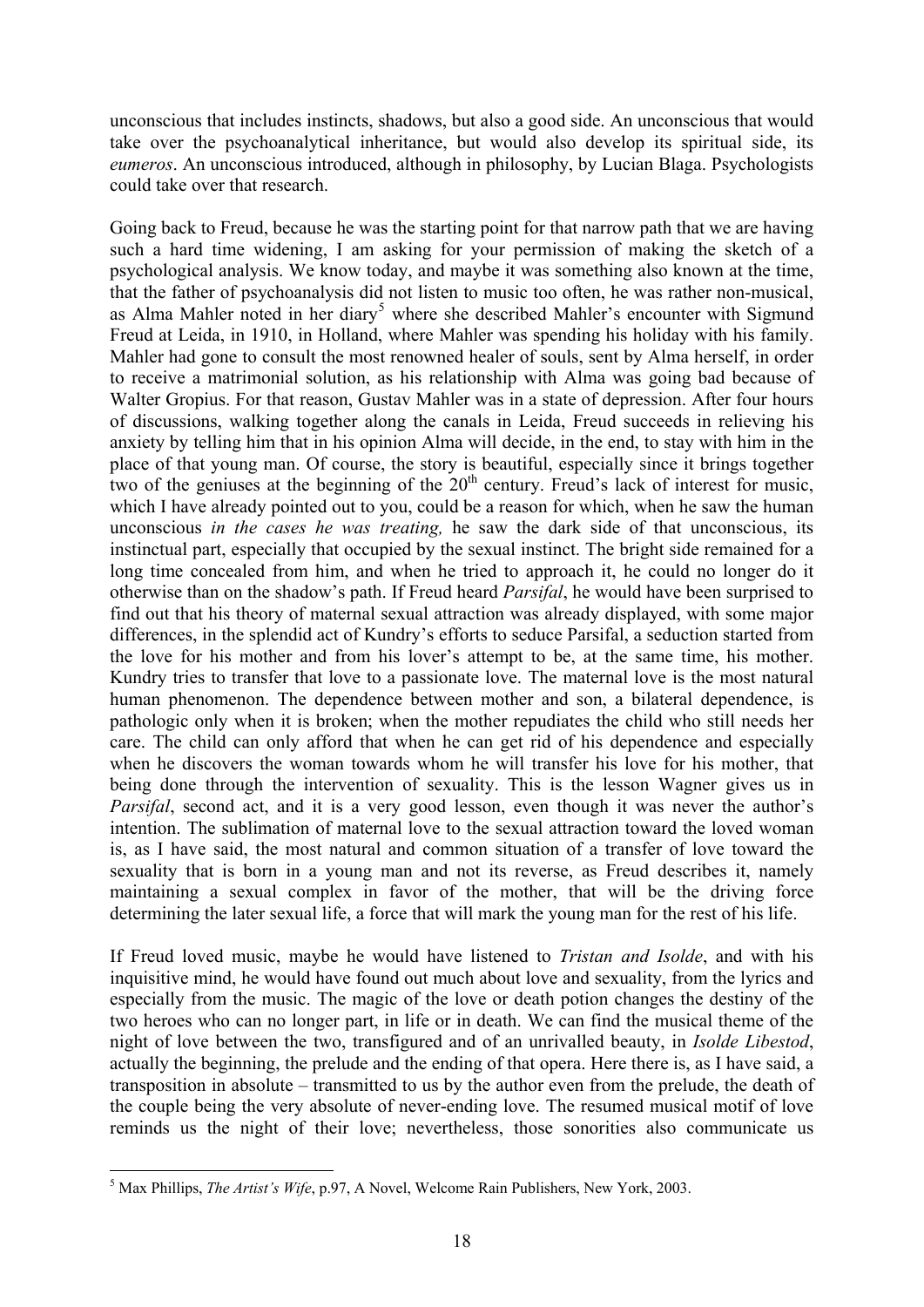something else, namely the power of love to infinity, which cannot be opposed by any human power, a love with celestial resonances, that love which can no longer fear, which is no longer frightened by anything, because it knows it is eternal. It is The **Love**, the most powerful feeling, the strongest feeling, the force that can move the mountains, or, as Saint Augustine said, "love and do what you want", since those who love can never betray their love – and is something else than sexual love**.** 

However, what does this have to do with the inner language, a language addressing rather the senses than reason? The music associated with lyrics addresses both conscious understanding through words, as well as sensibility, an understanding that is not always conscious, better said that is always underneath a state of wakeful attention, especially when you are not very used to following the notes and accents of music because you absorb it as a whole and let yourself conquered by it, while notes only interest musicians, professionals. Music is exactly that communication of the whole in which *we feel* rather than we decipher the author's and performers' soul, their inner nature which is close or not, depending on whether we like the music, to our own soul that also sings, whose melody is a presence for us, however, a presence that is asleep most of the time, and which awakes when we hear music that we like, when we listen to music that makes us shiver, that throws us amidst feelings that we could not even have anticipated, because we don't really know ourselves. This is why music can sometimes reveal to us feelings we didn't know that we had.

I have recently listened to the  $8<sup>th</sup>$  symphony of Anton Bruckner. The first part was agitated, like the breathing of a tormented person: *Brrum... Brrum...* (The onomatopoeia tries to render the music that I cannot express…), followed by a second part that seems to gain amplitude, where the soul, somehow more at peace, reveals itself in musical passages of rare beauty, the inner beauty of the composer that surfaces. In the third part, a true fight of the soul with itself begins, the fight of the self with itself, the fight of *eumeros* against *the shadow.* The music imposes on us an inner restlessness, which is sometimes tempestuous, other times bright, tranquil, like a soul that regains its calm, its composure; then everything ends victoriously in the fourth part. Victory! For Bruckner, it is the victory of the inner person upon itself, and through his music, the victory upon our inner person. It is the sign of that victory, which reaches apotheosis through the brass instruments, the brass cymbals and other metallic instruments which produce imposing sonorities. The orchestra supports that victory. It is a victory indeed, because in Bruckner's pathos we manage to find God!

Anton Bruckner communicates us his most intimate feelings, his hidden thoughts, by the music he composed. When we listen to it, and when it is well performed, we have a direct dialogue with that great composer through an orchestra and a conductor, who also contribute to the music with something from their own soul; we are in a direct connection, through music, our feelings are connected with the composer's feelings. We are not very aware of that connection when we listen to the music composed by him, and maybe he wasn't very aware of it while he composed. Maybe he was in some sort of creative trance, because I don't think that a creator can create something without detaching from what surrounds them, without entering their own world, without daydreaming, without feeling something that starts from within themselves and that they can't really master. Two feelings, two souls in hiding, that of the composer and mine as the listener's. What sort of communication is that? It is almost a language, because by listening to the music I find myself, absent intent, thinking and speaking with myself, but actually with my interlocutor, Anton Bruckner.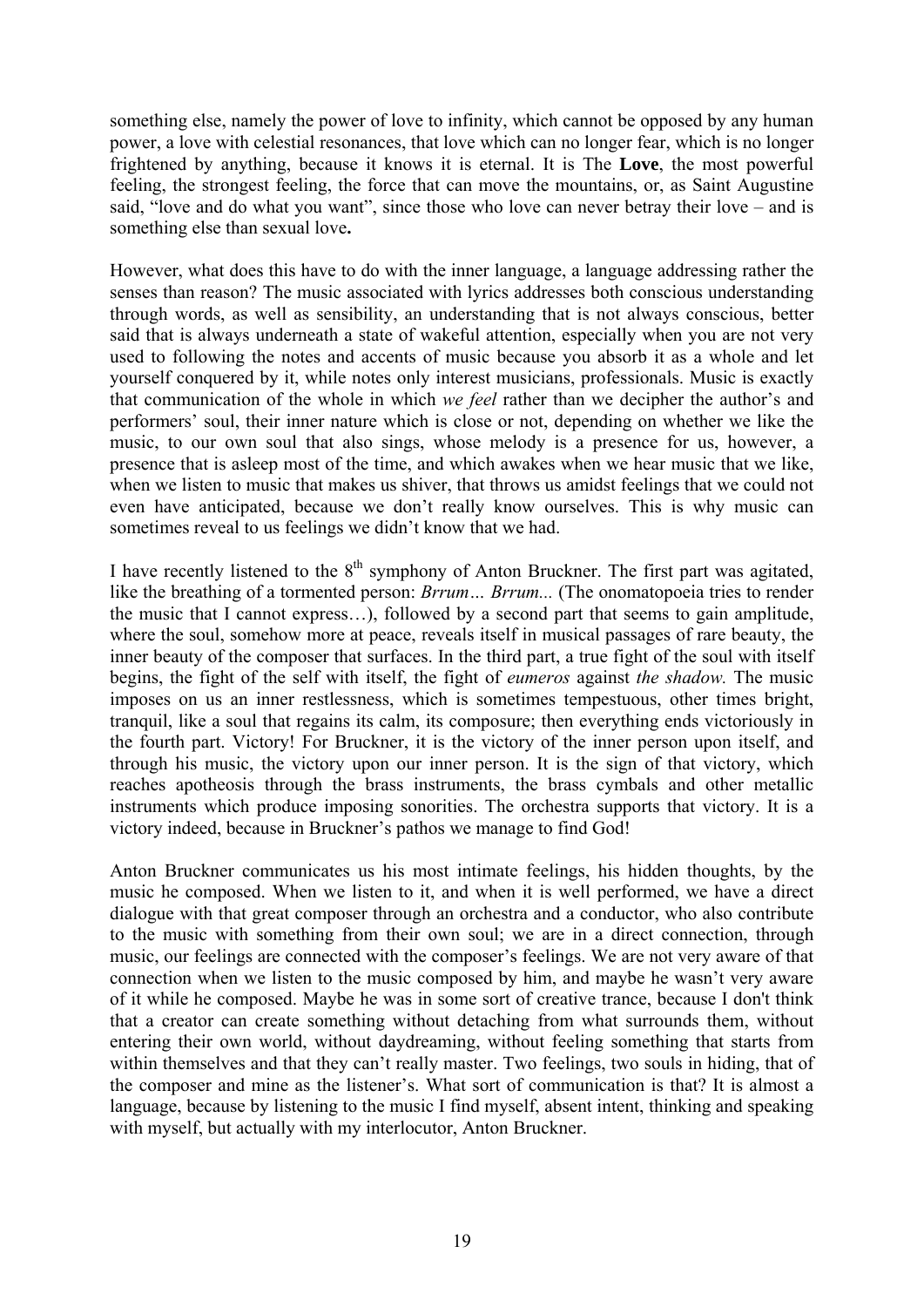This also happens when I listen to Mahler's symphonies, to Wagner's operas, to *Oedipus* or to *Chamber Symphony for 12 Solo Instruments* by George Enescu.

# **Conscience and being**

Conscience as a whole is what makes us feel beings, humans, it is responsible for the fact that we are present in life, it makes me be *conscious* that I'm alive, that this is *me* and no one else, that I'm a live, non-recurrent unicity. The conscience is what made me realize at some point in life that I had a mother, a father, that I live here, in Roumania, the mioritic space, made me know what I love and what I want, know who I am and choose my path in life.

Who gives me that sensation, what organ, what part of my body gives me the certainty that I am an entity, that I am alive, that I exist? Neurophysiologists give a clear answer: the brain. Is there a certain part of the brain, a nucleus of that *conscience*? It seems there isn't. The brain in its entirety, its full function gives us the sensation that we have a conscience, gives me the sensation that I am I. My entire cerebral activity, starting from my instincts and going to elaborate thinking would be the dynamics of those connections that are created in my brain. Such connections are established very early, in any case during the first days of life if not inside the mother's uterus. Those connections that dynamically link areas of the brain, link the oldest parts of the brain to frontal lobes, the intelligent part of the brain, a connection, I repeat, dynamic because it develops during the first years of life, unifying instincts, residing in the cerebral amygdala, with motor, auditory, visual, thinking and reason areas, that whole forming a functional unit that will make us feel that we have a conscience.

It is true that those connections develop, in small children, during a period where, from an anatomic point of view, the brain can establish those connections. It has been noticed that in children and teenagers, the emotional activity resides rather in the amygdalae than in the frontal lobes, as it does in adults (it is true that the hypothalamus – another part of the old brain − is on the phylogenetic scale the depository of affectivity, as it is true that the connections that are established in us, people, with the frontal cortex can transfer affective states, such as love, into a sublime spiritual state). That predominance of the function of the old brain in children and young people is an essential difference that justifies misunderstandings between generations, which have an anatomical and functional support. In the same way learning has such a support, first of all functional, because anatomy does not change too much. The dynamics and restructurings created during learning, especially in children and young people, are especially active. There is also another side of the coin – it is known that learning stimulates learning, so, the more you learn, the more your learning capacity grows, as connections that are no longer used can be lost.

Ageing means a decrease in the capacity of learning, and so some people think that we can fight old age by continuing to learn all the time, continuing to use your brain as much as possible. The slackness of intellectual activities, their limitation, the fact settling with what you have learned while you were young, is an ageing factor for humans, of premature ageing. Of course, this is only valid for humans. Animals, if they don't have an intelligent, rational activity, and settle with what nature left them, i.e. a schematic thinking, cannot become human beings, and they will age according to their genetic programming. We too are under a genetic constraint, but we have the freedom of our intelligent option to which we have been led by our wonder in front of nature. We, humans, have achieved an *ontological mutation,* as Lucian Blaga tells us, and the first ontological mutation is also the first ontological revolution. The tension created in our brain while it attempted to penetrate the mysteries of nature, the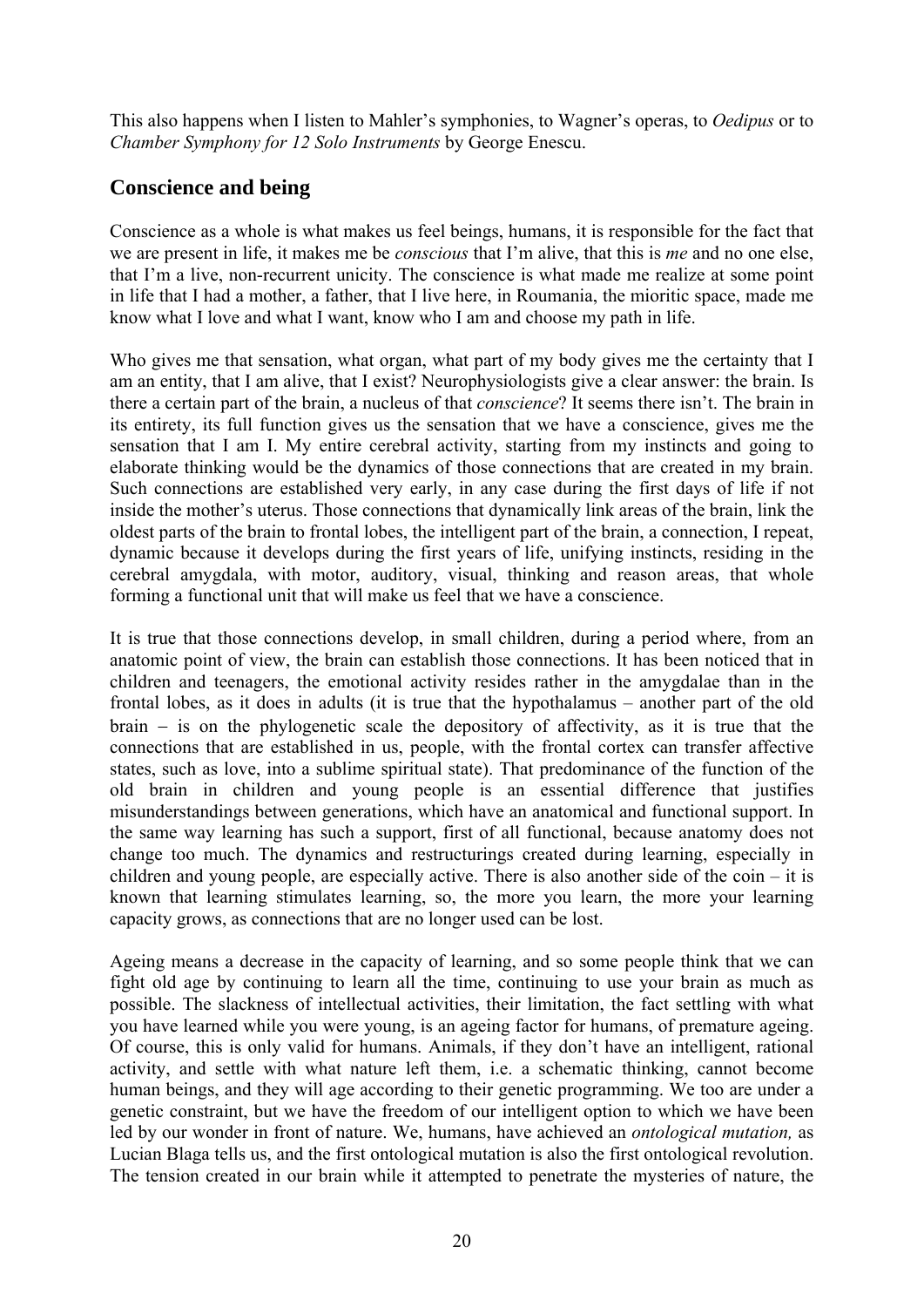human knowledge was what pulled us out of the world of animals, placing us into the world of humans. Knowledge, revelation, invention, in a word, *spiritual creation* is the engine of our becoming as human beings*.* If ever another animal species will also make efforts to think, to know, to reveal mysteries, that species could compete with us, be like us. For now, on Earth, that position is occupied by humans.

After all: what is Conscience? And what kind of beings are we?

I will try to answer the first question by going a little deeper. If we agree with conscience as a global function of our brain, let us see what its relationship is with what we could call the state of consciousness and the great field of the unconscious<sup> $6$ </sup>.

Consciousness, the state of being conscious, does not cover the entire function of our brain, but only that in which we are present, actual, in our thoughts and in our deeds. This is called in common speech "being conscious". Using negations, it is that part of our living when we don't sleep, we don't dream *either asleep or awake*, we don't do automatic motor or intelligent actions *such as walking, driving a car, choosing words when we speak (Attention: there are deeds, actions, that we do and in which the participation of the unconscious can be greater or smaller, as it is difficult to say how much is conscious state and how much is unconscious state involved in the action of walking, driving, eating or speaking).* Thus, the unconscious, in opposition with the state of consciousness, is that immense part of our mind's activity to which we don't pay too much attention, that doesn't belong to our immediate volitional action even if it can use the will as a reminiscence, to speak in Plato's terms.

The confusion between conscience and consciousness is easy to explain. Conscience, being a global state generated by the functions of our entire brain, is the one telling us, whispering to us that we exist, and our existence seems to us only connected to consciousness, as we are conscious that we exist. Does it matter that the unconscious participates in this certainty of our existence? Since we are conscious that we exist, isn't this sensation, this certainty of an existence unique for each and every one of us, our very conscience? Indeed, it is! However... let's not forget which the realms of our mind that take part in our consciousness of being are. I'm asking you this, so that we have a clearer and more accurate image when we think of thinking.

Let us go back: Conscience encompasses both our conscious activity, as well as the unconscious, a realm which has been arousing so much controversy since Freud has laid the foundations for its study. Furthermore: the unconscious and the conscious state are in a continuous dynamic interrelation, which means an ongoing communication between those territories; the unconscious **defines us**/**personates us**, influencing conscious life; the unconscious also has its direct possibility to provide us with subliminal information on the surrounding world, that we cannot call perceptions, because, even if they are perceived, this doesn't happen consciously. I would also like to remind you that conscious perceptions can be stored in the unconscious in certain conditions (short-term memory, even very short-term memory seems to depend on our frontal lobes, while longer-term memory may be largely spread within our brains. The hearing and the temporal lobes seem to have an important function related to memory and speech).

<span id="page-20-0"></span><sup>6</sup> See my book, *Lucian Blaga. Philosophy through Metaphors.* In the *Foreword* chapter*,* p.18-19, we propose a clear separation between the terms of Conscience and Consciousness, each or them referring to different realms of our brain's function.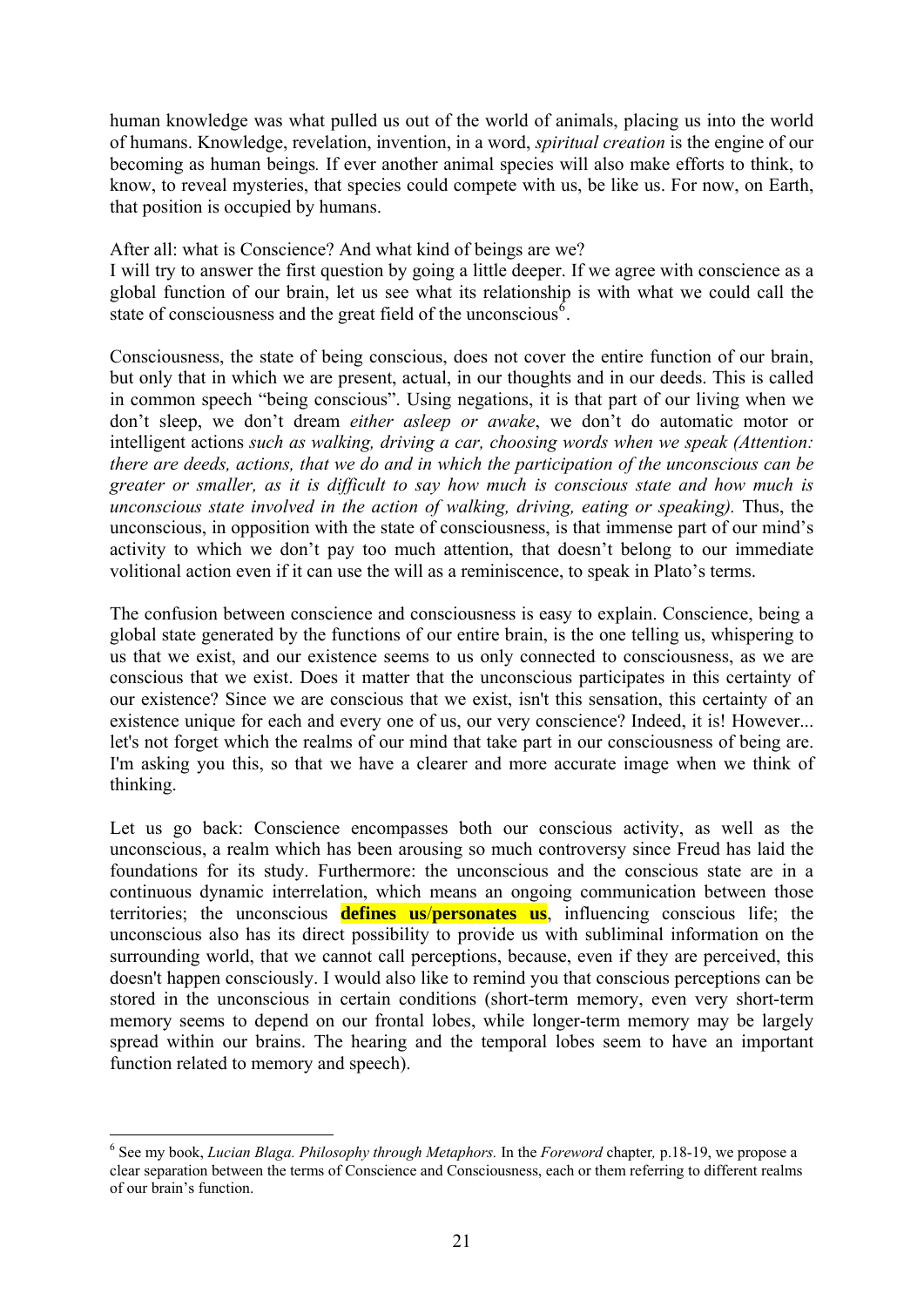This is why our intelligent activity is closely related to the unconscious territory in a one-toone communication, a communication in both directions, communication which also ensures the unconscious an intelligent activity, not only automatisms and complexes. This is why I have proposed for us to talk, apart from a shadow where complexes reside − regardless of their type, a shadow to which the entire psychoanalytical literature from Freud to Lacan contains references, also about a bright side of the unconscious, a good side which helps humans in their intelligent activity, and this is why we can call it an intelligent part, a part which has access to the spirit, to spiritual living, because, unconsciously I'm making efforts to get closer to God. That bright and good side is the *eumeros.*

C.G.Jung describes such a part when he describes the world of archetypes. Archetypes are precisely an ancient, inherited unconscious structure, which helps us live in good relationships with the world, with the cosmos. The good part of the unconscious would be that which does not disturb our mind, as complexes do, terrorizing us sometimes for an entire lifetime; the good part, the *eumeros*, is a part that supports our daily living and thinking. It could be that part to which neurophysiology attracts our attention; neurophysiologists believe the function of the human brain to be like an orchestra performing a symphony, the symphony of a lifetime, in which every instrument, every note is part of a harmonic equilibrium. *Being just an amateur in this field, I might think that a note that sounds alone and another one that is also heard separately cannot establish any kind of connection among themselves. But that wouldn't be music. A sound isn't music; only an assembly of sounds in harmony makes music –* although sometimes those harmonies are peculiar, however harmonies, where dissonances can be dangerous because music is replaced with terrorizing phantasms, in which case a supraliminal mental shock, surpassing the functional coping capacity of the brain, can ruin the harmony by causing those fractures in the cerebral connections that can lead to the formation of complexes, the complexes Freud speaks to us about. If we could think in physiological terms, maybe we could deem complexes, those complexes where our mind isolates a certain negative stimulus, *that unbearable shock,* and sends it to a hidden box of our memory so that the symphony of our being can continue. Unfortunately, depending on the mental resistance of each of us, that hidden complex can undermine our mental activity, when we no longer think of it, by sending, from time to time, worrying signals that we are no longer able to decipher, just because the negative stimulus had been hidden with the aim of defending our conscious self from a complete disturbance of its functions. It seems that everything depends on the capacity of the frontal lobes to defend themselves or to fall ill, to become incapable of harmony, as that capacity varies from one person to another.

That was the root of Freud's brilliant idea of helping, assisting patients in such a situation by revealing them the concealed parts of their memories *that they were afraid to remember and from which they fled.* Assisting patients that way means taking way from them, relieving them from the burden that weighed over them, concealed somewhere in their unconscious. If the unconscious, that priceless help in our lives, has good parts and parts that are less good – *good being all that helps us live, exist, be, and bad being all that unbalances us, endangers our living and our individual being –* then we can have an idea of the constant and continuous cooperation between the unconscious and the conscious. That communication is ensured by the cerebral connections of the paleocortex, the paleo-brain, with its newer parts, a communication between instincts and the rational part, the equilibrium between those realms, a functional equilibrium that we can see in photographs or films of brain functions.

For those reasons, I don't think we can say that we are dominated by our conscious state or by our unconscious state. We are a conscience dominated by the communication, sometimes at a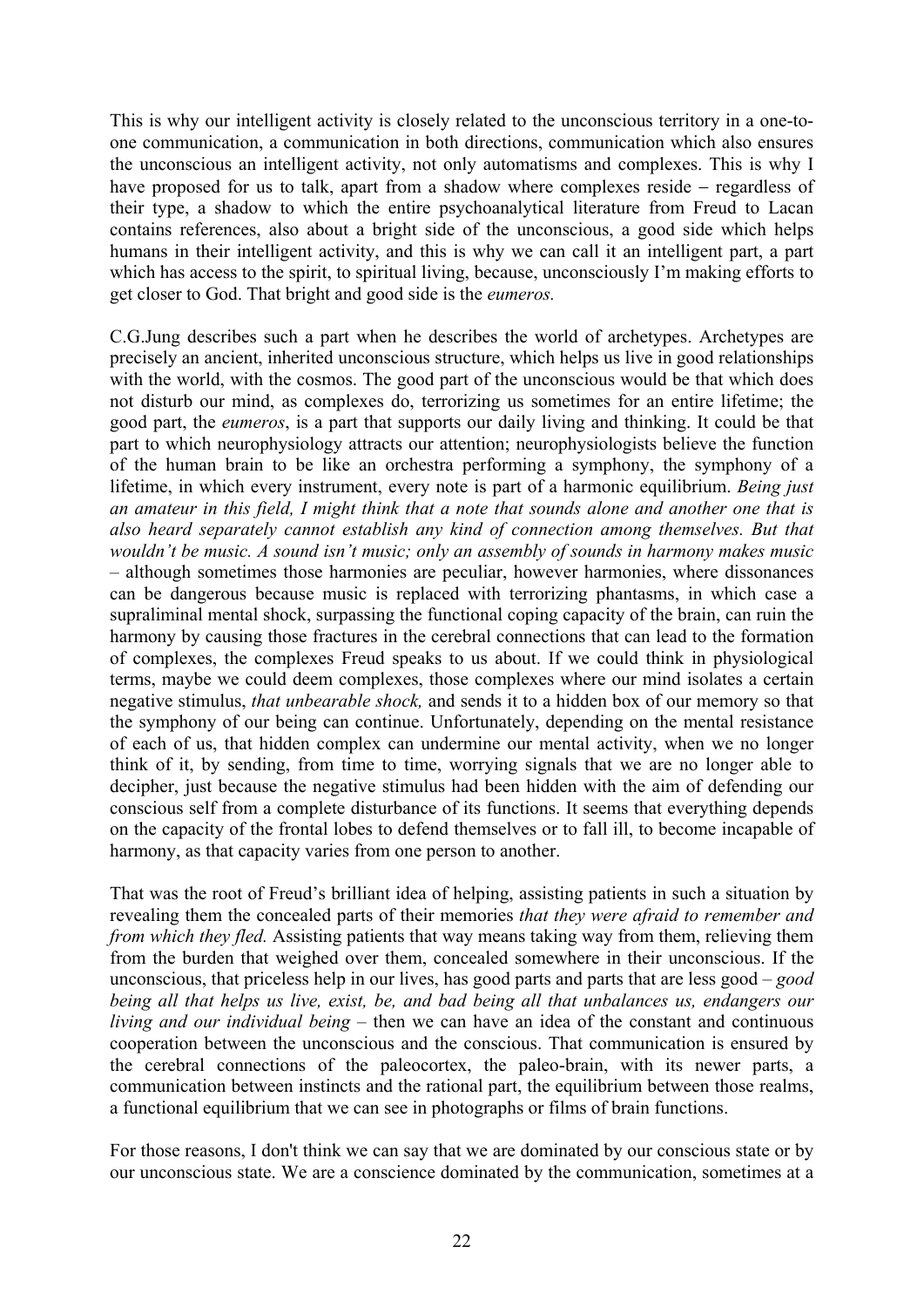speed that is unthinkable to us, between the unconscious and the conscious. It is true that we have periods, physiological or pathological, when we can be dominated by the unconscious, such as during sleep or delirious states. On the other hand, it seems more difficult to find periods of purely conscious activity. When we work or when we give a lecture, we have many automatic dynamic stereotypes that are unconscious. This was what happened with "the disease" of the assembly line in the 1920s, when a stereotype movement, repeated with great speed for hundreds or thousands of times tended to be replaced, in the economy of our organism, with an unconscious action which weakened the power of attention, and made it possible for flawed pieces to pass unnoticed. The same happens with lecturers who choose the words they need for their presentation. If they keep repeating the same lecture without changing the words, they can skip certain passages without realizing it. Something like that happens when I drive; if I am preoccupied with something I'm thinking of, the unconscious takes over and makes me choose the route most often used, the usual route, and I "forget" to turn right and go where I actually wanted to go this time. Animals can pass through something similar. Let me remind you of the peasants who can fall asleep in their cart on their way home, since the horse will surely take them home on the usual route. I don't know the secret of this, if the horse is conscious or not of the route it takes, however, I know that habit is the second nature in the animal world too. Cows can get home alone coming from the pasture. They stop in front of their gate until their master comes and opens it for them.

I would like to remind you of the episode with Immanuel Kant's rooster. In front of the room where Kant slept there was a tree where a rooster used to stay. At night and very early in the morning, he sang, exasperating the philosopher. So he asked the neighbors to cut down the tree, so he would get rid of the rooster. In the beginning, the neighbors did not agree, however, after many complaints, they cut down the tree and the rooster could no longer sing. Who do you think was desperate after several days? Kant himself. He could no longer sleep, he missed the rooster. A habit can be physiologically translated into a connection between certain territories of our brain, some older – loaded with instincts and with memories – and others newer, connections that link instincts to the memories stored somewhere in our unconscious in order to be used later on. The older the habit is, the more fixated the connection is. Kant was disturbed by the rooster, but the rooster had conquered, if I may say so, his unconscious, without him realizing that. When the rooster sang no more, the habit started to aggress the philosopher, who wasn't able to get rid of that aggression, because we cannot give orders to the unconscious – as Freud taught us, it is almost impossible to command our unconscious by an act of will and in a conscious manner.

Another example that could support the importance of the connection, in humans, between the conscious and the unconscious territory is that of foreign language speakers, let's say German and French, languages taught with great effort, however, without having a good command enabled by their current use. Let's say that the German and French speaker travels to France and to Germany. Something curious will happen to him: while speaking French, similar German words will come to his mind, and while speaking German, French words will spring to his mind. What happens there? I am not aware of a study on that subject; however, it seems that, in our mind, in our memory, words are stored like a cluster, and not like in a usual dictionary. Regardless of the learned language, they are grouped by their meaning or because they name the same object; they are connected notionally. Certainly, the words of our mother tongue are better fixated, and those learned outside it orient by them. Searching the memory for a suitable word is sometimes a predominantly conscious activity – especially for a learned language – but also unconscious, for words in the mother tongue. An object that we see or a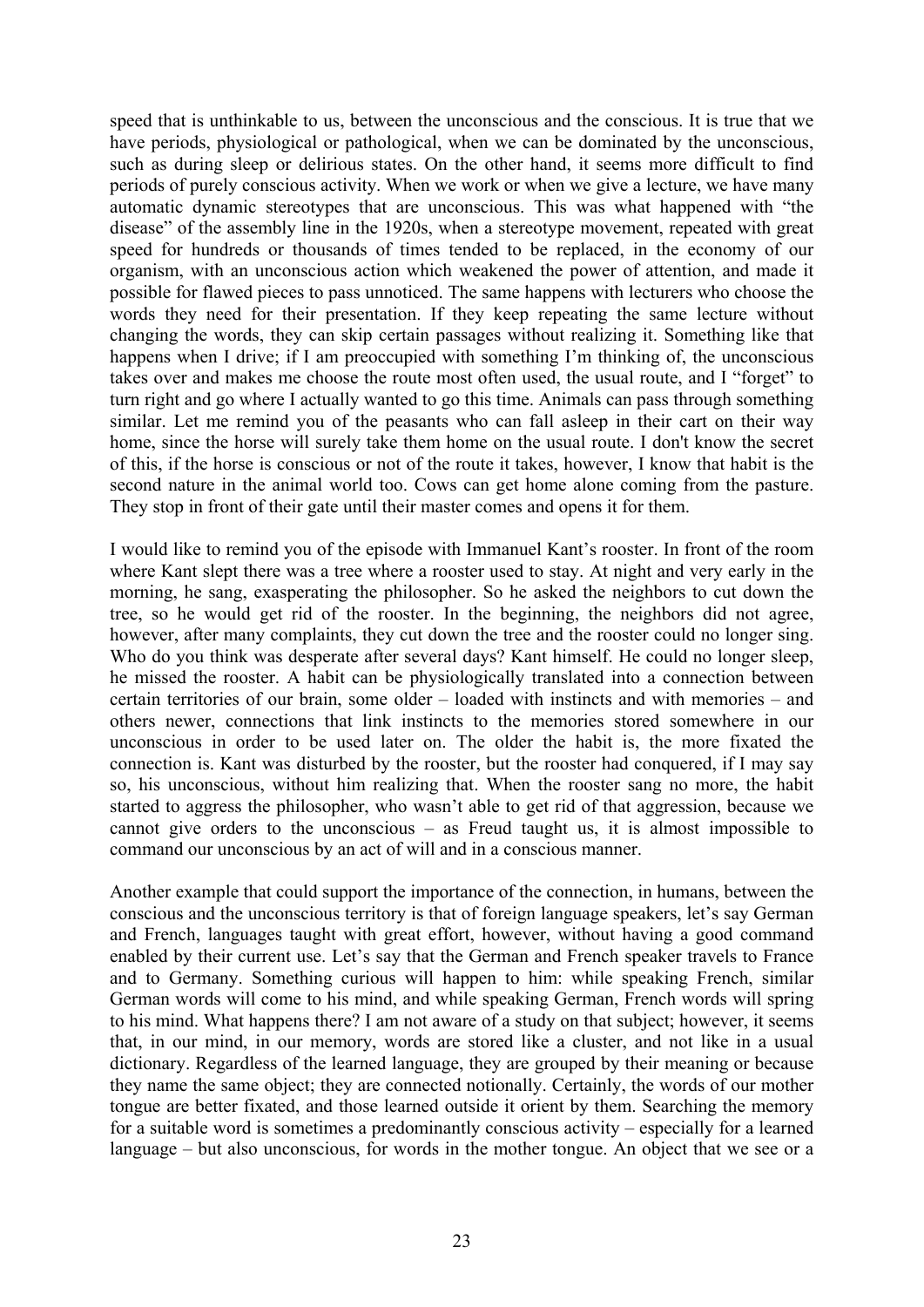thought<sup>[7](#page-23-0)</sup> can make us recall a word, the word that corresponds to it. The words of a learned language can mix up because they are being requested both consciously and unconsciously from the same place in our memory which is, I repeat, the notional area.

I believe that what is important is the fact that we have a brain which functions as one and that it couldn't function otherwise. Every part of it, every instrument has its own place in the general orchestra, in the general symphony which is our life. Conscious perceptions are stored in an unconscious memory, the unconscious, in its turn, is structured on functional levels maybe we will get to learn about someday, if that will be helpful for us. The information kept somewhere in the unconscious can be, most of the times, activated and brought back in order to be used by our conscious activity. Those connections form our conscience that is our very being.

I don't want to linger too much now in that vast domain of our being. I will only tell you that we can speak of an individual being, of a *self*, as we can speak of beings as a generality or of a supreme being that we all call God, even if we don't know very well what it is, but we feel His presence as a personal experience. Between those beings, many other layers of being can form, if necessary! And what is necessary? It is hard to answer, but our mind is often in need of stations where it can stop and think forward. Only one being cannot be disputed, the Supreme Being. I have already said why. Because this is a personal experience, hard to transmit and for which there can be no proof. God is one for all people, while being unique for each of us.

The thread of that thinking, of the importance of the unconscious for the economy of conscience has its origin in Lucian Blaga, the first to have pointed out the importance of the stylistic factors of the unconscious for our entire thinking and existence. Of course, Blaga was accused by partial critics who were unprepared for philosophy of having exaggerated the importance of the abyssal realm. He did not support any such exaggeration in his texts. I believe that it is a bigger mistake than that of exaggerating the unconscious factor for the human beings would be to completely conceal those stylistic factors which are formative for the beings that we are.

Maybe it would be best if I drew a conclusion for everything that I have written above. When I shout and emphasize, following in Blaga's footsteps, that **the language of the unconscious is music, painting, architecture**  $\div$  **art in general**, I am considering the fact that those two realms, the conscious state and the unconscious, are all the time closely related from the functional point of view, they belong to the same person. Music addresses the conscious as well, reason, wakeful attention, when you listen to it, and you even follow its notes if you are a musician, however, it addresses the unconscious to a greater extent. I myself, who am not interested by the notes, only let myself wrapped in it, stirred, even if I don't know why. For people such as me, music is food for the spirit, for the inner equilibrium, and we are not really aware of how this happens. I feel the same when I contemplate a painting by Braque, by Gauguin, by Van Gogh or by the dreamy Rousseau le douanier. I will never forget what has happened to me when I entered the first, but at the same time retrospective, exhibit, of Tuculescu's paintings. I was completely astonished! I was analyzing the colors, the composition, because during that period I had studied painting to a certain extent, so all my

<span id="page-23-0"></span> $<sup>7</sup>$  Most specialists believe that we think in words, that we cannot think without words. Just like the search for a</sup> word can be oriented after an object or after the image of that object, for a mind that can think in images, that thought with its image can require an appropriate word.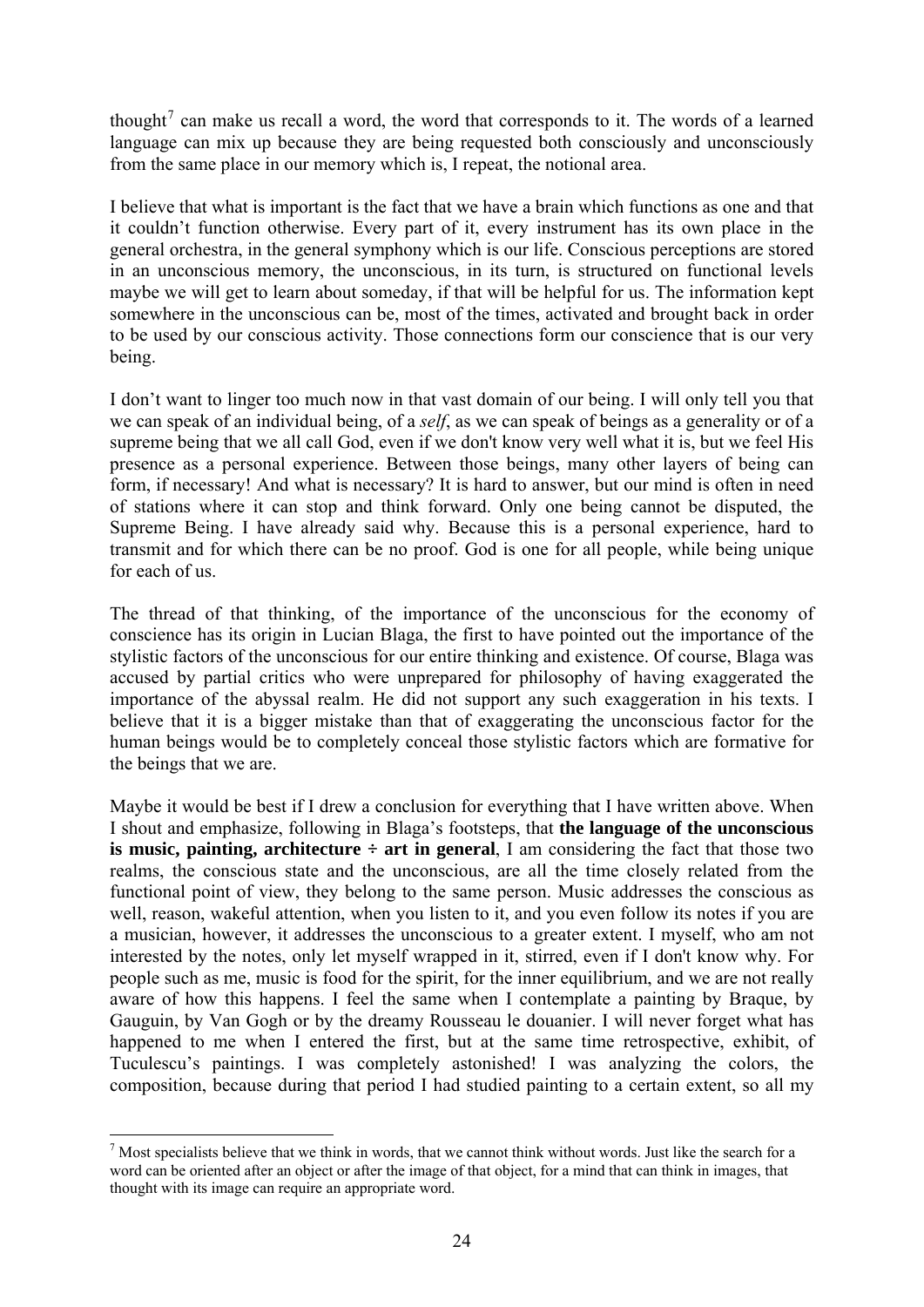conscious attention targeted those canvasses, however, the effect inside me was devastating, ravishing, wonderful, and nothing rational took a conscious part in me feeling that way.

At this stage I should make a referral to the great esthetics, to the great esthetic theories. It is not accidental that I would like to remind you of the theory of esthetic sympathy (Einfühlung) launched by Theodor Lipps and taken over by Wilhelm Worringer<sup>[8](#page-24-0)</sup>. That theory shifts the highlight from the feeling of esthetic pleasure or displeasure to our apperceptive activity by saying "What is decisive is... not the nuance of the feeling, but the feeling itself, i.e. the inner movement, the inner life, one's own inner activity". Worringer thought that this inner activity forms the basis of a feeling of freedom which, in its turn, gives us the sensation of pleasure. We need the freedom of our feelings in order to be able to feel the pleasure of admiring a work of art. Everything depends on the inner life. That way of thinking is very close to the acceptance of an unconscious territory that is important when assessing and assimilating a work of art.

Nevertheless, Worringer is completely stranger to the unconscious and drifts to other esthetic appraisals related to an art with abstract tendencies, unlike another kind of vital art. The theory of esthetic sympathy can be applied to the latter, but I don't adhere to that theory.

I must linger a little more and say that that feeling of inner freedom when we come close to, when we like, a work of art is the very direct communication that can be established between the soul of the artist and that of the art consumer, of us who need art as food for our unconscious, a need that supports our inner harmony, the music of our unconscious. We don't need to know the musical notes; we don't need to be conscious of that music either, because we live it, we are wrapped in it. Of course, a theory remains just a theory and another theory will come to contradict it, so we are left with nothing but our unconscious soul and its music.

# **Singing songs**

1

That is a pleonasm. I would actually like to tell you something about the manner in which music speaks to us. Music can sing and at the same time speak to the heart. Music is a complicated language and only those well-trained can decipher and understand it. This is not my interest. Music can also be a language that addresses anyone, not only those trained to understand it. Think that there are music connoisseurs and music amateurs, people who simply love music, people who cannot live without music, but who are not learned in music, and although they don't recognize musical passages by their authors, they are very impressed when they hear the music they like.

Does singing songs address rather the ears, creating pleasant or unpleasant sensations, addresses superficiality or a certain part of our mind, a part that is not always conscious and that resonates with the soul and the mind of the creators of music, of the composer and of the performer?

I have recently listened to an old performance of some sonatas for cello and piano by Beethoven, performed by Richter and Rostropovici. What a wonderful union: Beethoven, Richter, Rostropovici!

<span id="page-24-0"></span><sup>8</sup> *Abstracţie şi intropatie (Abstraction und Einfühlung / Abstraction and Esthetic Sympathy), Univers Publishing House*, Bucharest 1970, p.24.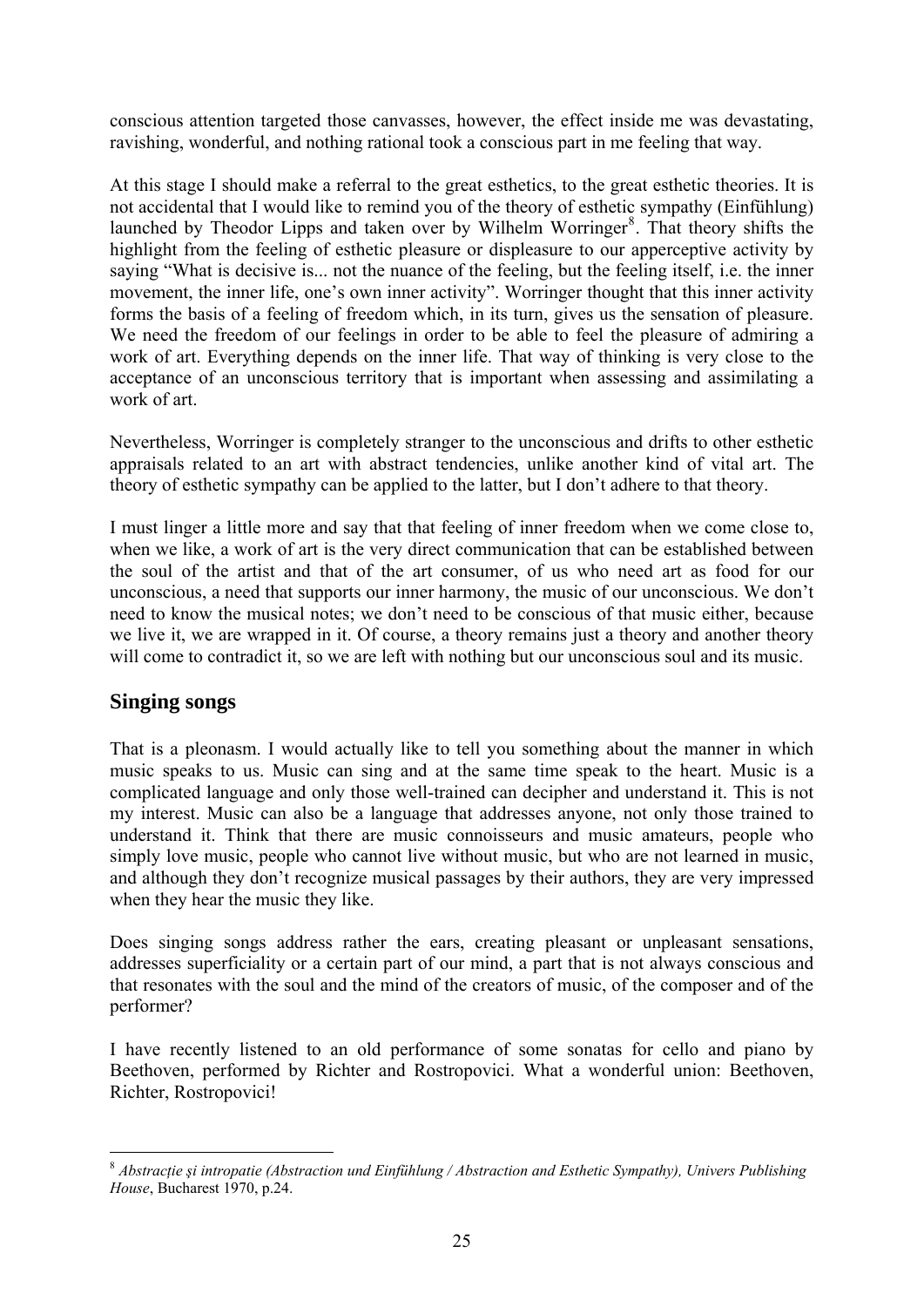Music is part of our being. We cannot exist without music!

What would be the universe without music? It would be a universe without living beings. It is a risky statement, but every now and then I like taking chances.

If our brain, as physiopathologists tell us, functions like a symphony, how could we live without music? It is true that, going out in the street, I hear mainly noises, but our ancestors used to hear the rustling of leaves – *we hear it too, when we search for it* –, the murmur of the rain on the roof or on the porch, they used to hear the song of larks, of nightingales, of doves, as well as the chirping of sparrows. We hear that music more seldom. Our brain has been shaped in an unlimited time into our current thinking and that happened in nature, a nature which sings incessantly, sings at dawn in one way, at noon in another way, in the evening and at night again in another way.

Yes! This is what needing the music means: our brain needs it in order to maintain its functional equilibrium, its inner equilibrium. Without music, without art, it would feel lost in a strange, incomprehensible world. We aren't conscious of the music surrounding us and neither do we need to be, however, its sound tells us that everything is as it should be, a sound that we hear, but without paying any attention to it. We become conscious only if we are placed in a soundproof room, where there are no more sounds, music or noises that we are used to. It seems that this experience is traumatic.

In certain circumstances we look for and want to hear a certain kind of music. We go to a concert, be it pop music, rock, metallic or Bach, Mozart, Wagner. Why do we want and have the need to listen to a certain kind of music? Because it is the communication channel between the soul, the unconscious of the composer and of the performers and our own soul, our own unconscious. Music is a language between one unconscious and another, however, a language that only the unconscious can decipher. It is a communication like in a parallel world, a world of the unconscious communicating to another unconscious and so on... sharing opinions and exchanging lines. Yes, this is a dialogue possible even when I am listening, because in its turn, my mind gives answers at the request of the music. But the composer's unconscious may no longer be present, although the music succeeds in making an unconscious immortal, and the unconscious of the performers does not perceive anything other than the possible applauses or whistles that are conscious manifestations of unconscious states. The fact that music sometimes stimulates my flow of thinking, of unconscious thinking as well as of conscious thinking, stands for that dialogue that occurs in my mind and that is stimulated by other unconscious that have arrived to me with the music.

Of course that it's hard to assert what you cannot perceive, what you cannot keep, because music as well as thoughts just flies.

Let us speak a little about sleep. What could be the connection between sleep and art? Of course, dreams remain a source of artistic creation. We will still speak about sleep, but using a slightly different speech.

During that sleep populated with dreams ( the REM dreams), when the eyes of the person who dreams move as a sign of the cerebral activity in charge with classifying and distributing the perceptions of immediate memory residing in the frontal areas, those perceptions being stored in a deeper memory, which is much more economical. Without that intelligent, yet unconscious classification, that occurs, I repeat, during the sleep populated with dreams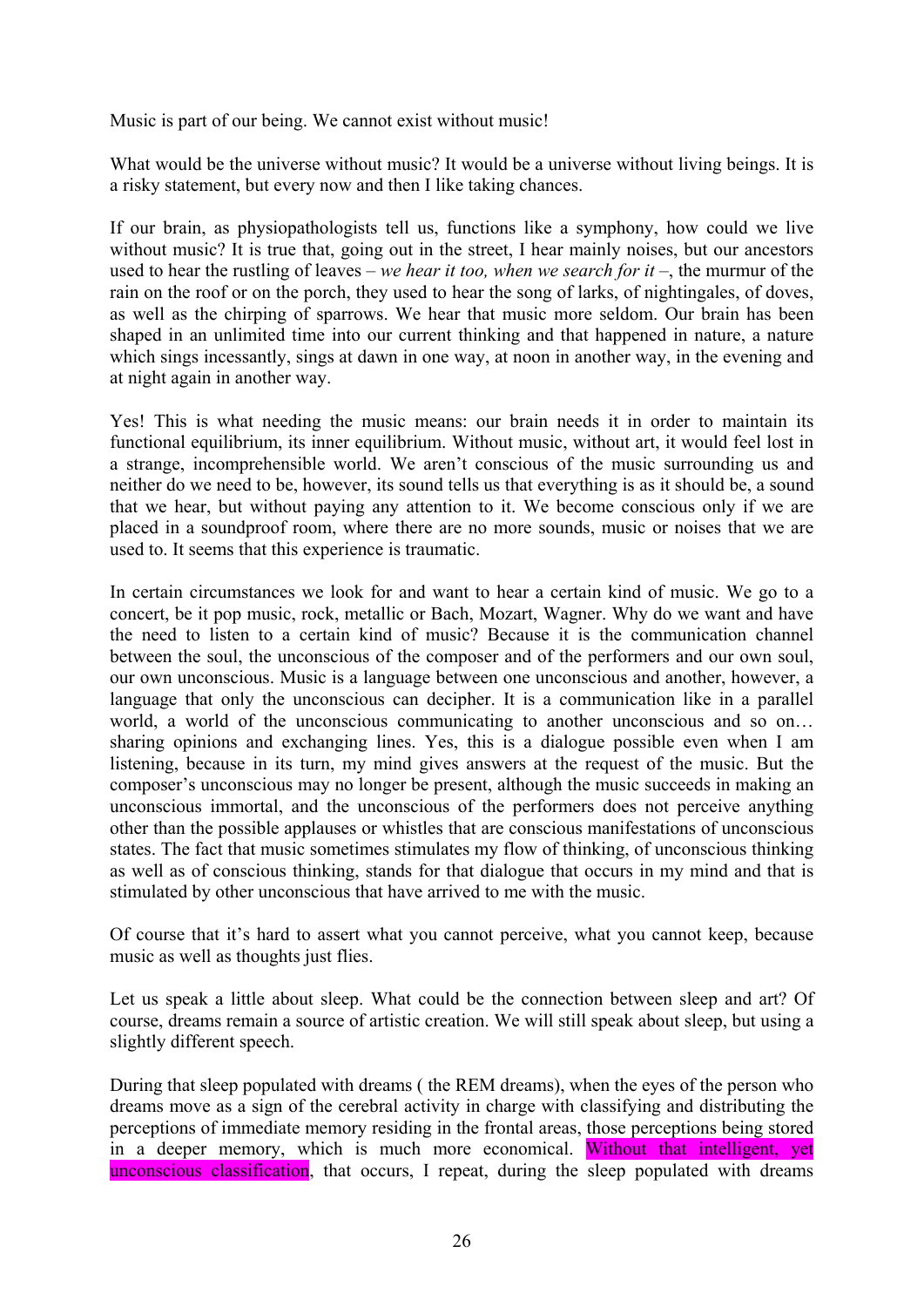(REM), the restful sleep; this rest has the precise purpose of freeing frontal areas of the immediate memory, thus making it available for receiving other thousand, hundreds of thousand perceptions that will knock on the gates of the brain in the following day. That ordering can be done by a principle comparing and gathering events, images, words, and this is the notion with its surrounding notional cloud, the notion with its wrappings.

What happens when we are listening to music, a music that we like, when we are looking at a painting or a landscape? The brain receives perceptions that are harmonically aligned with its functioning. The brain of an art consumer receives consciously and unconsciously those perceptions that give us a sensation of pleasure, of delight, of satisfaction. This is why art is the food of our spirit. The unconscious can decipher that language of art because art is an intermediary, a vehicle carrying our feelings from the soul of the creator and of the performer to our soul. Art establishes that connection between the hidden territories of the unconscious of a person who had painted a painting, sculpted a statue, designed a building, wrote a book or a poetry, danced, composed or performed our favorite music, for every listener, viewer, or art consumer.

Art is the language that connects one unconscious to another, links our consciences, our brains, because each of us has, as C.G. Jung said to us, certain archetypes of humanity stored in our unconscious. No matter how different we are, the archetypes are similar. Moreover, the archetypes are only generalities of the human species; but why do we recognize immediately every work composed by Bach, Tchaikovsky, Brahms, Wagner or Enescu? Because there is something that unifies the musical works of a composer, making them sound similar. A composer cannot write differently, but only in their own style. When Bach composed *The Well-Tempered Clavier,* and when he wrote *The Art of Fugue*, he put there a part of his soul. It is at the same time similar and different in every musical piece – and that cannot be explained only by the presence of archetypes. Our unconscious also has many other realms belonging to the *eumeros,* realms that involve both reason and spirit, and maybe this is why his music moves us, enrapturing us.

Chopin was a *poet of the piano.* What a beautiful and correct correlation between poetry and music! It seems that he had, as they say, the music in his veins. He had teachers who didn't teach him too much. His *eumeros* was very well developed, as it was with Mozart. Chopin did not enjoy appearing before other people. For him, music was something much too intimate, which had to be kept close to the soul. Wilhelm Worringer said: "True art has satisfied in every age a deep spiritual need..."<sup>[9](#page-26-0)</sup>, sometimes too deep for being exposed with pleasure or without emotions. Have you ever seen a painter whose exhibit is being installed in a hall before the opening? Nobody is there yet, other than the organizers; the painter, the artist is overwhelmed with emotions, sometimes dissimulated, and would want to run and hide, however, they have to be there.

Harold Pinter, who won the Nobel Prize for literature in 2005, said: "Sometimes, in poems, I am only dimly conscious of the grounds of my activity, and the work proceeds to its own law and discipline, with me as a go-between, as it were. But as you say, if not conscious, so much the better $\overline{1}$ <sup>[10](#page-26-1)</sup>

<span id="page-26-0"></span><sup>1</sup> <sup>9</sup> *Abstracţie şi intropatie (]Abstraction and Esthetic Sympathy), Univers Publishing House*, Bucharest, 1970, p.29

<span id="page-26-1"></span><sup>10</sup> Cited by Lidia Vianu, *România Literară* magazine*,* issue 42, 26 Oct. - 1 Nov., 2005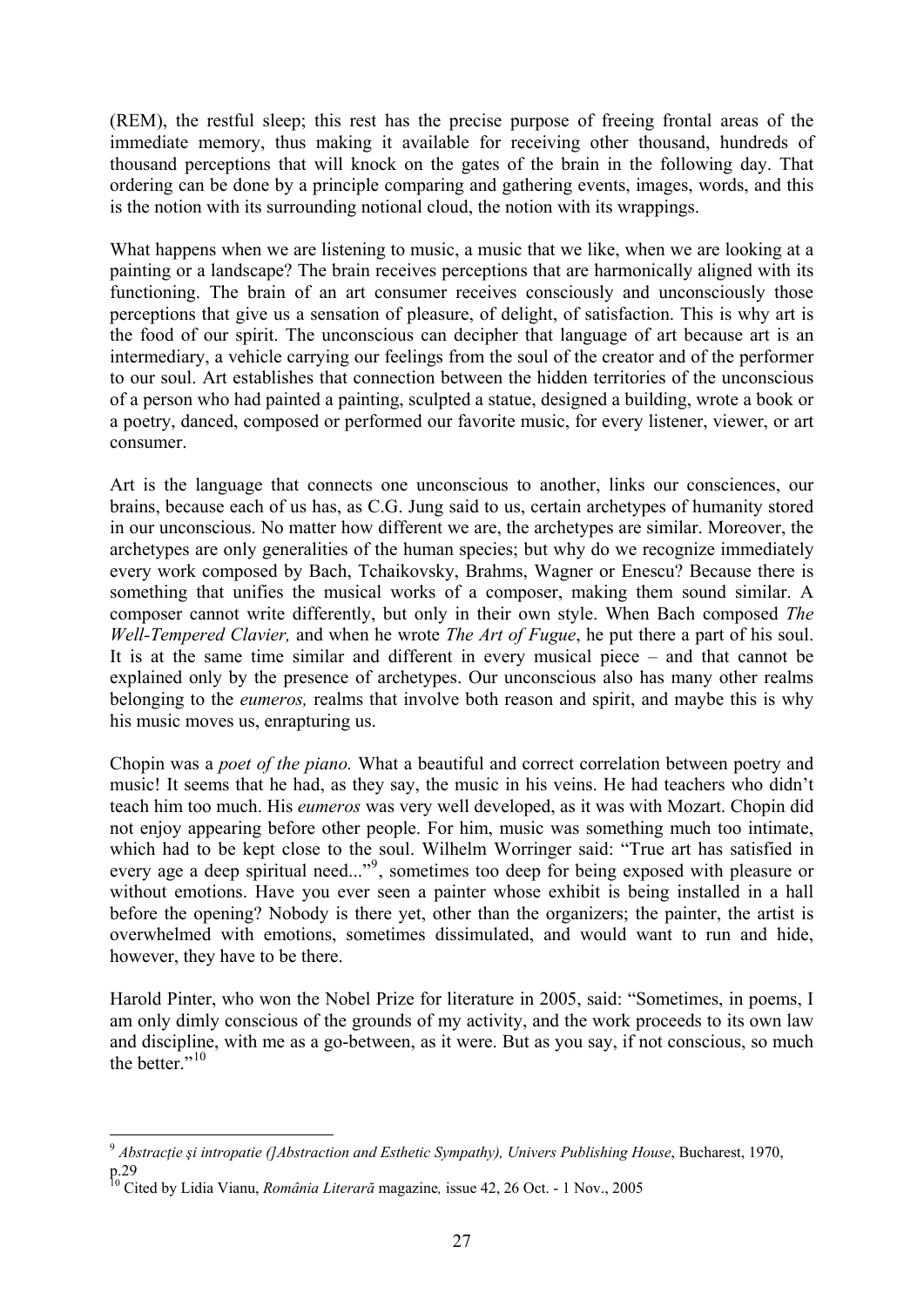The human being within us shares its conscious life with its unconscious life, and the two of them complete one another. That split –  $a$  split not at all dangerous as it isn't a schism in its *psyche, but a harmony, a fulfillment –* felt especially by creators, by artists, but they are not afraid of it. Some consider it, and they are not wrong, to be a gift from  $God^{11}$  $God^{11}$  $God^{11}$ .

On the other hand, there is a constant question, the answer to which seems very difficult. It is, of course, rather related to the music, to the *singing music*.

If music, art, is the language of the unconscious, when I actively listen to music, I hear it and I am conscious that I hear it, actually that is the first step towards what it is said to be *the understanding of music*, do I think about the music that I hear, then where is the unconscious communication? Where is the language of the unconscious?

Difficult to answer, but not impossible. I will use an artifice, an example. I am listening to Mahler's  $5<sup>th</sup>$  symphony. I am being attentive and I am listening to it with pleasure, perfectly conscious. I arrive at the *Adagietto* part, that divine music that lasts for 9 minutes, a music that stirs me profoundly. I hear nothing but the music now and my entire being vibrates. I repeat: I am perfectly conscious, but something is happening to me, something that I cannot control or master, something that escapes my conscious state, in spite of all my wakeful attention. My unconscious, better said one of the deepest layers of my unconscious, seems to *be hearing* more than I'm hearing and makes me attentive: you are in a communication with a *spirit* that vibrates very close to your own. This is not about a possible world of spirits, it is about that spirit, that entity that belongs to human beings and that is being permanently enriched by the great creators, by the great artists. The spirit as a *summum*, as a *being* that intermediates between humans, almost like Constantin Noica's vision of the *Element[12](#page-27-1),* some kind of entity which collects qualities and determinations, however, lacking the body of an individual being, and lacking the individual, as well as the general dimension. It is not someone whom we can touch, nor an idea in all its generality. Nevertheless, we have access to that spirit, and at the same time the spirit can descend upon us, it is in us.

It seems that the unconscious, too, although it is mine, has, at least at its deepest levels, such a structure: an agglomeration of determinations of the human species, maybe even older than our species, from our ancestors, has archetypal contents, *maybe even the memory of Heaven – as an Argentinian doctor, Alfonso Elisade Masi, says* – has the memory of the humans that had lived in caves and struggled to survive, but had also created splendid paintings – *it doesn't matter if they were used as a fetish attesting the need to believe in a force looming over humans and animals or if it was a simple need to reproduce the images of a hunt that had to be victorious* – and, when happy, had certainly sung and danced. The memory of humans who needed spirit. Maybe this is why our unconscious, yours and mine, as well as theirs, also embodies spirit in the *eumeros*, includes our usual lives, but also something more which, when being called, comes to us and allows us to feel emotions, to enjoy listening to the music we like, or looking with delight at a painting or a landscape over which the sun sets.

The emotion I feel when I am listening to *Adagietto* from the 5<sup>th</sup> symphony by Gustav Mahler springs from me and I couldn't control it even if I wanted to. That emotion is produced by the communication between my unconscious that was stirred by those sonorities in such a way that a *remembrance* occurred – as Plato said, deep layers that supported emotional reactions have been brought to the surface, and a connection was established between that part of my

<span id="page-27-0"></span> $11$  We always say God if we don't have another answer. This remains a difficult question.

<span id="page-27-1"></span><sup>&</sup>lt;sup>12</sup> Constantin Noica, *Ontologia (Ontology)*, The Scientific Publishing House, Bucharest, 1984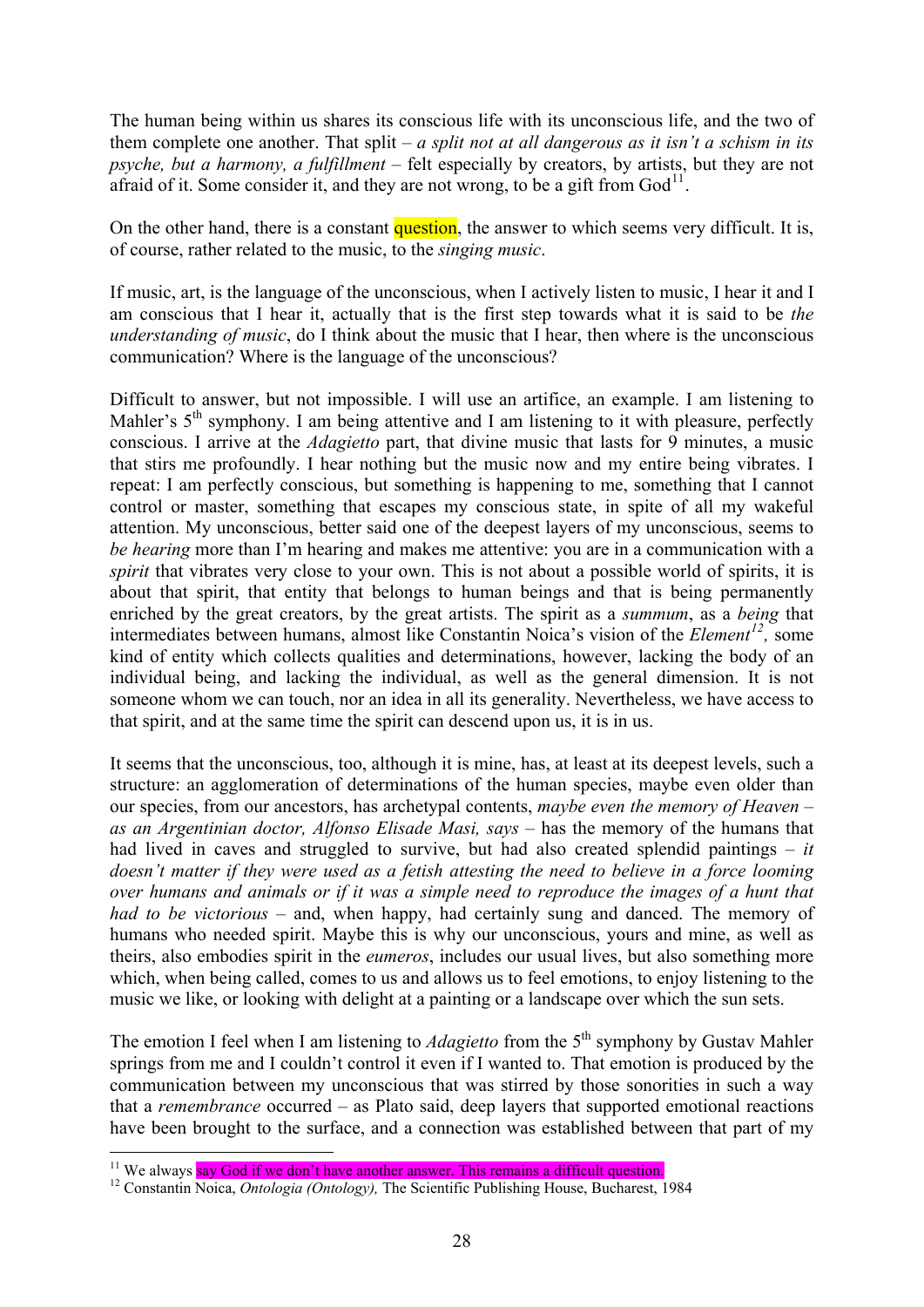unconscious and the work of art, the music composed by Mahler also with the help of its unconscious. The spiritual *element* was activated due to the brilliant creator, I myself being just the individual receiver of that communion.

Isn't that a language? Of course, a language we haven't come across before, *the language of the unconscious.* 

I have said and I have written that I was being conscious and consciously hearing music, but the communication is at the level of the unconscious. Through art, poetry, music, through every way of creating that we call an artistic mode of creation, a communication occurs between one unconscious and another, when art is received. As long as artistic creations remain in a drawer, in a lab, in a studio, there is no communication. Communication appeared when Homer sang the *Iliad*, when the pyramids and the sphinx were erected, when the rocks of Stonehenge were put in their place, when the andesite sun shines in the mountains at Grădiştea Muncelului, when I contemplate in wonder the paving from the same place and the remains of the antic cities of Blidaru, Sarmisegetuza Regia or Mycenae – the mind is stunned and the soul vibrates. One unconscious communicates with another. The *elements* which were formed around those works of art fuse in the unconscious and sing! This is the song of the immortal spirit, immortal for as long as humanity exists, because the fire of a new birth can burn everything.

I am conscious, however, the unconscious is also active, feels and even thinks, doubling my thinking – actually, this is still my thinking, but it unravels without me being aware of it. That unconscious thinking leads me, because it knows what the right path is. Will I follow it or not? I can feel it even if I didn't think of it very clearly.

This is where the FREE WILL comes in action. I wrote it in capital letters because it is very important. Regardless what I feel that I should do, I will follow the path that I myself will choose, voluntarily and consciously.

Now I am listening to Sonata no. 3, "with Romanian folk features", for violin and piano, by George Enescu. I am excited, profoundly moved, however, I write. It seems to be helping. Maybe! Here is where the free will comes. I let myself led by that sonority, I want to be led by it, I abandon myself to it, I carry on. Even the choice of influence from the unconscious can depend on free will. I let myself carried by the waves of Enescu's music and I feel good while floating on those crests. Does this help me write? Maybe, maybe not. In any case, it doesn't break my rhythm as did the news on the radio which annoyed me. Sometimes music annoys me too. Luckily, I can replace it with a record or a tape if I don't like it.

I am curious, while I am listening to Enescu's music, my mind works vigorously and pushes me to write everything that comes through my head. It is harder, even impossible, to write after the notes taken before. The music I am listening to keeps pushing me and doesn't really leave me alone.

*Spirit* – a word hard to delimit. This is normal. Spirit can hide anywhere and can give birth, can manifest anywhere. It has no connection with money; however, it requires you to be able to be somewhere warm when it is cold outside and to eat when you are hungry. The spirit is ubiquitous. All human creations revolve around spirit. They are the bricks supporting its foundations.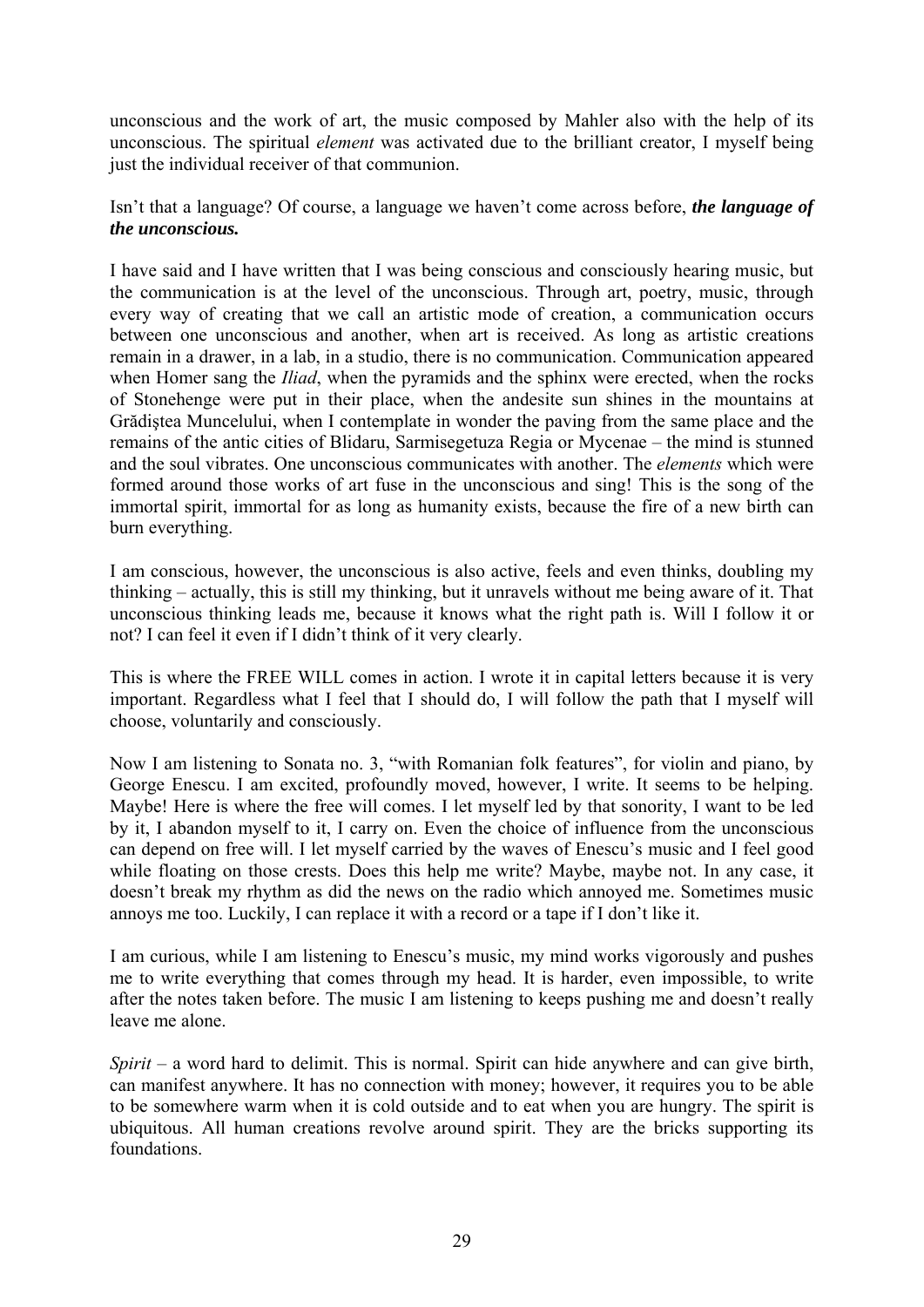Free will can make a choice between the right and wrong path, but also between two paths that are both right. Do we choose the best of them? We sure hope so.

Conscious state is doubled, at every moment, as Lucian Blaga tells us<sup>[13](#page-29-0)</sup>, by *personnance*, by that control, by that help, that comes incessantly and that means a doubling of our conscious life. It is a doubling, as I have said, in two directions: the personnance receives perceptions that escape us for various reasons, helps us hear what we failed to, see what we didn't have time to notice, smell, touch, it replaces our distributive attention, supports it by introducing action algorithms and communicates to us directions it thinks best for us to follow. The personnance is also some kind of communication that could come to us from our unconscious, an unclear, vague communication, however, very strong sometimes, that we sometimes call our inner sense, the  $6<sup>th</sup>$  sense.

The personnance with its back-and-forth function is some kind of diligent valet, a secretary who memorizes those perceptions which are close to the limit of perception, who selects them, puts them in order – *during our sleep populated with dreams* – and advices us on what we should remember to do, to decide, to say, and reminds us that we are hungry, thirsty, tired.

I think that the personnance, with its multiple functions, should be studied by us and be classified by us together with the whole field of the unconscious that we have called *eumeros*.

Maybe it would be good for me to say it one more time. The unconscious has its own thinking and has access to the spirit. In the morning, after a restful sleep, when you have answers to the questions that you had been asking yourself the evening before, answers that you did not possess, doesn't that mean that someone inside you has been thinking during the night, to give you in the morning everything on a silver platter? Sometimes it even happens that you wake up in the middle of a dream that cries out to you a solution that had never crossed your mind. Not to mention that instead of a constant and tiresome use of thinking, it offers you alternate algorithms that spare you the trouble of thinking when you take a step during your walk, provided that you aren't too absorbed with something else and step in a hole in the ground; it spares you from thinking every second when you're driving, helps you with what we call learning, habit, making your life easier, reducing the effort of living. Is that little? You judge, in any case it is good to know that this is the *eumeros*, this and many others.

Access to the spirit? I thought we had already talked about it. The art consumer, the one who feels the need for art, knows and feels that this path is a *royal* path toward the spirit. The Music of the celestial Spheres described by Pythagoras is our need, a need absolutely intimate, a need for God, for spirit, and this is why we have felt, since we've known that we were humans, attracted to art, we have felt the need to embellish our lives – or at least this is what we think – by painting and singing, dancing, carving stones, metals and bones in order to create ornaments for us to wear. We even like our food to be nicely displayed, beautifully arranged and offered; we need art objects, no matter how small and insignificant, even in our bathroom, or especially there, where we are alone with ourselves.

Maybe that should make us realize that together with art, searching for the spirit, we can never be alone. I am constantly together with the other self, with my extended self, if I may say so; the extended self is the archetypes that I carry along with me, the memory of my species, the memory of the lands we have inhabited, the memory of the people who lived

<span id="page-29-0"></span><sup>&</sup>lt;sup>13</sup> Lucian Blaga, *Trilogia Culturii (The Trilogy of Culture)*, The Art and Literature Royal Foundations Publishing House, Bucharest 1944, p. 41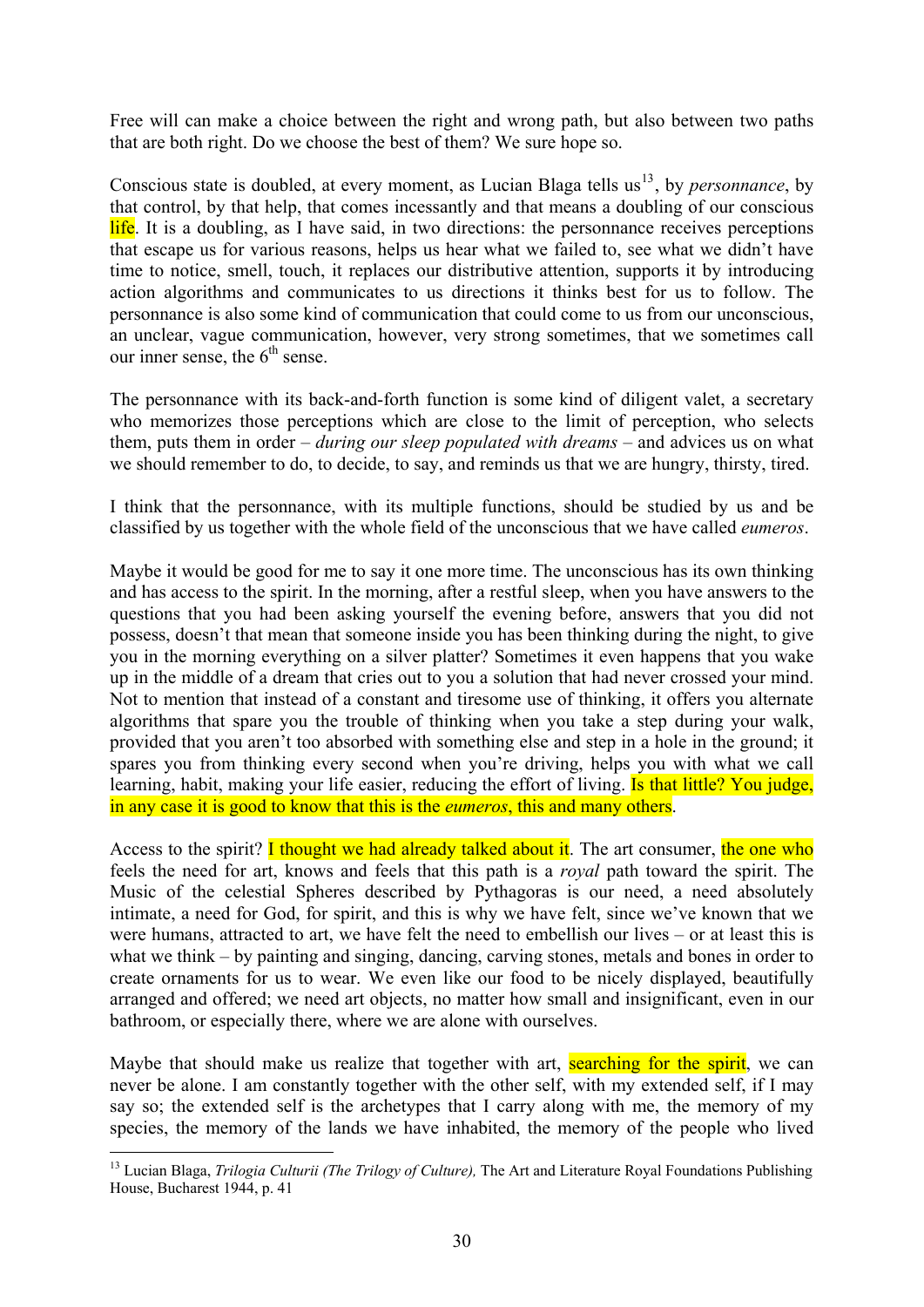before me and who still live inside me, the memory of Heaven, the memory of the Great Flood, the memory of hell, the memory of my father and mother. Ah, it is so difficult to carry with you so many memories! Luckily, they are all embedded, certainly, even if I cannot prove it, in a few molecules, in a few cells of my brain, in everything that is best in me, because my inseparable friend knew how to choose what suited me best, since I have led him so, me with my will, with my free will which is *so constrained and yet free*. My unconscious has selected itself alone, using the themes I had given to it, and I am I because I have formed myself alone from an amalgam hard to shape. Free will, again!

Computer and software developers had the idea to create a small character, the one I chose is a living staple, actually animated – i.e. it was given a life of its own – it is suspended somewhere, where it does not bother me, on top of the page that I am writing on. It sometimes has truly funny eye and eyebrow moves, as well as a way of waving its body, that make me laugh. Every now and then, when I am writing something difficult to conceive, with which I struggle, tormenting myself, that little staple looks at me with eyes full of wonder, seeming to take part in what I do; every now and then a small bulb lights above his staple head. I stop and wonder. Did I make any mistake? Did I write a good phrase? How should I know? Maybe I'll realize it later. That little fellow is, for me, a symbol of the unconscious I was talking to you about, a writing companion who never leaves me alone, who encourages me, who is present next to me. Maybe this is not only my impression, maybe the creator of that little character felt the need to offer us a symbol of an alter ego, that we actually have.

In search of the spirit, art has always been a connection we needed. Art is the language the unconscious understands and uses when we do possibly insignificant actions and as far as when we search for the absolute. Why have temples, churches, tombs always been art monuments too? Why has art been accompanying the search for gods and for God?

Because it is the language of the unconscious and our unconscious needs spirit.

Let me look for more examples that can support the need for art related to the unconscious.

I am at my house in the countryside, chopping and storing wood for the cold season. Not far from me, the radio plays its music. I am caught up in my physical labor. At a certain point, I am seized by emotion, by the curious sensation that something important is happening in my auditory world. I switch my attention to the music I am hearing. I seem to recognize certain sonorities. Is it Mahler? I cannot be certain, but it sounds like Mahler. At the end of the show I find out that it was Mahler indeed, a smaller musical piece that I couldn't name until I heard what it was. How is it that my unconscious discovered it was my favorite music? It probably deciphered its hidden language that moved me, warned me, without me knowing it, or being aware of it, comparing the music heard, while I wasn't too attentive, with others kept in my memory and gave the correct answer.

When I speak, I look for the most suitable words in order to communicate a thought. Who is doing that search? Do I do it consciously? I am conscious when I speak, however, the word search is done in a split second, and the search has the speed of my speech. The same happens when I'm driving. I am thinking about the places I drive in, however, I am not paying too much attention, everything happens fast, the unconscious serves my conscious life by helping me when I speak or when I drive.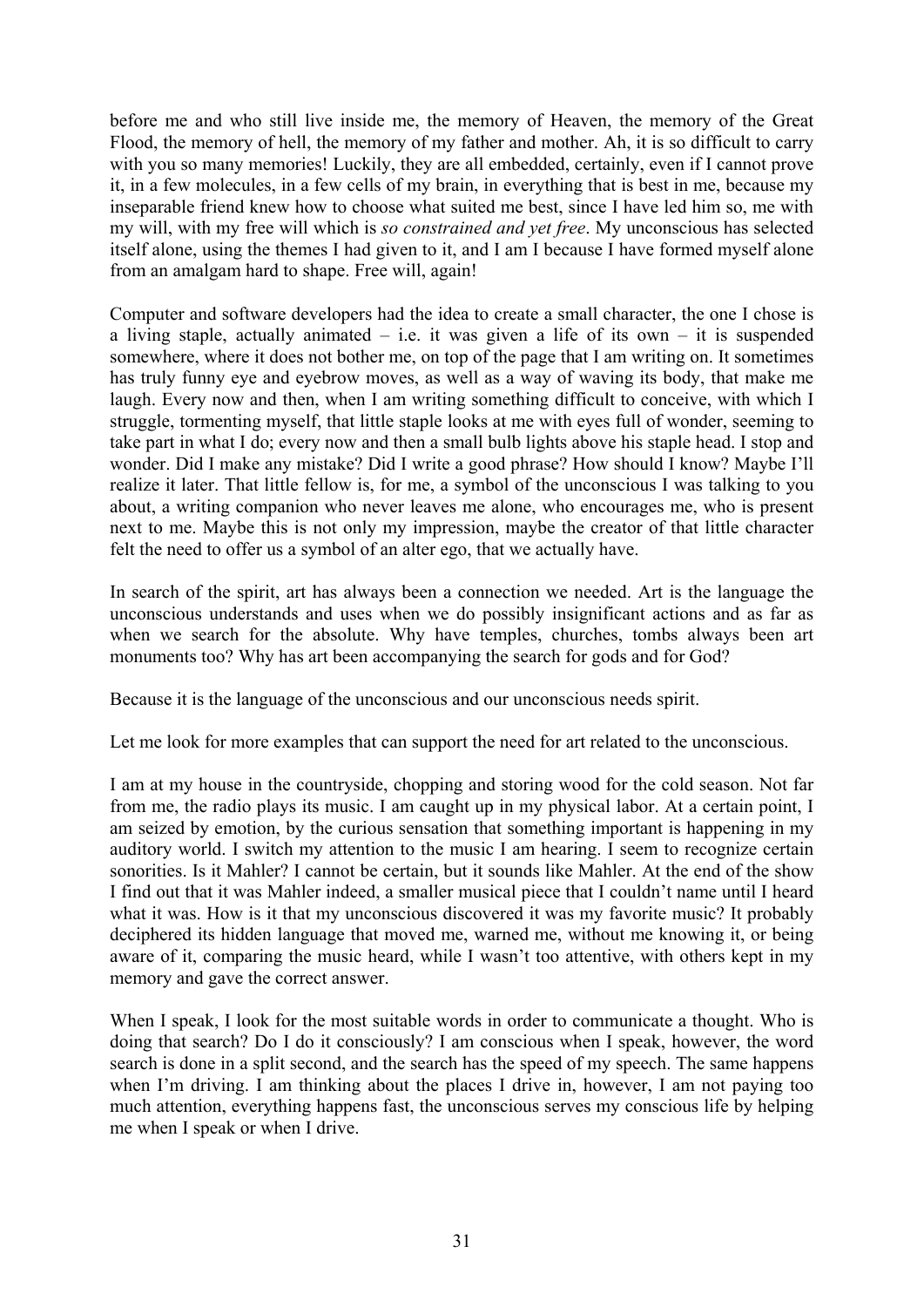If the brain works globally, like a symphony, the function of the unconscious might not be localized, but spread out everywhere in the brain. When I am doing an activity, a certain cortical area will be excited, around it we can see the inhibition necessary for a sustained activity. Can those inhibited realms keep a certain function that we call unconscious? Can the excited territory have a double function, one conscious and another unconscious? These are answers that only neurophysiologists could provide.

It would be risky for me to try to give answer, because it could prove a false hypothesis. However, taking into consideration that scientific truths can be pretty easily rejected by a new theory, I don't see why I couldn't bring forward a hypothesis of my own.

An inhibited cortical area can preserve in a latent state an unconscious function that is related to certain memory stores. In the case of a liminal or even subliminal perception, which can hold value though a memory relationship, that inhibited area, yet unconsciously active, can activate itself and become excited, more or less – depending on the importance, for the individual economy, for existence, of that perception and of the memorized data – thus entering the realm of consciousness.

Another case could arise when in an excited cortical area there are areas consciously, voluntarily coordinated, and other areas which answer to an unconscious activity. That is the case when we speak, when we walk or when are driving a car. For instance: voluntarily coordinated motor cortical areas can be very well taken over, which happens through repetition, through training, through learning, by unconscious algorithms, so that we can walk, speak or drive without making too much intellectual effort, the effort to pay attention. Those algorithms considerably shorten the time needed to accomplish a certain activity. Let us descend for a short while in the animal world and let us make a mental experiment. It seems that a tiger who sits and watches the pray, a voluntary activity, and afterwards goes for the hunt proper, does that only with the help of algorithms learned since he was a cub and watched his parents, observing their moves and trying to imitate them. Even the games played by young animals help them create those absolutely necessary algorithms. This is why a tiger raised in captivity has very few chances to survive in the jungle: he could virtually do anything, however, it was not taught, and it does not possess the algorithms necessary for survival.

As for us, people, we follow the same stages of learning from childhood to adult life. We are genetically equipped with everything we need, however, we need to learn to speak, to stand on our feet, to walk, to write, to have sex. We start to articulate words at a certain age, we are able to stand at another age, and we start to walk at another age. Every act is possible in its own time, when certain neuronal areas mature, become active. We learned from the wolf children found in India that those possibilities can only become reality through learning and exercise. If the mother doesn't play with the child and doesn't articulate words, the child will never be able to say *ma-ma* or *da-ddy.* It will never stand up if it doesn't see that we can walk and if it is not supported when trying to walk. Lullabies will imprint in the mind of the child just like the rhythm of the rain or the rustle of leaves in the wind. The brain of the child will enrich by listening music or by watching, the perceptions coming to it from all the senses will form it as a human being. The memory of the child has to be assaulted with that kind of information for the various dynamic stereotypes to be able to form, from the most simple to the complicated ones. It is not easy to use a computer, however, you can learn. After having learned, everything becomes, as they say, second nature, which is your inner world and which means a dynamic interlacing of conscious, voluntary activities with those unconscious, many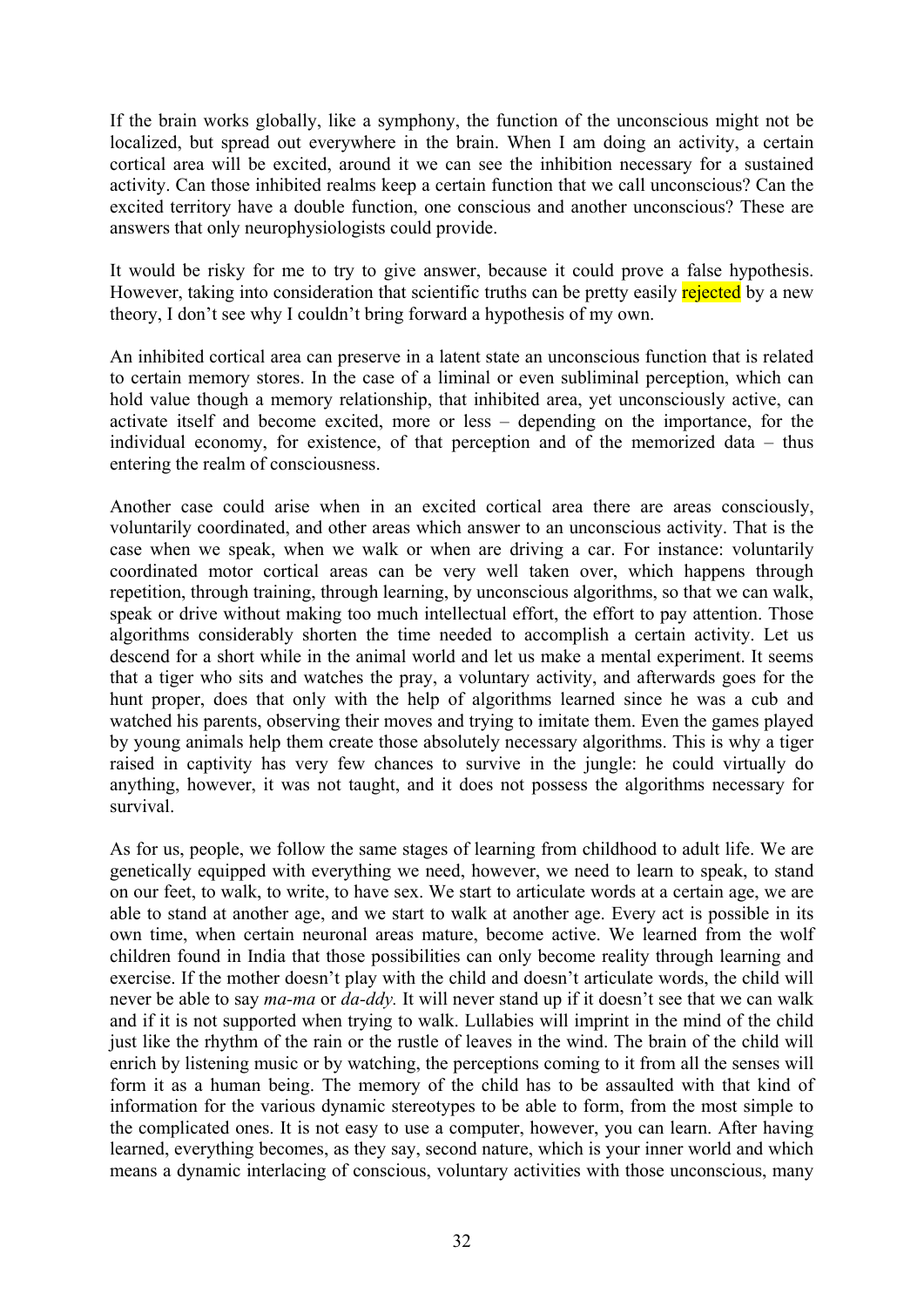being simple or complex dynamic stereotypes, others being sentiments, emotions, feelings. They all form a canvass, a thread between conscious stimuli and unconscious structures. By our will we are free and by our unconscious we are tied to what we have inherited and learned. Our self depends on those two twin factors that seem to be opposed in their function in order to be able to form the one being that we are. Our freedom, that wonderful word, will depend on the manner in which we have woven that canvass, on how we have formed ourselves, on how tight the ties are, on how sophisticated and rigid our stereotypes are, on how apt we have allowed ourselves to remain for the formation of new stereotypes, on how apt we are for keeping on learning new things.

Art as well as natural beauty have helped us, even if we did not realize it, while learning. That food for the spirit, which is communicated to us through its special language addressing the unconscious (the *eumeros*), has become for us a more and more conscious need. Maybe it is good to let ourselves led by it on the roads that we already have in mind. Art is the best adviser, an adviser that comes to us on the wings of beauty, and penetrates deep into my soul and yours. Through the art of great creators, as well as of the smaller ones, we are all the time in contact, person to person, regardless of the time that we live in, my unconscious speaks to the others' etc., asking for advice and offering it, completing one another, stirring emotions, and in the end we win something for our feelings, we learn how to preserve our freedom, how to support it, how to understand the connection with Jung's archetypes, with that memory of the human kind. Freedom seems to be based on feelings, but has its own unconscious roots. Of course, reason is of great help, but that shouldn't let us forget that we also have a thinking unconscious which can support us. Reason, the will, when freed from all the ties, has always been an individual danger, just like the aggressive instinct and the hunger instinct can be a collective danger which, when it becomes real, can grow into a bigger danger. A vehicle with no brakes can crush. The unconscious is such a useful brake.

Let us dwell a little more on dreams, in order to come closer to one of the important functions of the *eumeros*.

I have said that during the rapid eye movement (REM) sleep, when we dream, I suppose that everything we have perceived during the day is reorganized, in order to free the cortex where those perceptions are stored for a new day. Maybe this is the secret of the need for sleep, a need that all animals have, not only humans, of course in various proportions and in various ways. The memory functions, again probably, after a certain diagram. I have proposed a logical **laticeal**<sup>[14](#page-32-0)</sup> diagram that I will not encumber you with, but what could be important is the fact that, in that logical diagram, there can be very many levels where memory information can be stored in such a way that every level is independent and at the same time in a relationship, only possible at a certain moment, not actual in its entire development, with all the other memory levels. This means that we can forget the information stored at a certain level or that we can be unable to update them, nevertheless the forgotten information can be anytime brought to the attention of our mind. The problem remains, because not always at the level of our will there can be an unconscious recollection because of possible relationships (that can update it through "sympathy") or an assisted recollection (in the case of psychological analysis sessions).

Probably, again probably, that during sleep, that arrangement of information, its storage, is done according to such a logical diagram. Thus we can achieve a quick discharge of the short-

<span id="page-32-0"></span><sup>&</sup>lt;sup>14</sup> See: *Filosofia prin metafore (Philosophy through Metaphors)*, AB Romania, 2000, p. 58 and the following pages from the chapter "Instead of logic".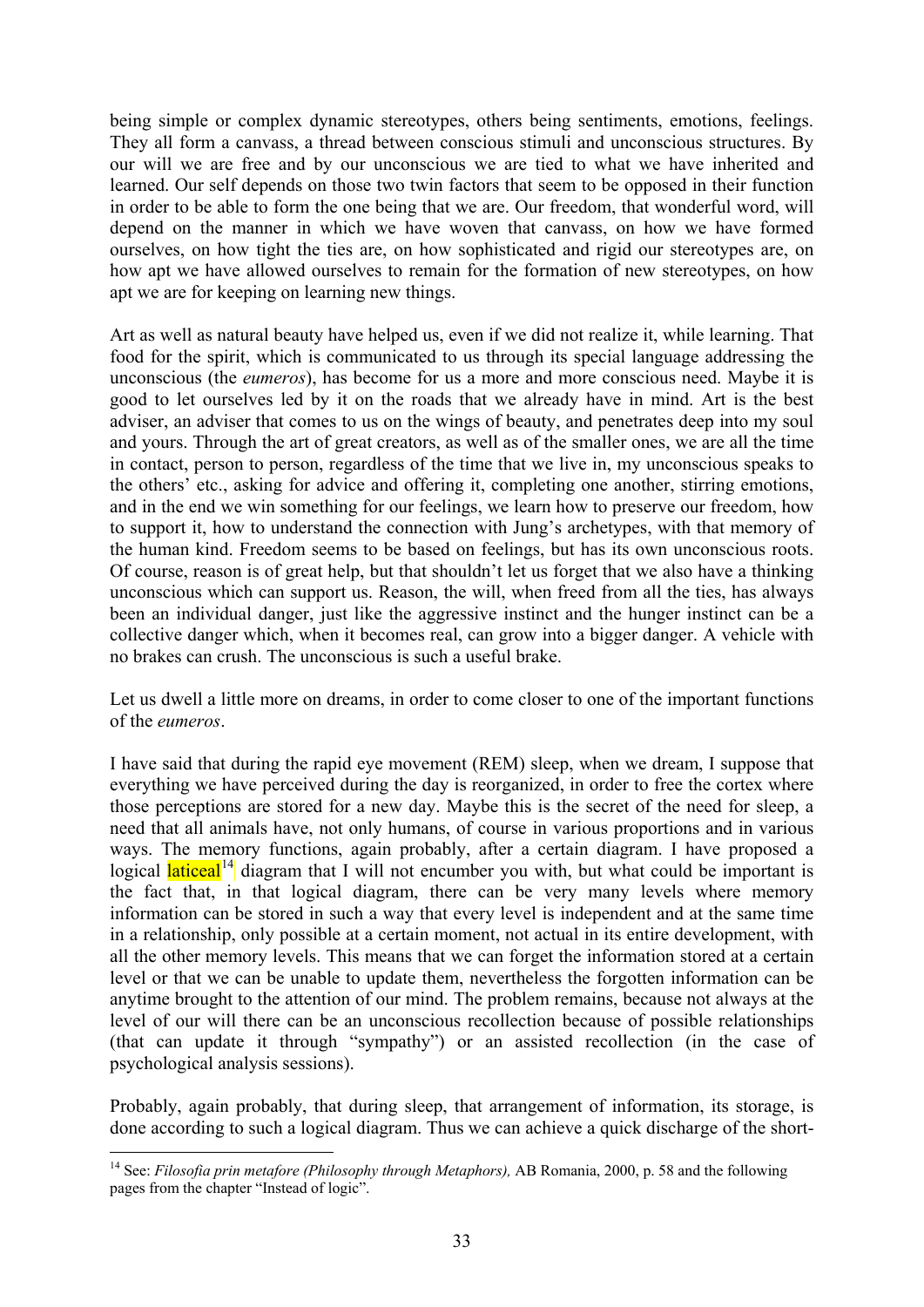term memory and we can wake up rested. It could be that the sensation of restfulness after sleep signal us precisely that release of the cortical territories of the immediate memory from the information stored in the immediate memory.

Of course, that is an unconscious activity. Therefore, the dreams. We should understand that the release of that memory is a sign of health, mental health. Why? It's pretty simple. When we wake up tired, maybe with a small headache, and our mind full, it only means an insufficient release of the frontal cortex from the stored information. Why? Because there can be certain barriers, certain refusals to receive certain information in the depth of the memory because of some conflicting circumstances, conflicts between what we want, what we think, and what we are advised it would be better to do, advised by our inner person.

Insomnia is too such a symptom of a lack of concordance between our thoughts, the will and the old unconscious processing of mental traumas. It is difficult to say, and this is not the right time anyway, what is the intimacy, again possible, of mental traumas and especially what is their true solution, how we can remove them, how we can get rid of them, how we can go back to a normal and restful sleep without tranquilizers (sometimes we take tranquilizers, and all psychotropic drugs, in order to be calmer, to sleep better, more restful) which sometimes have the reverse effect since they reduce the duration of the rapid eye movement (REM) sleep, depriving us from dreams, it is true, sometimes from horrible dreams, however, they leave us with the short-term memory charged with that information that is stopped from being redistributed because of certain complexes, of old mental traumas we cannot escape.

I will resort again to an example: "…hatred is like booze or drugs..." William Faulkner tells us in *Absalom, Absalom![15](#page-33-0)* What does this mean? That hatred can be equally intoxicating and dangerous like those toxic substances. An old hatred you can't get rid of is a mental trauma which could explain insomnia or restless sleep, like when you get up in the morning after having drunk too much in the evening.

It seems that it is very hard to understand a notion such as the *free will* when you find out that we, humans, are conditioned beings. Conditioned from all sides. There is a genetic determination that meddles with the physiology and the pathology of our bodies – *we can only get certain diseases that genetics, our inheritance, allows us to have. Some of us are prone to liver, stomach or bowel diseases, others to bone and articulation diseases, some of us are prone to diabetes, while others inherit genetic flaws which condemn us without us being guilty!* Where is the free will? Depending on the place, on the day, hour and even minute we were born, we have a certain astral determination that we cannot influence too much. We also depend on many other environment factors, social factors, familial factors our body is adapted to − *we cannot say if this is something inherited or only acquired. Maybe it is both inherited and acquired.* Even today, we adapt on the go to climate changes, to the toxic substances and to the radiations that surround us. Where is the free will? Nevertheless, it exists!!!

I would not accuse anyone who is far from such an understanding. The field of contradictions, of which Ştefan Lupaşcu speaks to us in several volumes, is the natural environment we live in! At every step, our mind hits upon contradictions that do not seem solvable, although they are absolutely natural. This is why scholars, starting with the Greeks from the Antiquity, especially with Aristotle, even if he was not a Greek, have showed us how to split certain sectors of our mind in order to be able to think correctly, they have taught us logic, the correct

<span id="page-33-0"></span><sup>1</sup> <sup>15</sup> *Absalom, Absalom! Univers Publishing House*, Bucharest, 1974, p.363.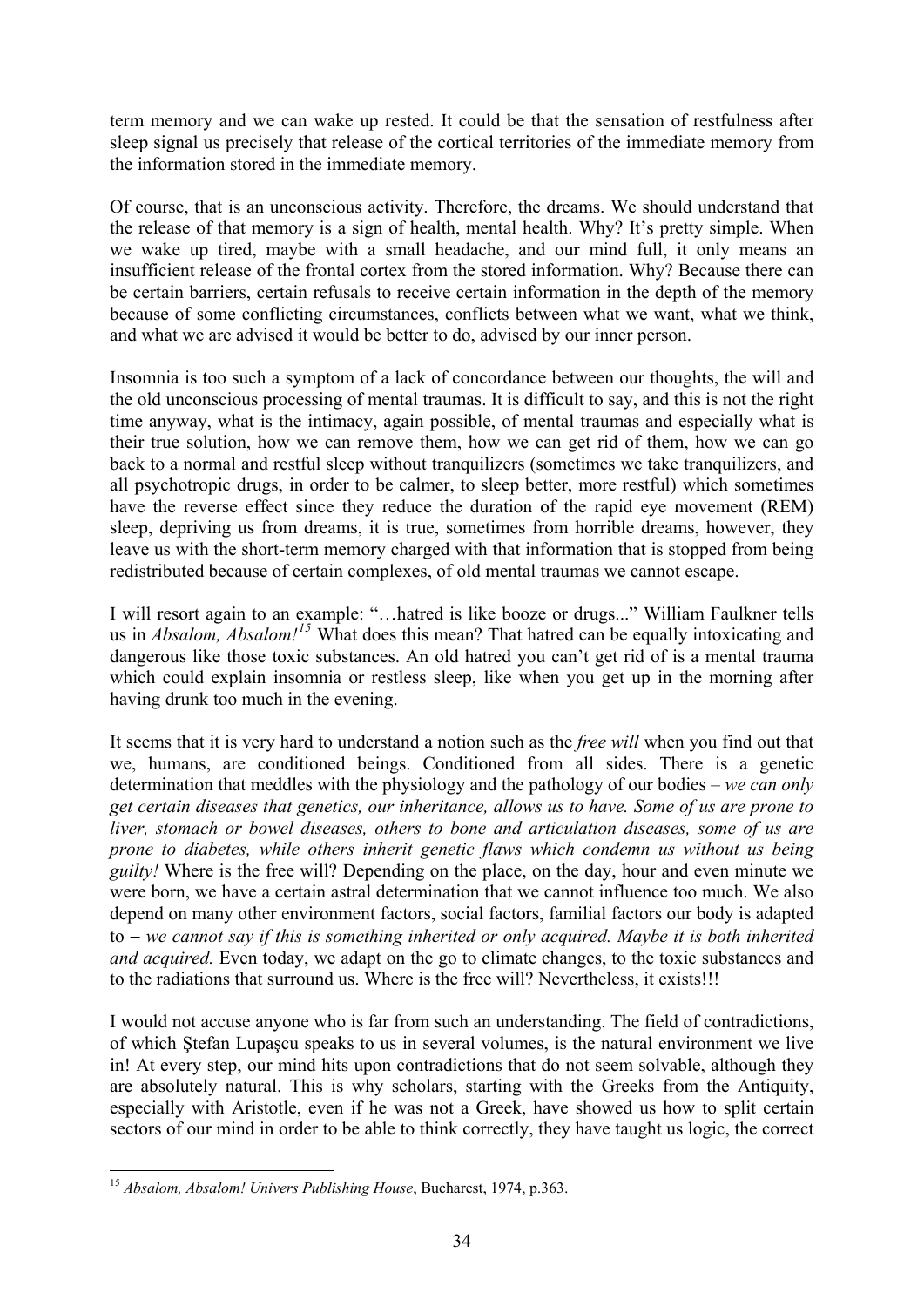thinking which helps us get rid of the assault of contradictions. This is not very easy, either. The thinking world has tried several times until now to free itself from the dominance of a non-contradictory logical formalism. It hasn't succeeded!

Many believe that mathematics and logic are sister sciences. This is a great error! Mathematics is an independent discipline with its laws of development, of course it depends on our mind, but it does not deal with our mind. Logic is a science which studies the manner in which we think, which tries to decode our thinking. These are two completely separate fields. Logic is rather related to the conscious, while mathematics and music are closer to one another, and to the unconscious realm. Using logic we may lie - we may tell a logical lie, but in mathematics it is impossible to lie.

Logic, using words, even when it is coupled with mathematics and resorts to algorithms, cannot avoid the lies that are carried by words. On the contrary, mathematics, just like music, only uses calculations and numbers (in music – the musical notes), does not use words; we may even say that it avoids using texts formed of words, and, just like music does, it addresses rather to the unconscious; therefore, mathematics is understood rather through the unconscious. Let me try to be clearer, to the extent possible. Music addresses both the conscious state and the unconscious; similarly, mathematics is a conscious activity supported by the unconscious thinking, by the creative human thinking. Therefore, unlike logic, mathematics can't lie. The lies that are easy to spread by words cannot be contained by the field of the unconscious. Music and mathematics can never lie to us!

And in the end, to establish a connection between mathematics and the REM sleep, I would like to add that it often happens to mathematicians to go to sleep thinking of a problem that they don't know how to solve, and in the morning, after a good REM sleep, full of dreams, they wake up and write down the solution to that problem.

# **Music**

Again, music. I will ask for your permission to linger a little bit more on the subject of music. For me, music is the clearest example of language, I repeat, language and not only an indistinct emotion, lacking clarity, like a passing impression, something, an obscure, diffuse communication, far from a text written in words. It is true, the language of art, the musical language, differs from the written one, the notional one, because it addresses another level of our understanding, it addresses the unconscious. Art, music, apart from its beauty as an art object, is also a distinct, clear communication that crosses the barrier of expression through words in a certain language, and it addresses any soul that hears, because art is a transnational means of communication. The one who addresses a soul must only find the means of communication that can be received, because each of us has a certain appetence for art, is closer to certain artistic manifestations. Specifically, although I am repeating myself: there is no human being who is not either a producer or/and an art consumer.

Let us concentrate on the words of a musician who subtly links music to philosophy, namely Mrs. Despina Petecel Theodoru, in her volume *From Mimesis to Archetype*, about the *Art of fugue*, by Bach, about the theme of that masterpiece. She thinks that the theme of One is the main theme, even the only theme, multiplied to infinity: "…the theme of the *Art of fugue* **is**  and **becomes**… giving birth to 15 fugues and (la) 4 canons, that speak about the becoming of the being and its merging with the spirit of time…. The theme of **One**, the theme of the first fugue, spreads, branches and entwines with other themes and even with its opposites, as in a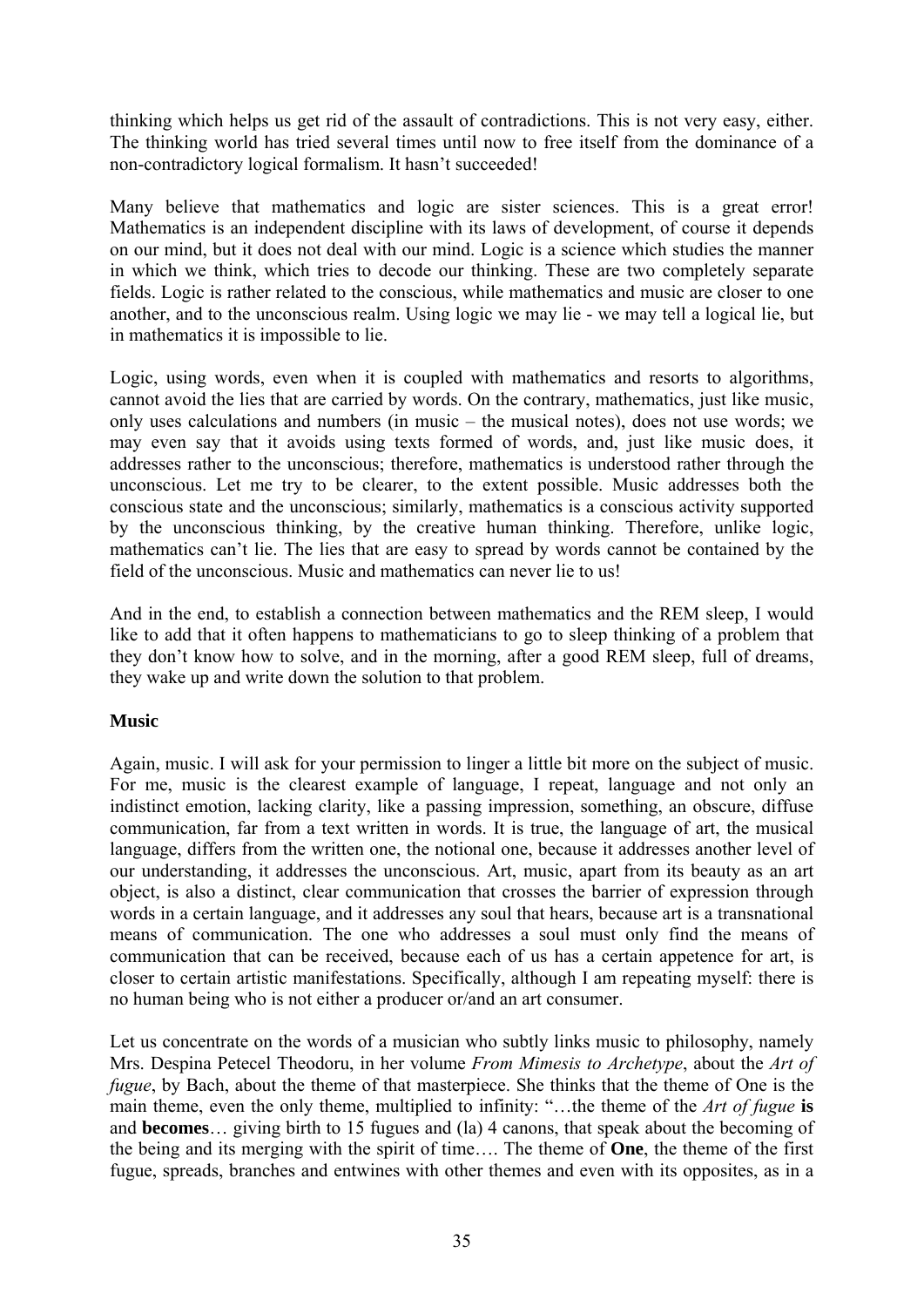*Genesis* where the face of Divinity accepts to *multiply* in all the Earth's creatures"<sup>[16](#page-35-0)</sup>. Those are the most beautiful words expressed by a person whose name, Theodoru, means *longing for God.* Those are the most beautiful words because *The Art of Fugue* is, certainly, a monument dedicated to *Uniqueness*, a splendid deployment of musical notes, an evolution in time which envelops us in a sensation of unity that nobody could ever render again, not even Enescu in his *Prelude in a Unison,* prelude which seems inspired by Bach's music. How Bach succeeded to render for us the musical image of the *One,* of *Unity* is a mystery very close to a miracle. Bach has spoken to us about it and about his feeling of merging with *The One!* A merging which, for those who can seize it, is a true mystery, a wonder. Musicians can talk to us about fugues, counter-fugues, canons, of the first fugue, the fifth fugue, of counterpoints, of the *n*<sup>th</sup> fugue, however, only music tells us much more every time, tells us everything. I am listening again and again to *The Art of Fugue* and I can't get enough of it, even if I don't really know how to decipher the musical notation $17$ .

Is it a wonder that music speaks to us in its language? Not at all. It is only a reality on which we should dwell a little longer.

An expression used in music not for a very long time, although it expresses an artistic relationship as old as Adam, is that of *leading melody,* of *guiding melody*, and as a condensed expression it is called a *leitmotiv*. What is the first fugue from *The Art of Fugue*, a fugue that repeats to infinity in various ways, other than a *leitmotiv*? What are the musical motifs repeated by Verdi, by Glinka, by Weber and by many other musicians, other than *leitmotivs*?

Similarly, reading Dostoyevsky, Balzac, or Plato, you are in direct contact with the way in which their thinking unfolded, which, at least in me, produces an indescribable sensation. That's why literature cannot die, as music and all arts, because we need to enter in contact, to dialogue with these illuminated minds. The trivial way of thinking, or that of creators, be they small or great, constantly comes up against the unknown, and that's what makes man satisfied, happy, or enchanted, every time he surpasses a difficult moment, every time creativity is at home. Our intimate way of thinking is maybe not interesting, but that of great thinkers is.

Maybe similarly trivial or common is that when you solve a life problem you have a satisfaction. As a physician I can say that I experienced the greatest happiness when I was able to improve a patient's suffering who had come to ask for my help, just as sometimes I felt, like a suffering, the failure of the medical act. I did not like to feel *powerless* in front of a man in a difficult trial of health. Sometimes nothing is more difficult to solve than illness. In front of some cases beyond my control I could only resign myself to the situation, but there are cases when you *feel* that you should be able to find a remedy that you can't seem to find. It is the torment of a physician! Maybe the same torment happens to a painter, a musician, a writer, a mathematician, a chemist, a carpenter, a gardener, who feels that he cannot finish a piece of work, that he no longer has enough creative power, that his creative power has exhausted. Creative power, the maintenance of creative power, is maybe the key to man's being on Earth as Lucian Blaga tells us.

(I wrote this in the conclusion of the paper A SKETCH OF LUCIAN BLAGA'S PHILOSOPHY, published in *NOEMA,* nr.XII, 2013, and written in 2005.)

<span id="page-35-0"></span><sup>1</sup> 16 Despina Petecel Theodoru, *De la mimezis la arhetip (From Mimesis to Archetype), The Musical Publishing House*, 2003, p. 19.

<span id="page-35-1"></span><sup>17</sup> Maybe this is how J.S. Bach thought when he composed the *great fugue*, reading his own mind made him run up and down notes and the counterpoint canvas. Listening to Bach, we listen to his thoughts materialized into notes. When you hear the last note of the penultimate passage (the  $21st$ ), a note that seems suspended in nothingness, it's as if your heart stops. I wonder if he had the same sensation. Maybe the sensation is only in my mind. How happy you are when your heart restarts to beat at the beginning of the 22nd and last passage of this great fugue! It's as if the power of music can give life and can also kill.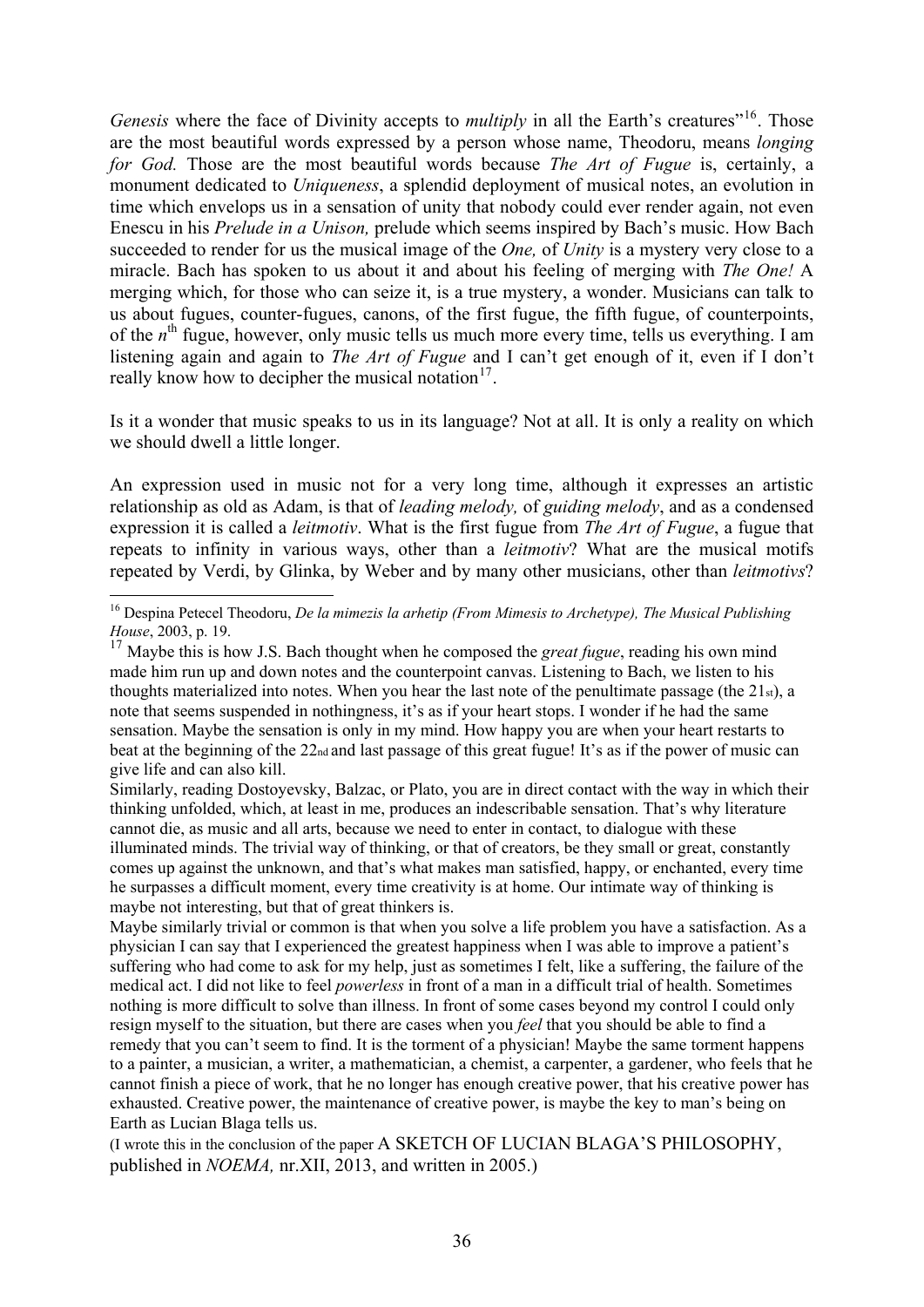What are the color spots, in the field of plastic art, because the *leitmotiv* is a technique used by every artist, color spots which are repeated on a painter's canvass, as red *is repeated* on Bosch's canvasses, other than some kind of plastic *leitmotiv*? Nevertheless, people started talking about *leitmotivs* only when Wagner's music was performed (and Wagner hated the use of that word).

Why? Because music in Wagner's operas is developed that way. Because Wagner has succeeded in taking to perfection, and I'm not the only one to say it, that use of guiding melodies. For him, the use of *leitmotiv* was like writing it with a feather on paper, and he uses it much more expressively, as the musical writing allows for the creation of sound images better expressed than if they would be described with words. The *leitmotiv* is a musical entity that transforms all the time, while remaining the same. A notion can be expressed through one word, however, here is where the great difficulty in the use of the word language begins. A notion is at the same time something individual, an object, an action, however, it is also something general, even universal, to which we can add a possible infinity of determinations. We also call them qualities, attributes, complements. You can see to what volume of words, words needed in order to explain a notion, we can arrive. We can create a whole novel. William Faulkner has written *Absalom. Absalom!*, a sad story whose title takes over the story of David's son, who plots against his father, is defeated during the fight, runs away and lets himself caught foolishly by a pursuer, who kills him. Faulkner has written that novel to speak about *hatred*. Sutpen's hatred, the hatred of Sutpen's family, hatred in the Secession War, hatred in all its valences, hatred! The sowing of hatred, the failure of hatred, and in the end everything is extinguished in a violent fire, a *purification,* because *pure,* in old Greek, means fire.

It is time for me to resort to examples.

1

I will stick to Wagner's operas, a happy case of juxtaposing poetic and musical writing, which helps us decipher music.

In *The Flying Dutchman*, specialists have noticed the same basic rhythm in the choir of seamen and in the choir of spinners. A familiar association. At the other pole we have the themes, the demonic motifs of the ghost ship, accompanied by satanic chords. The choir of the crew of the ghost ship is spectral, has a demonic sound that haunts all of them.

The theme of salvation, salvation through love, supported by Senta. The theme of the yearning for death, of hope: the Dutchman, even the demon, gets on his knees and ardently prays to God to rid him of the curse. Daland's chatter; the duet of lovers – the Dutchman and Senta; Erick's theme. Alis Mavrodin<sup>[18](#page-36-0)</sup> believes even that the motif of desire in *Tristan and Isolda* is close to the motif of the love between Senta and the Dutchman. Music tells us that love is the same everywhere.

In Wagner's operas we can find, we can hear, a drifting from one motif to another. This is a beautiful expression for what music can do, for what Wagner did with the music, as he built wonderful images. Those who believe words are infallible have to admit that you cannot achieve something like that through words.

<span id="page-36-0"></span><sup>&</sup>lt;sup>18</sup> I have used in this section the opinions displayed by Mrs. Alis Mavrodin with the occasion of the musical broadcasts from Bayreuth in 2005, opinions concerning the *leitmotivs* from Wagner's operas.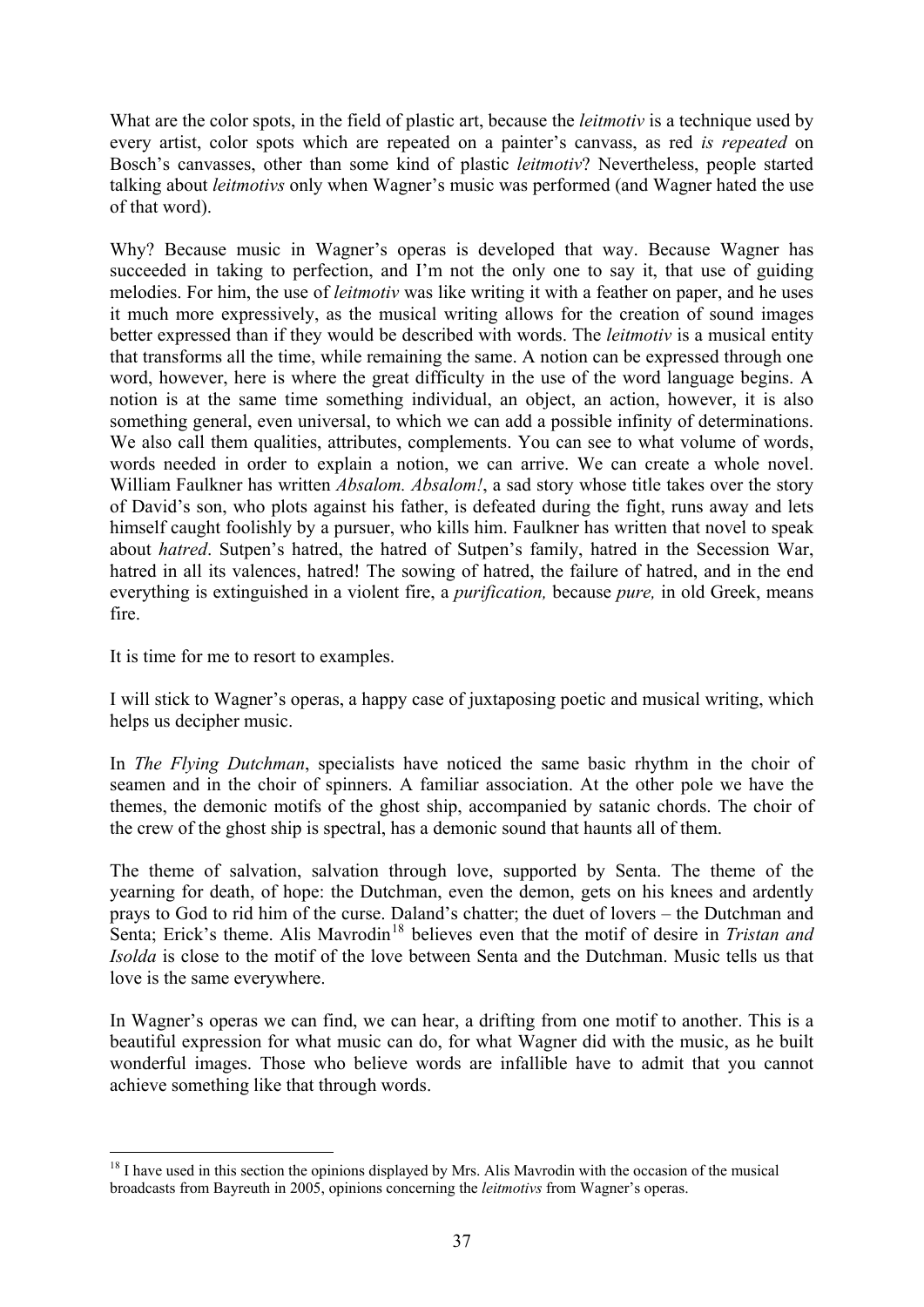You will tell me that Wagner needed words too, poetry too, otherwise we wouldn't know where we are and why; we wouldn't know what is happening. It is true! This is why Wagner strongly supported, and composed almost exclusively music sustained by words, he favored operas as an artistic peak, because he needed words to give music the substance, the background for its story. That story in its entirety is not made only of poetry or only of music, as those who compose symphonies, concerts, quartets, sonatas etc. do; Wagner's stories are described with words and emotionally developed by music, sets and dance. Wagner has discovered that it is necessary, that it is good, if you want to create an artistic effect as deep as possible, to address both conscious understanding and directly sensibility, which is largely rooted in the state that we call unconscious, because we are not always conscious of what we feel. This is why the composing system which includes musical motifs, musical themes, each carrying their own meanings, every theme, every motif, as well as the combinations of themes, the alteration of themes, as well as other possible techniques, are as many ways of sending messages to our sensibility, which can form a language of the unconscious, a language that addresses our sensibility with predilection.

Going forward with my presentation, in *Parsifal*, which is, as Mrs. Alis Mavrodin says, "a sacred stage festival...", we can find many musical themes: the motif of Parsifal being crowned king; the motif of the Grail which appears several times in the first act, as well as in the third act, with an apotheosis at the end; the motif of the charm of the Great Friday; the motif of salvation; the motif of emptiness – Titurel's death; the motif of healing Amfortas's wound; the motif of Klingsor's empire; the motif of suffering a Christian suffering for one's neighbor, but also in the grand finale. With all those motifs used by Wagner like he alone knew, a unique communication is created and transmitted by the *Parsifal* opera, that sacred scenario, which penetrates your soul from its first chords announcing the greatness, the splendor without equal, chords that we will encounter again during in the first and especially the last act, in the finale which delights us, possesses us and dominate us. I don't know who, beside Wagner, and as symphonies are concerned, Anton Bruckner, could ever create a musical monument dedicated to Christianity. The concept of "Savior" present in the tetralogy *the Ring (of the Nibelung)* through *Siegfried* is central in *Parsifal*. Here, too, the word is rigid, while the *leitmotiv* is transforming all the time. The theme of belief keeps on changing from Amfortas's morning bath to the healing of the same Amfortas, becomes glorious, gains triumphal notes. Titurel's apparition is accompanied by martial sonorities, the community united by belief and *the pure fool* who can save Montsalvat from the sin of Amfortas. The musical motifs accompanying Parsifal are bright, because he is the savior, a fool, but a pure one. The motif of the Last Supper is a fragment that derives from the theme of suffering. The Holy Spear has as its motif a fragment from the motif of the supper. These are thematic deviations from a unique cell. Themes are generated from an idea and from its contrary. The dilemma of Amfortas who cannot escape his sin has a descending musical line, the same as Kundry's fake balm. Kundry, that link between Klingsor's dark kingdom and the bright realm of the Grail, is supported by the musical score. The undulating motif of the Flower-maidens can be also found in Rimsky-Korsakov's *Scheherazade*. In the end the good triumphs and the Holy Grail descends.

Let us see what happens in Löhengrin. The motif of the Grail is present. Löhengrin's theme and the theme of his heroism are associated. What's new is Elsa's theme, the theme of judgment and, maybe the most important theme for that opera, the theme of the interdiction to utter the name. Sometimes the motifs derive from one another, are part of the same family, as it happens with the motif of Elsa in *Löhengrin*, which is derived from the motif of the Grail, because Elsa is the Hope for salvation. Alis Mavrodin thinks that there is a nucleus of the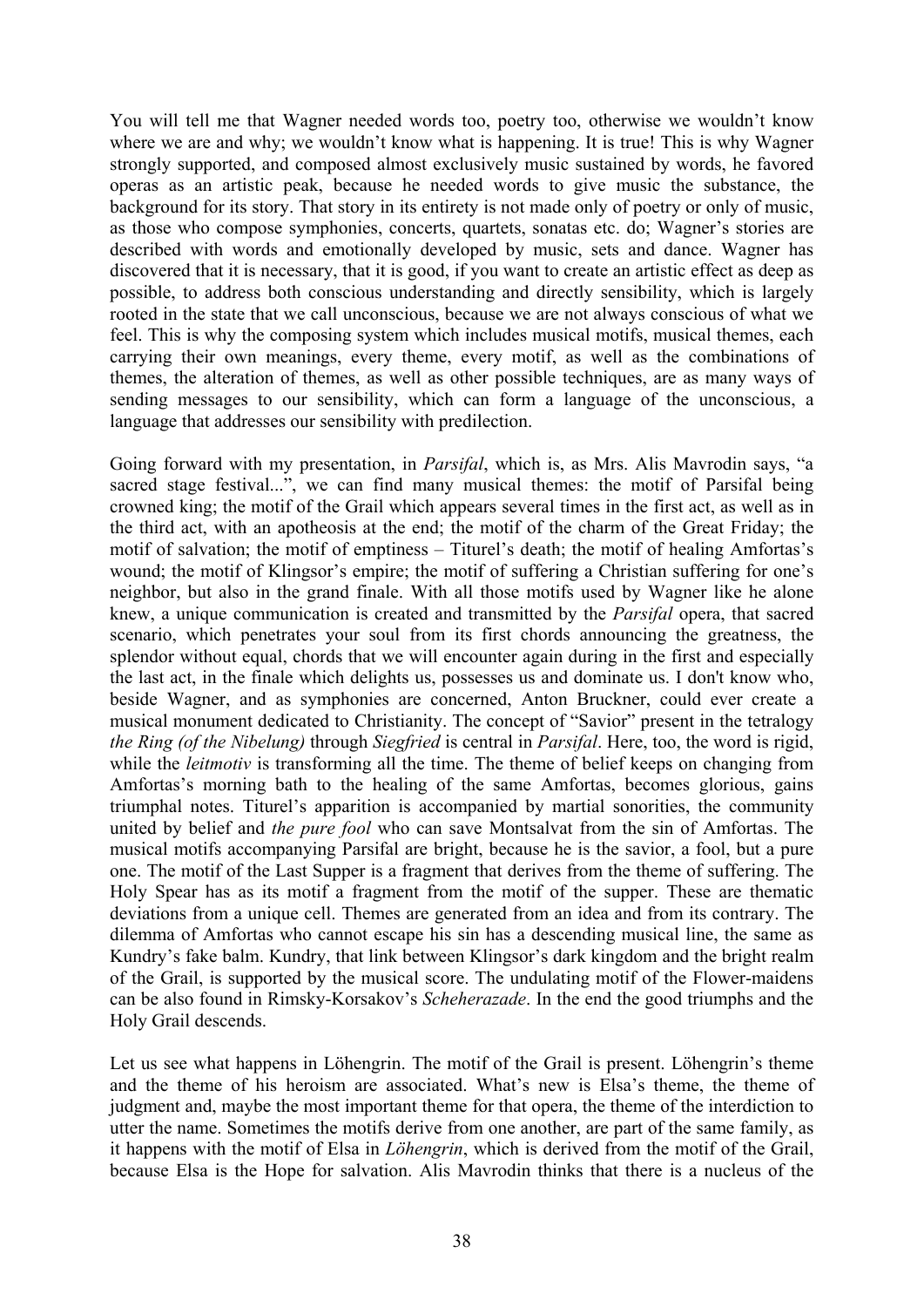theme of the Grail, of beauty, kindness, belief, that is distributed to those characters or actions resembling it; that motif, for instance, appears syncopated in the motif of Löhengrin, in the tune of the swan. The music describing those related themes and that will makes us, the ones who hear it, feel the same feelings, every time, because our unconscious, our soul, understand that relation and cannot answer otherwise than univocally to a musical phrase that resembles the one with a familiar valence. That way, the entwining between the musical themes connected to the poetry which accompanies them creates the artistic effect desired by the composer. That effect means the stirring of feelings which we are capable of by what we hear, initially through words, however, especially through music, that addresses directly an understanding that can no longer lie to us, because the conscious reason is slightly shadowed by what we feel and cannot control too easily, because art, the language of art, the language of the unconscious no longer allows us to lie to ourselves.

Maybe that here lies the great secret of the power of art, of the power of music, which can shape characters – if we aren't totally chained to what we call immediate reality, if we aren't completely dominated by the vanquishing and deforming reason, with the condition of a certain freedom that we could assume. This is why in Wagner, tells us the same Alis Mavrodin, all those themes, melodies, motifs combined create a fantastic, unrivalled musicality. In the second act of the *Löhengrin* opera, an act of darkness, of intrigues and of revenge, un act with a somber music supported in the motif of the intrigues by the basses and in the motif of doubt by the tubas, the main theme remains that of the interdiction of uttering the name that is associated with those heavy sonorities, because there are intrigues that gave birth to suspicions and which have originated in that interdiction of uttering the name. Music is a speech without words which sometimes tells us more than the poetic text can. I will cite again Mrs. Alis Mavrodin, who tells us that Elsa's sleep is created with a string of chords as in the tetralogy, chords of the sleep spell which resemble the music of the sleep that Wotan (from *Walkiria*) induces to his daughter: a string of chromatic, descending chords, the ideas associated with the spell lead to a music with the mentioned chromatic string. Mrs. Alis Mavrodin speaks to us about a *para-musical* language*,* a language of symbols that leads us to the motif of the spell. Löhengrin asks Elsa if the spell had an effect on her and she remains silent, but the music speaks, tells us that *indeed*, it had! I'd rather say that this is the very musical language which is, of course, symbolic, because our unconscious also *thinks* through images and symbols are, first of all, images. It is true that such a construct is not easy to create. The themes, the motifs are connected and form musical passages that have to have a thematic cohesion. Sounds have that function which is very important, because there must not be a competition, a superposition of the themes, of the motifs, in order to observe and to obey the architecture of musical themes and motifs. This is why Wagner's music is unique! Alis Mavrodin says: "Löhengrin is such a book that is read to you in almost 4 hours, and you also have pauses so that you can think of what you've heard and enjoy it! To rest your hearing so that you can use it to its maximum potential"; "It is an open book that we are reading with our soul". This is why the composer and conductor Pière Boulése said: "Wagner's operas are timeless and immortal".

In *Walkiria*, as well as in *Sigfried*, the poetic theme is the free human being, who must create himself. Wotan proclaims "a man freer than me"! The libretto forces us to recognize the lack of freedom of the god of gods! Wotan depends on the giants who have built Walhalla for him, depends on the word given to his beloved wife and for which he will fight with his weapon in his hand, abandons his most beloved daughter for her and in the end, in *Götterdämmerung (Twilight of the Gods)*, he even condemns her to death.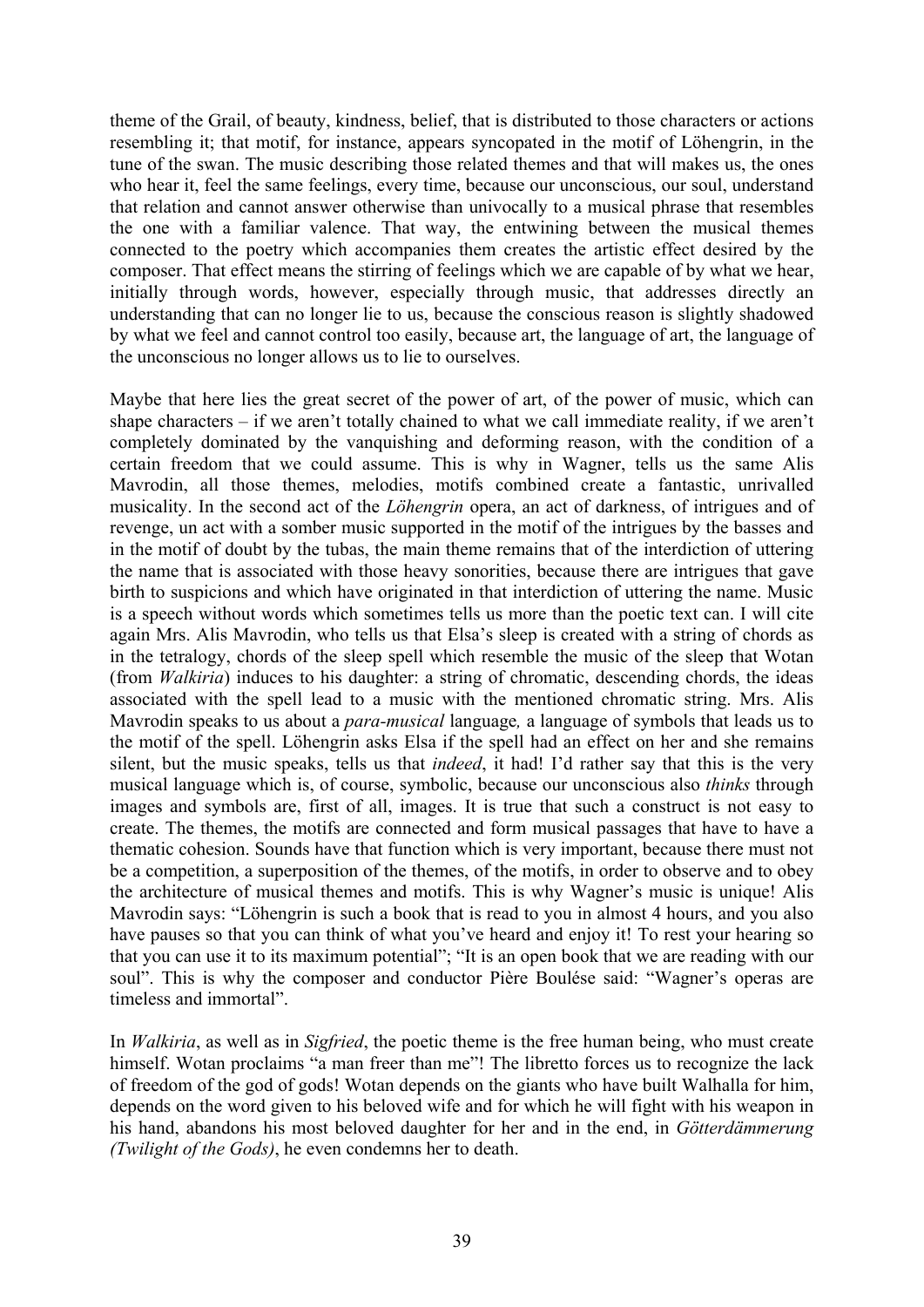Zigmund, the son of the wolf, will shout: "I would have liked to bear the name of Frowalt, I couldn't bear the name of Friedmund, Wehewald must be my name". Humans are constrained by a multitude of determinations that tie them in chains, so that it is difficult for them to conquer their freedom, often only by personal sacrifice, however, they cannot abandon the wish for freedom and are happy to be able to gain it even by death. That seems to be the faith of humans. Music, art, is such a hand outstretched to us to help us be free, because you are free only when you understand all your determinations and you are no longer frightened by them. The second act from *Walkiria* is on the future battlefield, the music is somber, mortuary, tells us what will happen before it happens. Brünnhilde is looking for Zigmund in order to try and protect him, the music changes its tone, has nothing grave and sad anymore, it is full of the brightness of hope. The sad music comes back in the third act, when Zieglinde has a monologue. Music dominates us and tells us everything. When Brünnhilde announces Zieglinde that she will have a son, she tells her "You are carrying in your womb the most sublime hero" and the music becomes triumphant, seeming to announce Siegfried's victories.

What can we say about the dialogue of Wotan with Mime in the first act of *Siegfried*. The deep, profound voice of Wotan contrasts with the high-pitched voice of Mime; the melody, the score he sings on is a staccato, with syncope, and speaks to us about a soul that is petty, lying, mean, and avid for wealth, filled with meanness, hatred, jealousy, abomination. Instead, the music supporting Siegfried's score when he sings of his sword, *Notung, Notung*, is bright, communicates us the fearlessness of an undefeated person.

"The whispers of the forest", the nature that sings to Siegfried, even if in the beginning he does not understand, delights us. After Siegfried washes in the blood of the dragon, he taste it and begins to understand the song of the bird, of flowers, of the forest. Even if it seems that we are in a magic universe, full of the magic of fairytales, we don't know how close we are to reality, of what we live every day, every minute, because this it what happens with us, too. Music speaks to us, tells us once more and much closer to our soul the same things poetry tells us, it speaks to us thrilling us, it frightens us, sometimes it dominates us, however, it always helps us. It helps us because it moves in us a memory that is maybe asleep or is not actualized; every day, we are too much in a hurry to listen to our own soul. Art, music, is our salvation, especially when it troubles us, stirs us, when something in us can call out, can suffer! Love and suffering; art whispers to us about everything, we only have to be sensible in order to hear it.

Kandinsky cries out somewhere, and not in vain: "Total freedom to creation! From extreme abstractionism to extreme realism, because the painter renders his own inner world in his paintings". The same happens with musicians, with poets, with all those who create something on this earth!

I will again mention Nietzsche, briefly, because he is a formidable example for his historical age, a strong example of the force with which music and art dominate us and can shape us, help us be and reveal to us what we don't know about ourselves. In his book *The Birth of Tragedy*, Nietzsche highly praises Wagner's music, which gives us the hope that will contribute to the rebirth of the ancient Greek tragedy, will restore to us the tragic image of life. In 1888, Nietzsche wrote *The Case of Wagner*, showing himself overwhelmed by Wagner's operas, which have the power to communicate to humans what they don't really want to hear; Wagner didn't shape the tragic despair of his writings, did not cry "God is dead!", more so, he contributed to the rebirth of Christian faith and not to its disappearance; Wagner troubles us, monopolizes us and doesn't let us live in lie anymore, and this is a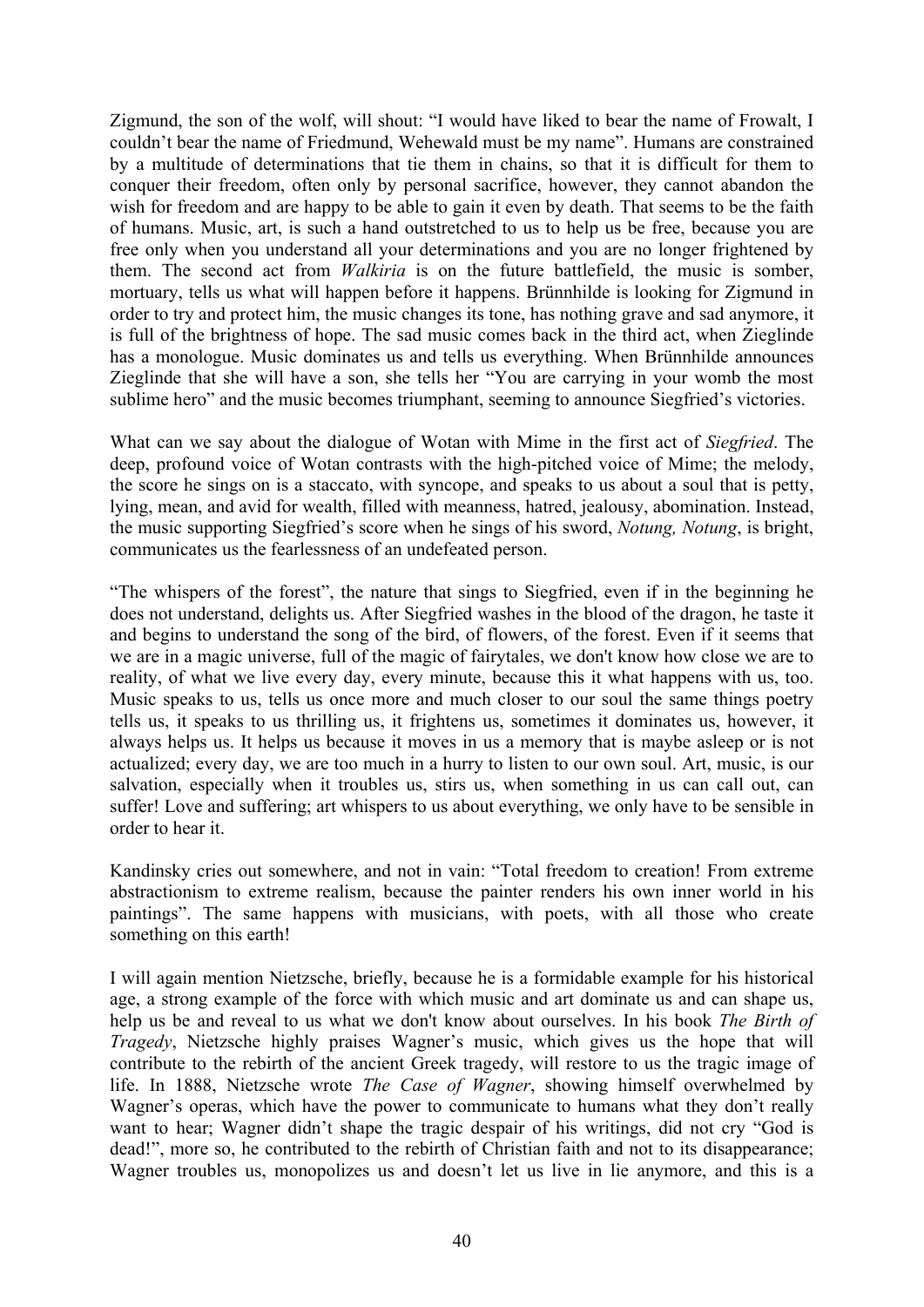function of the entire great art, not only of Wagner's operas. At that time, Nietzsche dragged through the mud what he had once praised to the skies. With the occasion of *Parsifal*'s premiere, in Bayreuth, he is there and writes Wagner a note, asking him to meet. Wagner refuses, and we will never know what Nietzsche wanted to tell him. We can only guess. He continued to be overwhelmed by Wagner's music and he probably had reverted to his first opinion. Great art can't be contained, is like a typhoon, like a tsunami for poor humans. You have only two choices: to refuse it or accept it, there is no option in between; if you are able to enjoy it, you're a happy person, darkness will not be able to harm you anytime it will circle you. When your soul is light, the black hand of despair and of neuroses can't touch you. Art, who speaks to your unconscious, art as a dialogue between one unconscious and another; a dialogue between your inside, that you yourself don't know too well, and a creator's soul, actually a dialogue between two creative souls, because one cannot enjoy art if one is not a creator itself; you may be a potential creator, but you're still a creator. People cannot live if they don't create, if they don't make something with their hands, with their brains, with their souls.

What I meant to say is that Nietzsche had shown a constant appreciation of Wagner's work, both when he glorified it and when he accused it of subjugating souls. He proved that by his final gesture of hesitating in front of a masterpiece. We can agree or disagree with Nietzsche's writings; however, we can but admit that his was one of the brightest minds of his time and that, regardless of Nietzsche's opinions, his soul had much clarity.

Nietzsche, admitted at Basel, with his minds lost, insane, appears to have been asked by someone how he was feeling. That person has written that he could not talk about anything else than music and that he would have said: "Wagner... something above all else... freedom... the power of truth... something in accordance your with nature, this gives you the Power!".

I have used Nietzsche and Wagner as examples; however, we are all the same. We all rejoice or suffer for our creations. Art helps us surpass pain, the pain that we aren't understood, that we cannot bring to life our creation, that we can't continue what we have begun, sufferings upon sufferings, our entire life we will endure pain, which, as the song tells us, "is written in the human laws". It helps us because it whispers to us that what is important in life is not the ending, but the journey; we are all going to die, so let us not be glad that someone dies, let us be glad that in us there is and remains an urge, a push towards creation, that we can't live today if we haven't created something and tomorrow will be the same. Art can help us understand our mission on this earth, our mission as creators, as humans who suffer and create. The rest is nothing.

Attention! Don't you think that I am abandoning free will, our freedom for which we have to constantly fight! Only by creating we have access to freedom, the gate to freedom, as far as we can aspire to it, is creation. I tell you now, as an individual, "I've only felt free when I have created something!". I will quote the novel writer George Bălăită, who, during a show on the radio, said: "In music I feel free like a nomad"; it is true, for a professional of writing, writing is no longer freedom, the profession is a responsibility, and that doesn't mean freedom! The profession and artistic creation are difficult to reconcile.

In *Tannhäuser* we encounter again a group of leitmotivs, a canvass of leitmotivs. Wolfram sings the love sent by God, a theme which returns in the final act. Alis Mavrodin tells us that there is not a melody, in Wagner, which isn't guiding. This means that we will find it again, that every melody can be found again somewhere in the architecture of the opera. The theme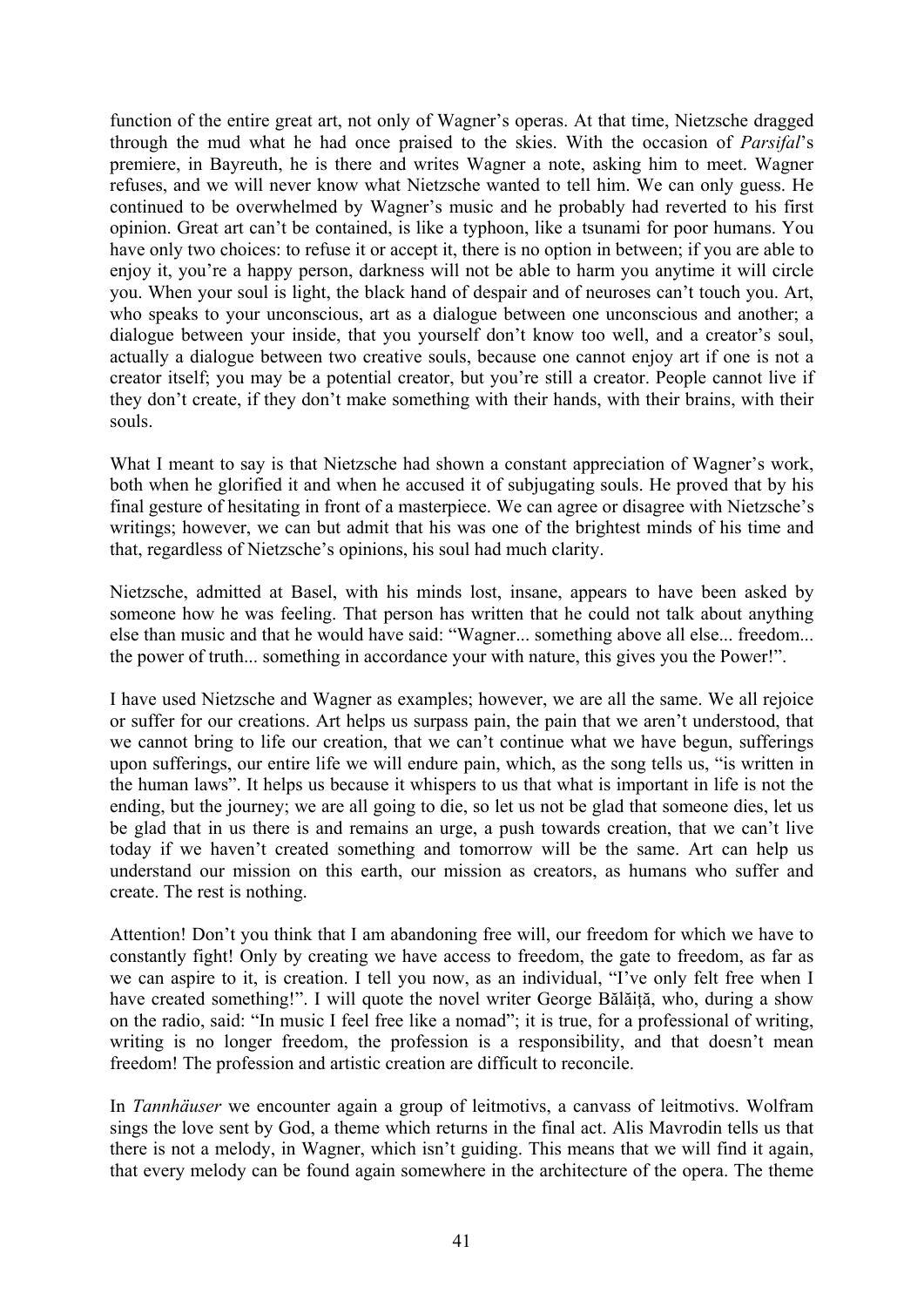of the Venus's curse in the first act returns in the second act after the joyful return to the world. The theme of penance, of Tannhäuser's sentence, is a descending melody. At the end of the second act, the pilgrims sing the pilgrims' theme from the overture. The motif of the anathema appears: the Pope doesn't forgive him.

In *The Gold of Rhine*, there is the song of the daughters of the Rhine, of the light from the gold of the Rhine. Alberich turns down love in order to rule the world, and become the master of gold, because this is the only way he can steal the gold of the Rhine. In that first opera, Erda's song is, from a musical point of view, a break in the story with sonorities that seem to come from the very center of the earth. Erda reminds Wotan that he's not free and that he too is dominated by the human passions and sins, by the love of wealth, by the longing for power at any cost.

*Tristan and Isolde* is an opera of suffering, desire, love, nostalgia, death and beatitude, of the ecstasy of love. All is announced from the prelude, through music. The beginning combines the themes of the poison filter and of the love filter, then the opera unfolds with the first prefiguration of love, the music is agitated. The plenitude of love will be accompanied by a divine music and everything will end in Isolde's song, which is a true transfiguration of love, seeming to transfer it to another level; it seems that the heroes are pulled out from the immediate reality, in a transcendence of love that cannot be defeated by anything, not even by the death of the heroes. As George Enescu said: "Love is something terrible and final!".

The Norns of *Götterdämmerung (Twilight of the Gods)* remind humanity that the world has a beginning and an end, and that the thread of life breaks at a certain point. Wise men have nothing to pass on as teaching, and that may also mean that teachings are no longer able to save anything. Everything must end with the ending of the world of gods. The music from *Götterdämmerung (Twilight of the Gods)* weighs heavy on the listeners, crushes them, suffocates them.

Brünnhilde waits for Siegfried who has left for new adventures. The music intones the motif of love, which is suddenly interrupted and replaced by the motif of anxiety, then the motif of love returns and remains for a longer time, without any more interruptions. It continues with the motif of the oath on the eternal love, interrupted by the cavalcade of the Valkyries. The scene is moved in Hagen's castle. How cold the music is, the music accompanying the conquest – a new love subject to the filter of forgetfulness, the connection with Gertrude that Siegfried establishes in the name of Gunter, the master of the region.

Siegfried wears the cursed ring, which had been forged by Alberich; Wotan himself has worn it for a short while, but Siegfried doesn't know what he wears, is ignorant of the power of the curse, nevertheless, the curse will touch him. All those who have worn the ring will perish, even Wotan, together with the seat of gods.

The music in *Götterdämmerung (Twilight of the Gods)* is heavy, as I have said, sad, apart from the love duet between Brünnhilde and Siegfried. Hagen kills Siegfried, the melody is descending. The funeral procession that follows, bringing the hero into the city and in the end even the promised downfall of the gods, of Walhalla, in the fire set by Brünnhilde.

Art, music is such a great power! The human being that I am feels it, my inner person is shaken. Music contains such beauty! The beauty and the clarity of the heart that speaks to us!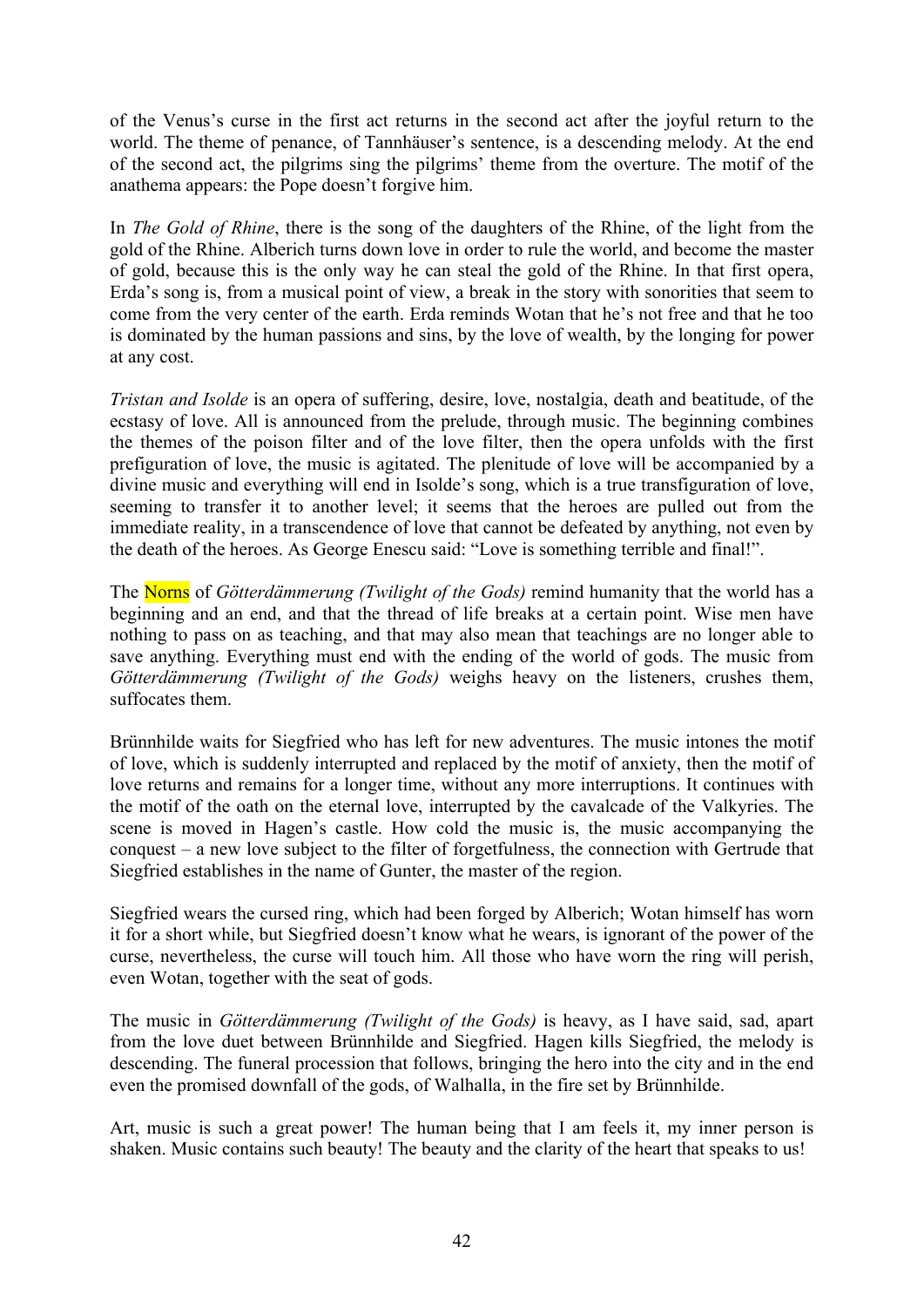We have dwelled quite long on examples from Wagner's operas, a delay which was imposed on us by the manner in which Wagner wrote his music, composed his operas. I will use again the words of Mrs. Alis Mavrodin: "Every opera of Wagner is like a book which we read page by page, a story incorporated in music", a story which seduces us especially through its music, its melodies, its themes, which describe each a certain imagine, a notion, which acquire variations – on the same theme or on entwined themes – that are clearly superior to the grammatical communication through words; this is a true language which addresses to the unconscious, it addresses to my inner person, it addresses to our sensibility, our feelings, the most concealed realms it may pull out to the surface, that it can update. This is the music in Wagner's operas, but the same happens with every kind of music, only in Wagner everything is clearer due to that "grammar", better said to that symphony of the author's conscience, which overtakes our conscience. "Speaking of gods, Wagner addresses to us, humans, and to the most intimate part of us", said George Enescu.

### **The Stylistic Matrix and the Language of the Unconscious**

Lucian Blaga starts to unfold his philosophical thoughts in *Horizon and Style* by saying that he would like to deal with what he calls "Stylistic unity", as well as the hidden factors which condition that phenomenon. Blaga asks himself how the "Stylistic unity" – either of a work of art, of all the works of a certain personality, of an age in the entirety of its creative manifestations, or of an entire culture – can be possible and maintains that "The style, the attribute which makes spiritual substance flourish, is the imponderable factor… We have enough reasons to suppose that human beings, manifesting creatively, can only do it in a stylistic framework… the style is indeed a force that is beyond us, that keeps our hands tied, that penetrates and subjugates us… we move inside a smaller sphere when we speak about the style of a painting, and in a larger sphere when we speak about the style of an age or of an entire culture… The formation of a style, a phenomenon written down on deep structures, is owed to factors that are mostly unconscious… The phenomenon of "stylistic unity" is not a conscious invention… from the spirit… Creators usually have only a peripheral awareness of their style…"[19](#page-42-0) That is for Blaga his starting point, is the pillar on which he builds his philosophical system. The style is the unconscious.

Departing from style, Blaga will arrive to categories that he will call stylistic, those being categories of the unconscious. With those abyssal categories he will build the Stylistic Matrix, which is the major cognitive structure of his philosophical system. It seems a big leap; from style to categories and to the Stylistic Matrix. In order to see in a little more detail the philosophical convulsions which tormented Blaga before he was able to take that leap, we will have to resume the theory of categories and see what *the philosophical categories* meant for the human thinking.

In his philosophical construct, I. Kant needed *a priori* knowledge, without which his entire category construct would have remained unsupported. For that reason, he has proposed the field of *synthetic* judgments, which he defines as follows: "In synthetic judgments I must have, beside the concept of subject, something else (x) which supports our understanding, in order to know that a predicate, which is something entirely different from that conception, and yet belongs to it... what is here the unknown  $= X$ , upon which the understanding rests when it believes it has found, out of the conception A a foreign predicate B, which it nevertheless

<span id="page-42-0"></span><sup>1</sup> <sup>19</sup> Lucian Blaga, *The Trilogy of Culture*, The Art and Literature Royal Foundations Publishing House, Bucharest, 1944, p. 7-8.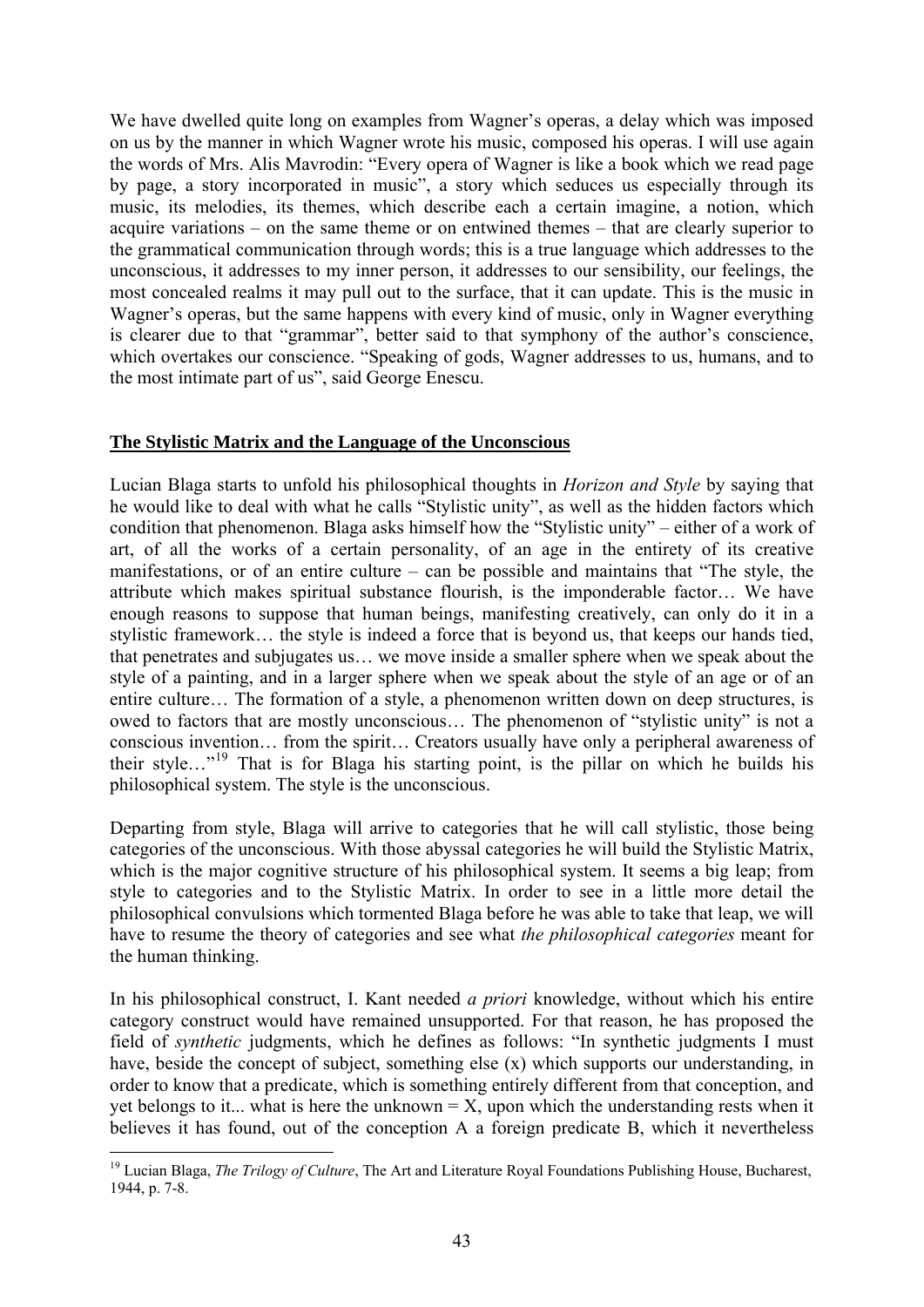considers to be connected with it? It cannot be experience, because the principle adduced annexes the two representations, cause and effect, to the representation existence, not only with universality, which experience cannot give, but also with the expression of necessity, therefore completely a priori and from pure conceptions. Upon such synthetic, that is augmentative propositions, depends the whole aim of our speculative knowledge a priori; for although analytical judgments are indeed highly important and necessary, they are so, only to arrive at that clearness of conceptions which is requisite for a sure and extended synthesis, and this alone is a real acquisition."<sup>[20](#page-43-0)</sup> He announces that all mathematical judgments are synthetic and gives the example, already famous, of the judgment 7+5=12 as a synthetic, a priori judgment. That is how his entire philosophy was possible, as well as his entire theory of knowledge.

I suggest that we penetrate deeper into Kant's thinking, which is not expressed in his books.

Kant understood, from the experience of the thinkers before him, starting with Pythagoras, Parmenides, Plato, and especially with Aristotle, the entire constellation of great old Greek thinkers, that the proposed universals, the categories, enjoyed the participation of two great concepts: *Space* and *Time.* In order to have knowledge, we need the concepts of space and time that are, for Kant, *pure forms of sensible intuition*, of immediate, direct intuition. Those pure concepts of space and time make possible other a priori concepts – categories of our understanding. The great fight of knowledge continues to this very day. It is true – Kant took the most important step. Plato needed a supersensible world of realities that aren't accessible to us, only the shadow of those realities remaining to us, which meant the possibility of knowledge, the possibility of the approximate knowledge of what is real and intelligible. The Bishop of Berkeley, whose thinking was not unknown to Kant, had proposed *esse est percipi*. Only what we perceive can exist, what we perceive are our ideas, we have in mind realities as ideas and this is why we can see them, touch them, know that they exist. Who guarantees to us that knowledge of ideas that we have in our brain? God! God contains the entire world in His mind and He gives us some of those ideas. It is again a world which transcends us, close to that of Plato, the only major difference being that in Plato we have a real, transcendent world, of which we can know only shadows, while in Berkeley it is only an ideal world, a world of ideas. Kant had the strength to refuse a transcendent world which makes our world possible, makes our knowledge possible, refusing a possible world of ideas; he (Kant) puts himself in the place of the human being who is not interested in what they cannot know, more precisely saying that the world which cannot be known is that of *things themselves*. That world is for us people an *a priori* concept, it is something that we have, we know that we have something like that; however, we are not interested in anything more about it. That world which is beyond us in a certain way, the world of things themselves, a world that is not transcendent, exists in our world; however, it is impossible to know it as it really is for us. Here he stopped and searched for a possible connection between those two worlds which cannot communicate among themselves, and introduces an artifice which seems foreign to his entire philosophy, however, it is all that supports it; he introduces, as I have said, the concepts of *Space* and *Time*, *pure forms of sensible intuition*. Coup de theatre! Sensible intuition finds its place in *pure reason.* Space and time are intuitions, indeed, *pure*, of the intuition that comes to us from the sensible world. We have those intuitions that are also *a priori*. In their turn, those pure concepts of sensible intuition make possible, also through synthetic judgments, so still a priori, the categories which help us understand the things, objects, that

<span id="page-43-0"></span><sup>20</sup> Immanuel Kant, *The Critique of Pure Reason*, trans. J. M. D. Meiklejohn, the Pennsylvania State University, Electronic Classics Series, 2010; Introduction IV, *Of the Difference Between Analytical and Synthetic Judgments.*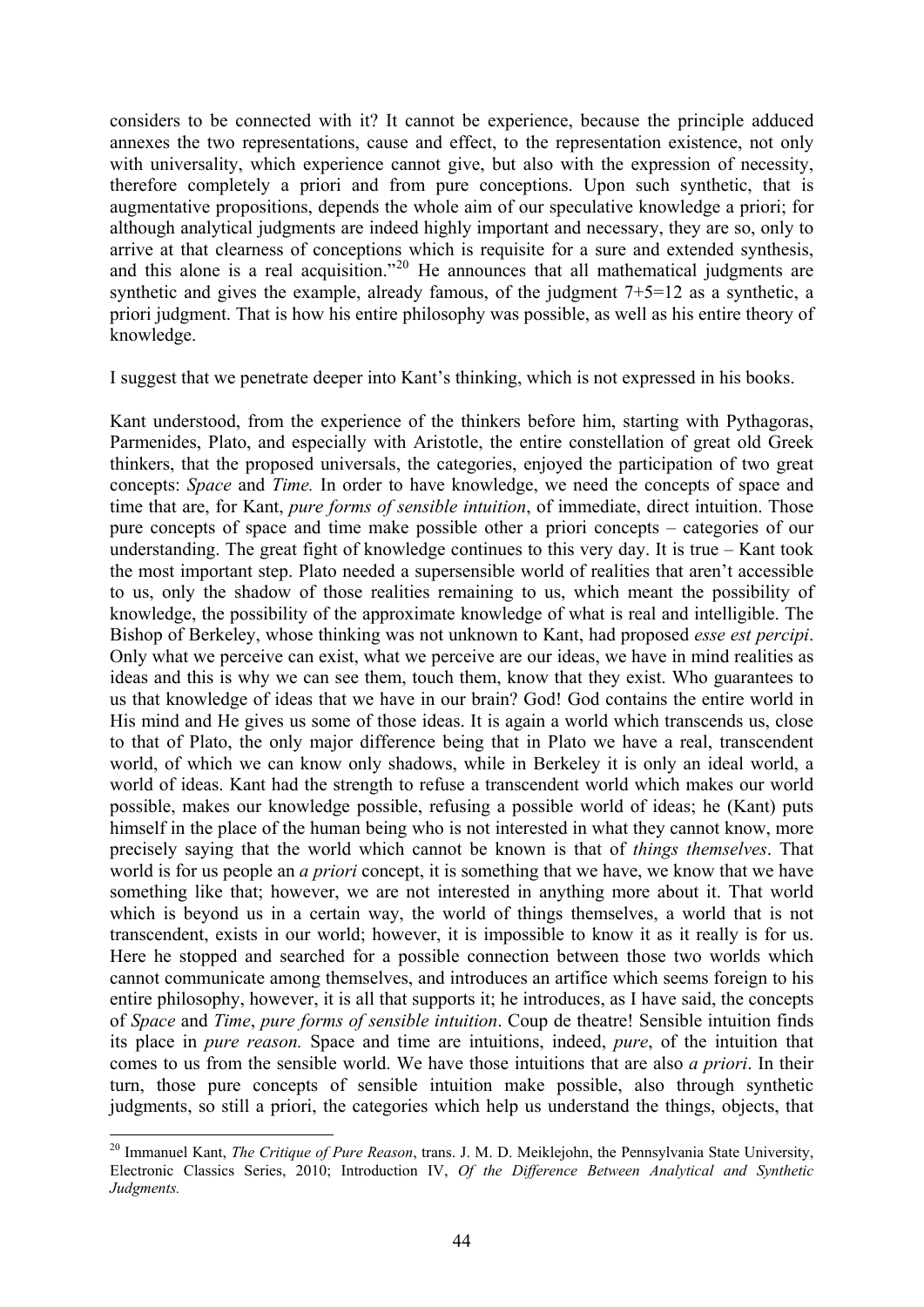help us understand everything, help us realize the true knowledge. Categories derive, as we have seen, from the acceptance of the pure concepts of our sensibility, of space and time, concepts we are born with. Kant doesn't tell us that, however, otherwise how could a small baby have the desire to grab something that it sees, even if it cannot yet appreciate the distance correctly. Little by little, we shape the concepts of space and time, we consolidate them, and thus we become able to use them for the rest of our life.

It is interesting to see that Kantian apriorism is some kind of censorship. The knowledge of things themselves is forbidden to us, we cannot have it. We can only know with the help of the concepts of sensible intuition, together with the categories of the understanding. That could be rephrased as follows: we attain knowledge only with the help of space, time, and categories; however, they also forbid us the knowledge of the real world of things themselves.

Let us rest a little and see what our knowledge is, in the year 2006, about animals. Do they also have those pure concepts of sensible intuition, the concepts of space and time? I will give only two examples, although the entire animal world, even insects, need those categories of space and time. Polar bears as well as brown bears have a vast territory where they search for food. A territory of approximately 160 square km per family. Even if they are on an ice floe, or if they roam the mountains and the valleys, they will always come back to their den. Bears have a perfect space and time orientation. Migratory birds and passenger pigeons also have the same amazing, for us, possibility of orientation in space and time. If animals have those "concepts" of space and time, of course we have them too.

With those categories of space and time we will built and shape, as we have already seen, all the other categories through which we get to know the world, the apriorism of space and time is enough to give us the entire knowledge. Those categories allow us phenomena, i.e. images, the knowledge of what we call reality, however, not of the thing itself. The true knowledge of reality is forbidden to us because we only know what the category bundle allows us to; we can understand the world through the category filter. Kant even calls them the *categories of the understanding* (Vershtand), because only through them we understand the world, and not through the categories of the reason (Vernuft), which would mean that we also have to think it.

Following that path, we have arrived again at Lucian Blaga. He does not declare anywhere that his philosophy is deeply rooted in the thinking of Immanuel Kant. He accepts Kantian categories and even diversifies them, enriches them with the category double of the unconscious. How does he get to the world of the unconscious? Very easily. He studied in Wien, when Freud was famous. He was seduced by Freudianism  $21$  until he realized that this psychoanalytical concept is a cul-de-sac for philosophy. This was the moment when he began to be concerned with the theory of style, which would open him another perspective on the unconscious, baptizing the science he laid the foundations for *Abyssal Noology.* For Blaga, the unconscious doesn't only have a dark field, a shadow, as the psychoanalytical school says, it also has an intelligent part, has access to spirit, to the *Noos*. Maybe that is the most important moment of Blaga's thought; from here started a new construct of space and time, speaking to us of *horizons* of space and time, horizons of the unconscious realm, true shaping of the pure concepts of intuition proposed by Kant.<sup>[22](#page-44-1)</sup> Blaga notices that those categories,

 $21$  See his first plays.

<span id="page-44-1"></span><span id="page-44-0"></span><sup>&</sup>lt;sup>22</sup> If we pay attention to the Kantian wording: *pure forms of the sensible intuition*, we could say that he prefigured what no one knew of yet, a spiritual world of the unconscious. What else is there when he speaks of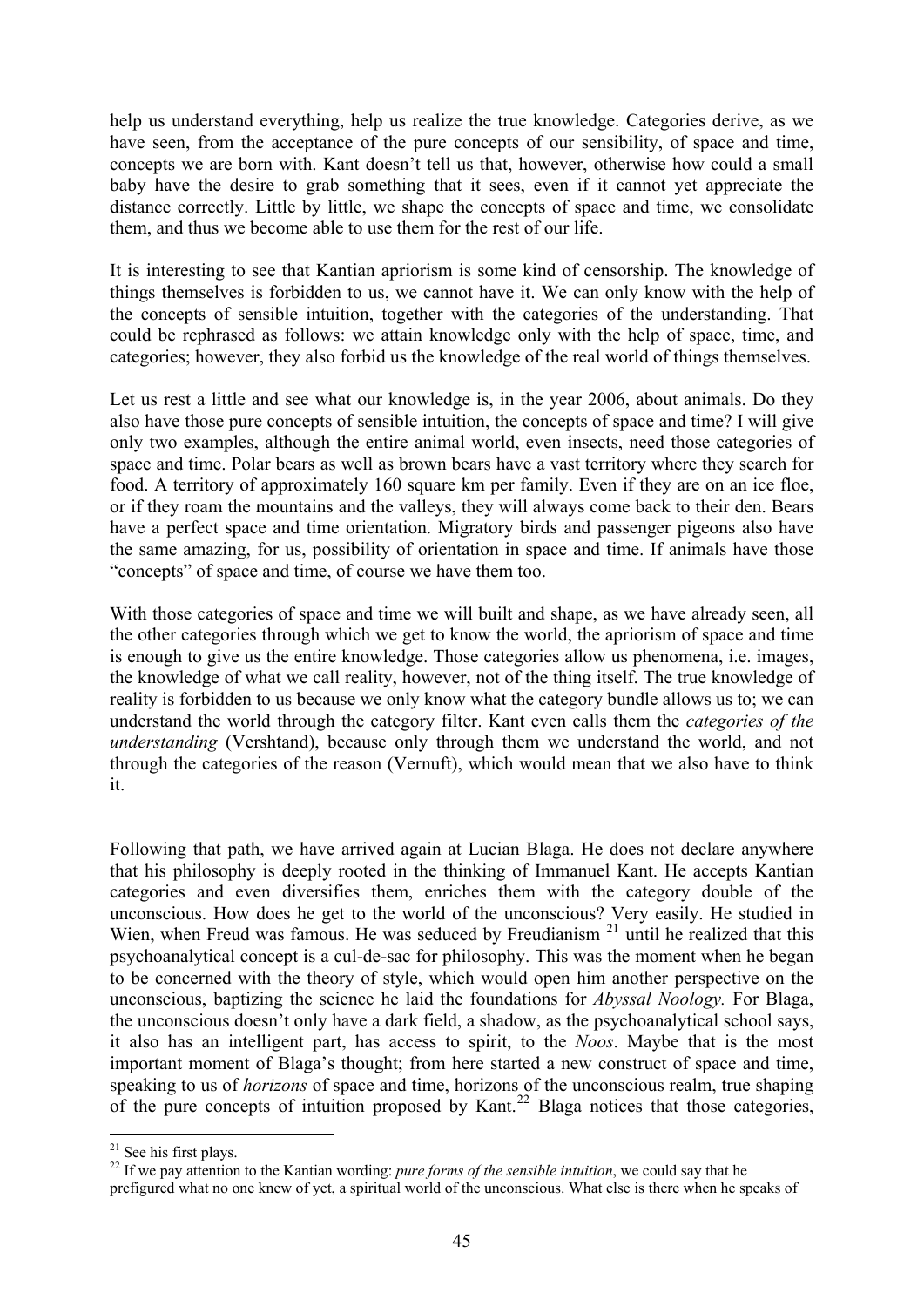which can be more or less (he actually accepted an unlimited number of categories, as we can accept the universals), don't have unified features for the entire world. They can differ from a person to another. The categories of consciousness, not to speak of conscience which, as we have seen, also includes the unconscious, the categories of conscious understanding, are a little too fixed in Kant and seem to be the same for everyone. Then what happens? Can they be fixed, immutable, or can they acquire modulations? He will propose to diversify the categories, which he insists on calling *stylistic, abyssal*, but which could be very well unified with those of the understanding, because together they create what we call *the understanding*  of the world around us.

Style has revealed Blaga that the unconscious, together with conscious activity, the conscience in its entirety, is an important presence which can have its own value in the human knowledge. He thought that this realm which participates to knowledge is also allowed to participate in the category function, even to have its own categories. Baptizing Abyssal Noology his construct in the field of the unconscious, from *Noos,* spirit, he opened the path for another kind of thinking. The unconscious participates too in the human personality, the categories of consciousness together with categories of the unconscious will create, will shape the understanding of the world, the knowledge. Apart from the categories proposed by Kant, unity, multiplicity, totality, reality, negation, limitation, substance, accident, cause and effect, reciprocal action between active and passive, possibility – impossibility, existence – nonexistence, necessity and contingency (others have also been added), Blaga proposes some stylistic categories, categories of the unconscious, categories that are no longer clearly separated, that can be associated, diversified within the same limits, which introduce variety in the world of categories.

First, he uses the concepts of space and time as categories. Actually, those two could be categories even in Kant. He introduces the two horizons, a spatial horizon and the temporal horizon. Every human being can have such a horizon, which doesn't mean anything else than the fact that we don't all have the same "idea" (let's take that word in its broadest, most trivial, sense, and not limit it to the meaning given by Plato or Berkeley) about space and time. Those possible differences depend precisely on the way in which every one of us constructs their own spatial or temporal horizon. Blaga will propose to us as possible spatial horizons: a tridimensional *infinite horizon*; an *undulated spatial horizon*; an *alveolar horizon*; or we can have other ways of feeling a spatial horizon. The proposed temporal horizons are: the *spring well time* for those who have the feeling of living in the future; the *waterfall time*  for the feeling of living in the golden age of the past; and for those who prefer living in a continuous present, there is the *river time*. I don't know if the table of categories (as Blaga considers them) of time and space could also have other valences (as we have seen and it is better for me to repeat until I get tired, nothing in Lucian Blaga's philosophy forbids the broadening of the category space).

Beside those spatial and temporal horizons there can be value highlights, axiological highlights: an affirmative highlight, specific, for instance, to the Europeans, for which everything has value, especially life, unlike the negative highlight that we meet especially in the Orient, where values are rather transcendent and people have the tendency of not attaching too much value to life. Indians wait for the cycle of reincarnations to be broken, in order to have access to Nirvana.

*intuition* and of the realm of *sensibility?* True gates of access to the world of the unconscious, which establish the connection with that world.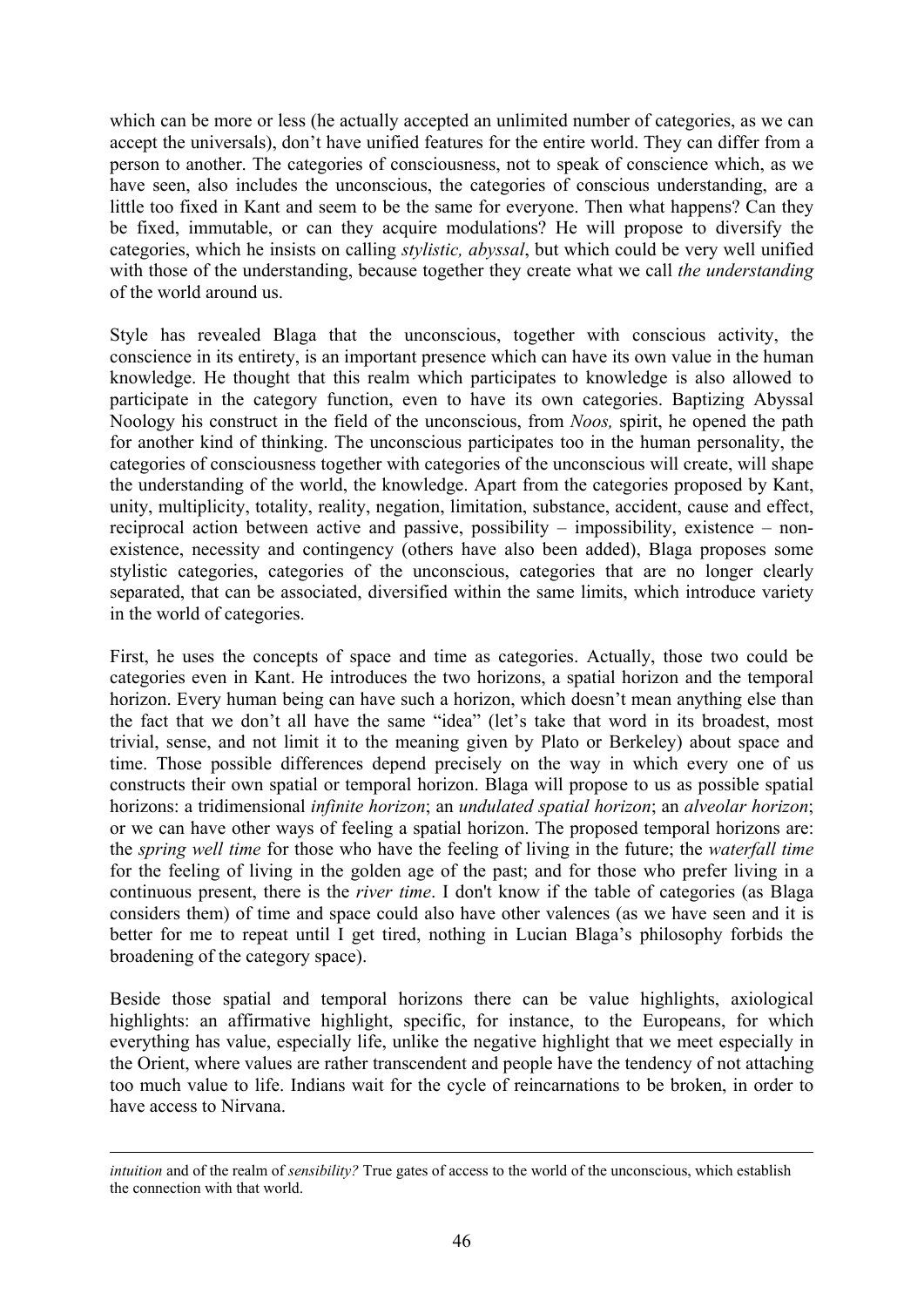Blaga also proposes the understanding of a feeling that life goes forward, the feeling of the conqueror, of the person who asks everything from life, an *ascending* feeling opposed to the *descending* feeling, of retiring from life. There is also the possibility of a *neutral* feeling toward life, as most of us have.

Those last two category groups of the unconscious are organized in couples that oppose one another or are in a moderate state of indifference.

The last group of abyssal categories would be those of a formative aspiration: the aspiration to *individualize*, to live in a *typical* or *elemental* way*.* Individual aspiration is most often met in the North of Europe and would correspond to the imperative *be yourself!*; the typical, typifying aspiration corresponds to the ancient theater and to the philosophers of the ancient Greece, while the elemental aspiration would be closer to the monuments of the ancient Egypt, of India or to the dominant thinking from Byzantium (let's not forget that the last emperor of Byzantium preferred to die on the walls of Constantinople, instead of moving with all his fortune and subjects somewhere to the center of Greece, as the sultan had offered).

Why has Blaga constructed those category prototypes of the abyssal world? Because those categories will shape categories of consciousness and will explain both human diversity, as well as our possibility of knowing reality, or, as we have seen, will be united with those of the watchful understanding.

Human diversity is obvious, as only one category characteristic is possible for one human being or for a group of people. The other category variants can belong to other humans.

How could those categories operate? Through a category bundle that Blaga calls the *Stylistic Matrix.* Stylistic, because is begins to operate unconsciously and organizes itself unconsciously. Matrix, because that category bundle is the origin, the navel of the living world, that of animals as well as that of humans.

Let us start all over.

Pythagoras and his school propose a table of opposed category couples; Plato speaks of the maximum genre, which is a category, and of the world of ideas, as we have seen when quoting Russell, the world of universals; only Aristotle fixes the 10 categories that help knowledge. Kant will broaden the range of categories to 12; however, other thinkers have added other possible categories.

Aristotle had shown us that we cannot think without using those categories. Kant detects here a great weakness of his reasoning, an impossibility to have a rational basis without resorting to God, as Berkeley has done, or to Plato's world of ideas. He found the solution in apriorism and in our sensible intuition. A field which is less certain if we want to find ourselves in a pure, rational knowledge. Nevertheless, his solution is the most solid up to that point.

What does Blaga do? Instead of apriorism and sensible intuition, he will introduce the unconscious, an intelligent unconscious; we could almost say a pure and rational unconscious, to follow the ideas of Kant. Thus, he no longer needs the Kantian solution and finds his own solution proposing a category double of the unconscious, of the abyssal world that this time is a **Noology,** has access to reason and to spirit. He avoids the transcendent world proposed by Plato, as well as that of a God who ensures us the possibility to gain knowledge proposed by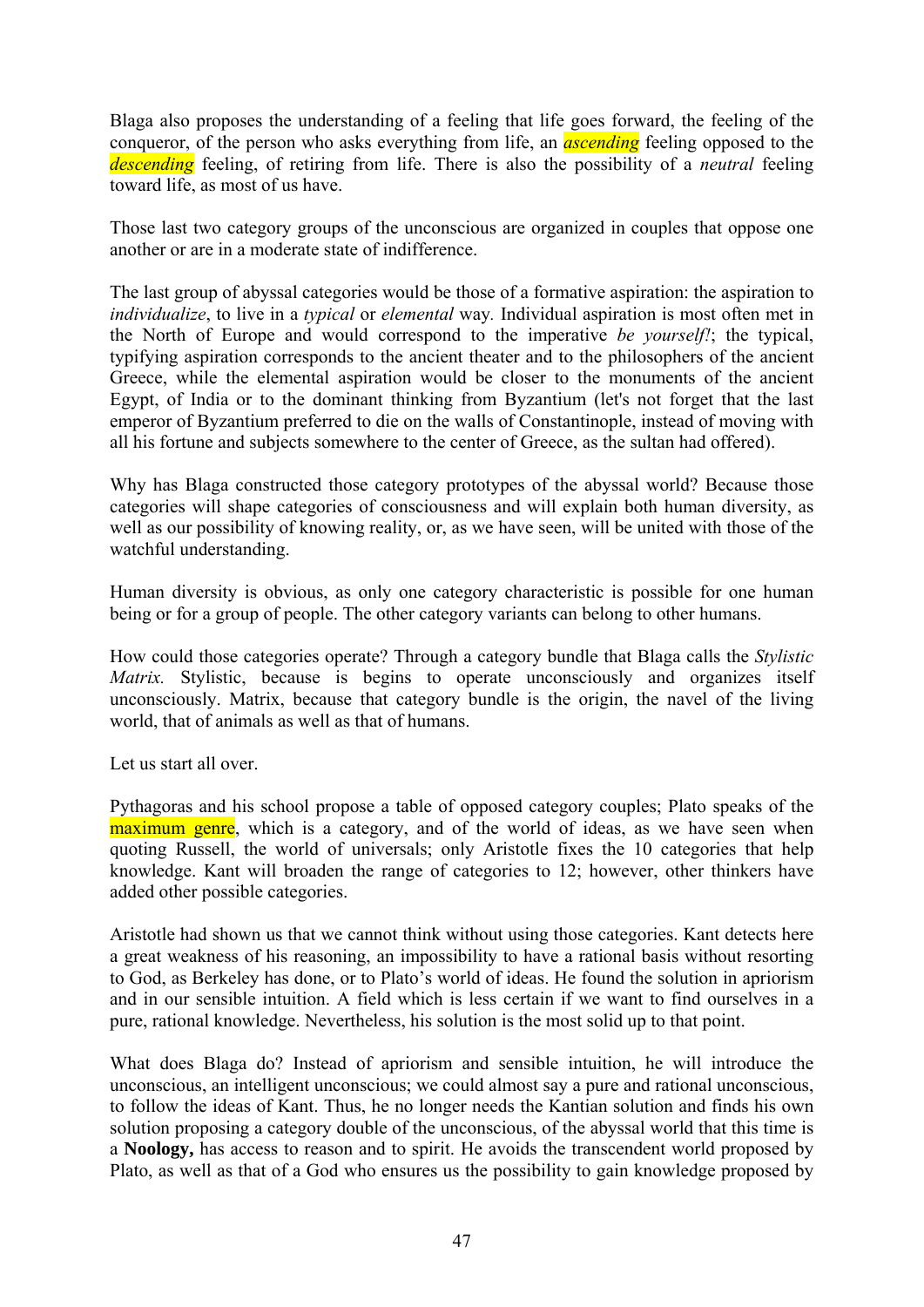Berkeley. Blaga remains in our world, just like Kant, only that he will speak of another kind of transcendent. He will introduce the transcendent encompassed by the categories, will introduce the universal of categories as a transcendent. He will actually do what biologists have done with the genes that carry the universal traits of the species and that each of us we have, although we are individuals, individualities.

That artifice of a transcendent universal will support his knowledge, and especially *the transcendent censorship*, of which he speaks the first. Kant, based on his philosophical conception, could have introduced the censorship of categories himself; however, he didn't do it.

Blaga explicitly attracts our attention – although he does not refer to Kant, because Kant had kept silent about everything, not taking interest in the origin of categories, as he didn't take any interest in explaining the **a priori** concept – that those categories which enable our knowledge, that through the help of the Stylistic Matrix which makes possible the knowledge of the world that surrounds us, they are, at the same time, the limit of our knowledge, what he called the *Transcendent censorship.* Transcendent, because what is in our unconscious exceeds us, is beyond us, and because the limit of our knowledge is given by those categories<sup>[23](#page-47-0)</sup>. The transcendent censorship means precisely the existence of categories of knowledge, the use of those categories.

Blaga will name the Kantian categories, *categories of conscience* (to be read as categories **of consciousness**), because we use them at a conscious level, at the level of reason, however, he names them so also because he proposes the *abyssal categories*, of the unconscious.

Plato had already named them *Megiota gene*, like I have said before, *Universals*.

This means that all the categories, either belonging to consciousness or to the abyssal realm, contain invariables that are valid for the entire humanity, as Jung said − the *Archetypes* − preserving the memory of human kind. Even if it seems hard to accept, that is what categories are: universals (as Bertrand Russell attracts our attention). This means that those universals, as I have said, contain something that is beyond individuals, contain something transcendent.

Blaga will also give other values to categories; for him, there is more than the categories of humanity, there are also categories for populations, for nations, for groups, even for families. This is a transcendent with various steps, but still a transcendent. Those are something else than the Archetypes, however, they belong to the same family.

Because the Space and Time are introduced by Kant rather unorthodoxly, from the point of view of pure reason, and because he uses them to construct almost all the other categories, Blaga will start from that point, naming the Space and Time categories, however, *horizon categories*, categories that can describe various horizons possible in different human beings. From here he constructs the atmosphere categories (axiological categories), the orientation

<span id="page-47-0"></span><sup>&</sup>lt;sup>23</sup> There is here another discussion which can pose many difficulties. The categories of knowledge proposed starting with Plato, and finalized by Aristotle and Kant, are they of the consciousness? Just like the categories proposed by Blaga as a double of the categories of consciousness, the abyssal categories and Kant's categories are, in fact, used in an equally unconscious manner. Maybe the category bundle proposed by Blaga is just a shaping of the categories proposed by Kant, all categories belonging to the Stylistic Matrix, so being at an unconscious level of usage. We use the categories without thinking of them, without choosing them consciously. Their choice and their use are perfectly unconscious activities, regardless of the type of categories.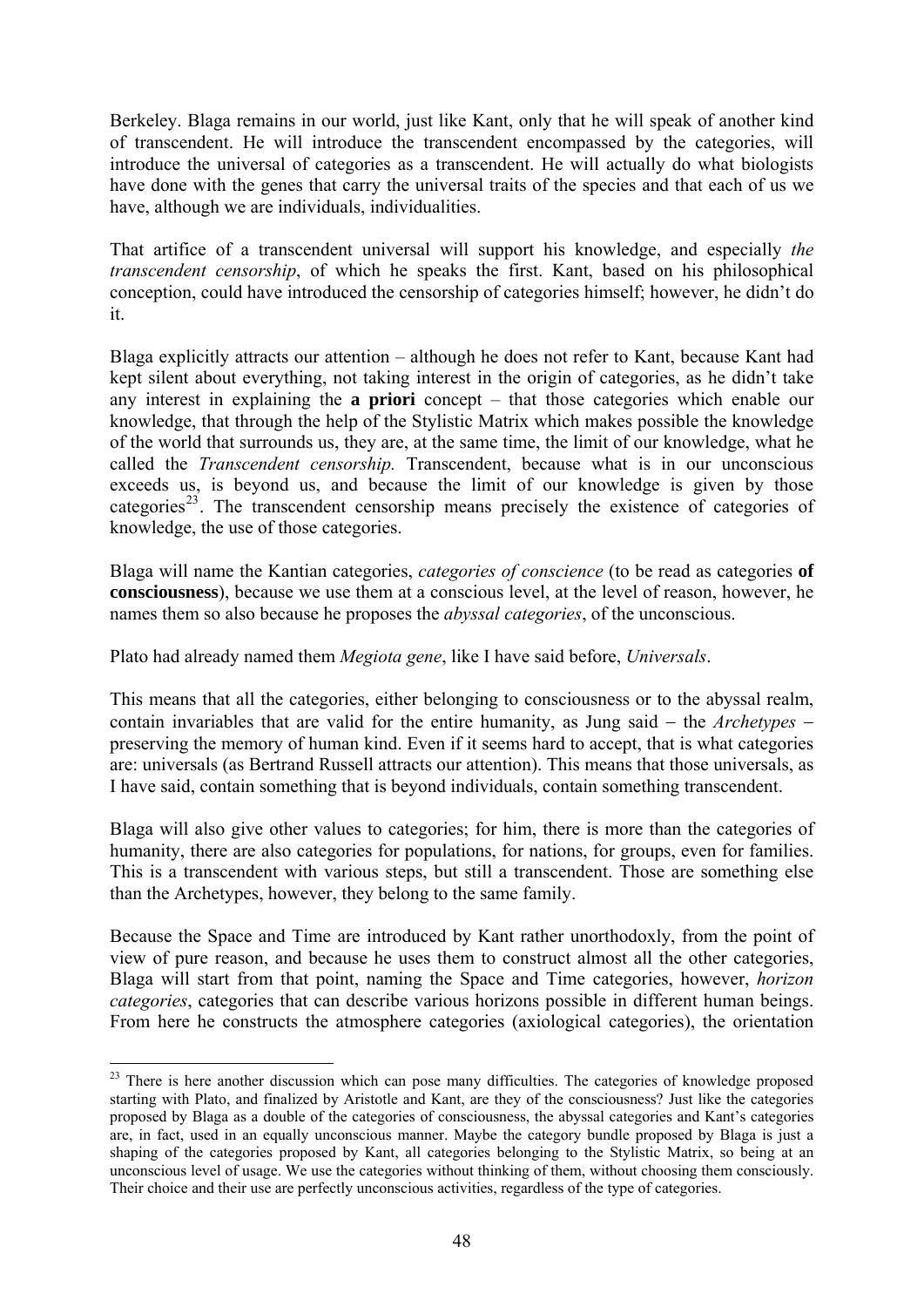and formative categories, all addressing our sensibility, which he places in the region of the unconscious.

Now, if I hope that I have understood what Abyssal Noology means, what the categories of the unconscious double are (or possibly of all categories taken as a whole), what a Stylistic Matrix means and how it operates, what Transcendent Censorship means and how is it connected to knowledge, let us see what the connection could be between Abyssal Noology and the Language of the Unconscious, between style as a hallmark of the unconscious and the Language of the Unconscious, between the latter and the destiny of humans.

The answer lies in the last sentence; the style is connected to the unconscious, but also to artistic creation.

If the unconscious is the carrier, the sender and the receiver of a communication through art between two or more unconscious, between two or more humans, of which at least one is an art creator, then the style of a work of art, which is determined both by the creator's and the perceiver's stylistic matrix, the style is a component of the work of art. This is why we like a certain painting and not another, this is why I like the music of Bach, Mozart, and other composers, this is why I like the dance, this is why I like... because I have a stylistic matrix that resonates with that of the creator and with that of the performers.

Because we are talking of works of art, of artistic creations, human creations, let us see what Blaga thinks about the birth of creativity, his opinion on anthropogenesis.

Animals live only to subsist, "for the immediate and for their safety"<sup>[24](#page-48-0)</sup>, while humans have suffered, from Blaga's point of view, an ontological mutation when they first wondered before a phenomenon of nature that they did not understand, because they began living *for mysteries and revelations*.

I have said it before my first volume about Lucian Blaga, his philosophy has two pillars, the *Philosophy of Style, Abyssal Noology, the unconscious* and the *Mystery*. We have talked about the first part; let us say a few more words about mystery.

I am asking for your permission to quote from *The Critique of Pure Reason*, by Immanuel Kant, Introduction V,  $I^{st}$  edition: "Therefore, a certain mystery<sup>[25](#page-48-1)</sup> is concealed here, and its explaining alone can ensure and consolidate the progress in the endless field of pure understanding knowledge: namely to discover with the generality which is its own mark the principle of possibility of synthetic judgments a priori..." Kant called mystery that attempt he made to construct synthetic judgments a priori that, in their turn, have made his critical philosophy possible. Kant used that word, *mystery*, for a construct of ideas that was hard to accomplish, which entitles us to say that mystery has been and it seems that it still is present in philosophy.

<span id="page-48-0"></span><sup>&</sup>lt;sup>24</sup> Lucian Blaga, *Trilogia Culturii (The Trilogy of Culture)*, The Art and Literature Royal Foundations Publishing House, 1944, p.476.

<span id="page-48-1"></span><sup>25</sup> Immanuel Kant, *Critica ratiunii pure* (*The Critique of Pure Reason)*, The Scientific Publishing House, Bucharest, 1969, p. 51. If it would have occurred to an ancient philosopher even just to raise that problem, it alone would have strongly opposed to all the systems of pure reason until the present and would have spared us all those attempts that have been made in vain, without really knowing what it was all about.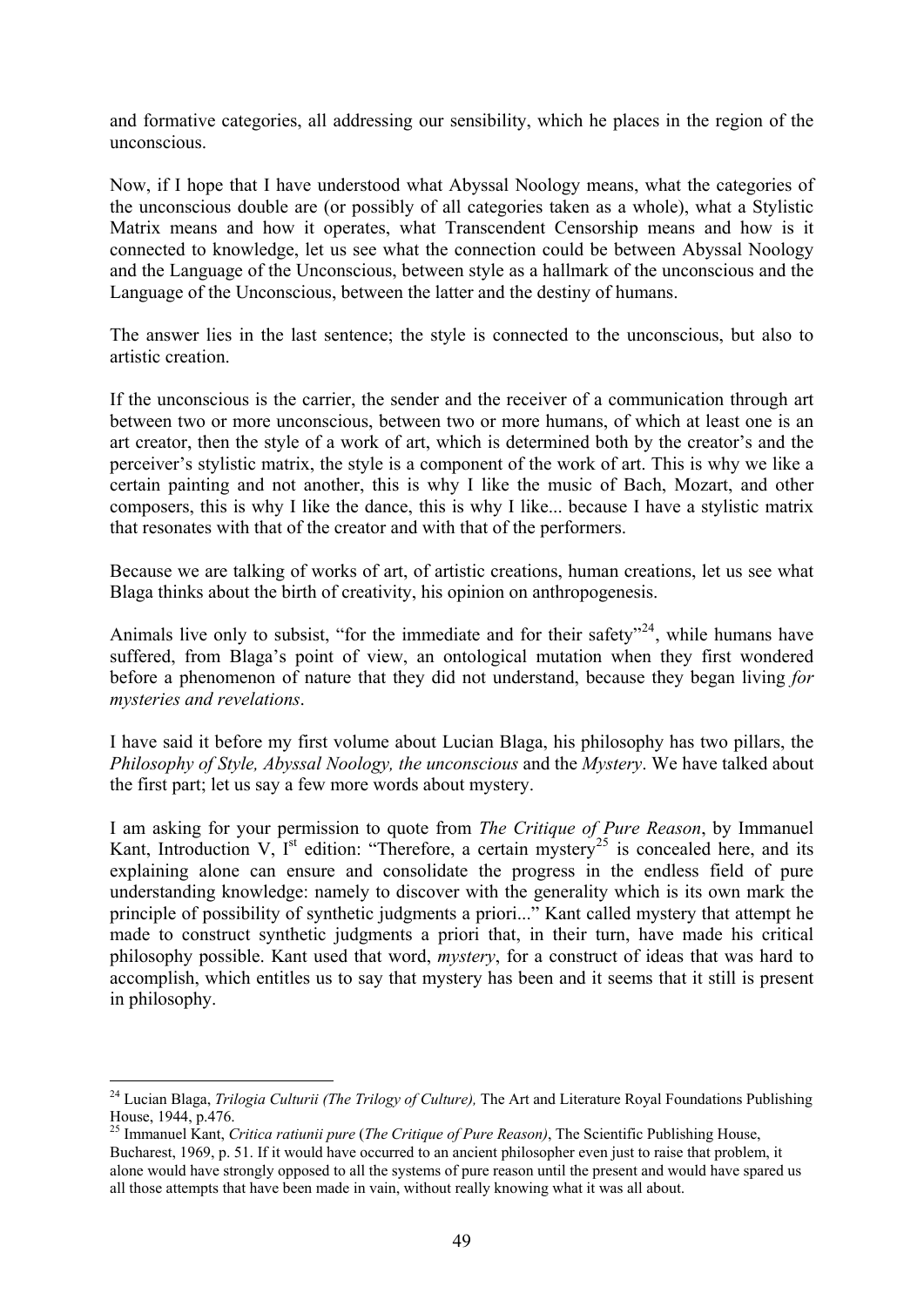Blaga is far from believing that humans are capable of revealing all the mysteries, or at least the most important ones. On the contrary, he thought that the surrounding world, which is full of mysteries, even for the sciences, is a normal coordinate of life.

Confronted with mysteries, humans have awoken from their animal sleep and today, as well as tomorrow, they will still have to make peace with the thought of living surrounded by mysteries. That situation is not critical, it is quite normal, and we shouldn't wonder about it anymore. What is important for humans is to keep on raising the veil from all those mysteries that can be revealed with the help of science and art. We should know that we are living in a world full of mysteries, however, our destiny is to reveal as many of them as possible; moreover, we also have a creative destiny.

Blaga tells us that the purpose of humans on Earth is that of being creators. Here we may be confronted with a trap that has always been laid on humans. "The creative destiny, in all its greatness and complexity of its aspects, only manifests *authentically* when it is based on the subterraneous impulses of a *stylistic matrix*", because "the most severe uprooting is that which tears you up from the horizon of the mystery and throws you into the horizon of the immediate $^{326}$  $^{326}$  $^{326}$ , in the horizon of satisfying immediate needs.

That would mean a downfall, intolerable for humans, to the animal horizon, where we would feel like strangers, as we would also be, and for that reason we would suffer. Anytime, in any situation, no matter how desperate, the only salvation of humans is to live constantly in a horizon of mystery that places demands on them, asks them to fight, forces them to be creative.

There is something more to say. Maybe you were surprised when I have said that art, as well as science, has revelatory virtues. "The mystery can be revealed only through metaphors; i.e. through indirect elements... creation is the attempt to reveal a mystery"<sup>[27](#page-49-1)</sup>. Metaphors are available both to artists and to scientists. When a mathematician uses a calculation artifice in order to achieve a demonstration, he does something similar, even if not identical, to what a poet does with the help of a metaphor. This is why I don't think there can be an essential difference between the manner of creating of a scientist and that of an artist. The difference resides only in the material they work with.

# **Instead of Ending**

Humans are creative animals; that is their destiny, which they can no longer change. What they could change is the way of entering, this time well aware of it, however, accompanied only by their stylistic matrix, the second stage of their ontological mutation. What does this mean?

If humans knew, found out that they have a stylistic matrix, an abyssal navel, a connection between any individual and the others, maybe they would feel less alone and they would understand their determination that they can no longer escape. Nowadays, humans have the absurd belief that they are completely free to do what they want, they do not know how determined they are through their stylistic matrix; they are not aware that they cannot understand more of the surrounding world than they are allowed by their own categories of

<span id="page-49-1"></span><span id="page-49-0"></span><sup>26</sup> Lucian Blaga, *The Trilogy of Culture,* p. 497. 27 Lucian Blaga, Op. cit., p. 499.